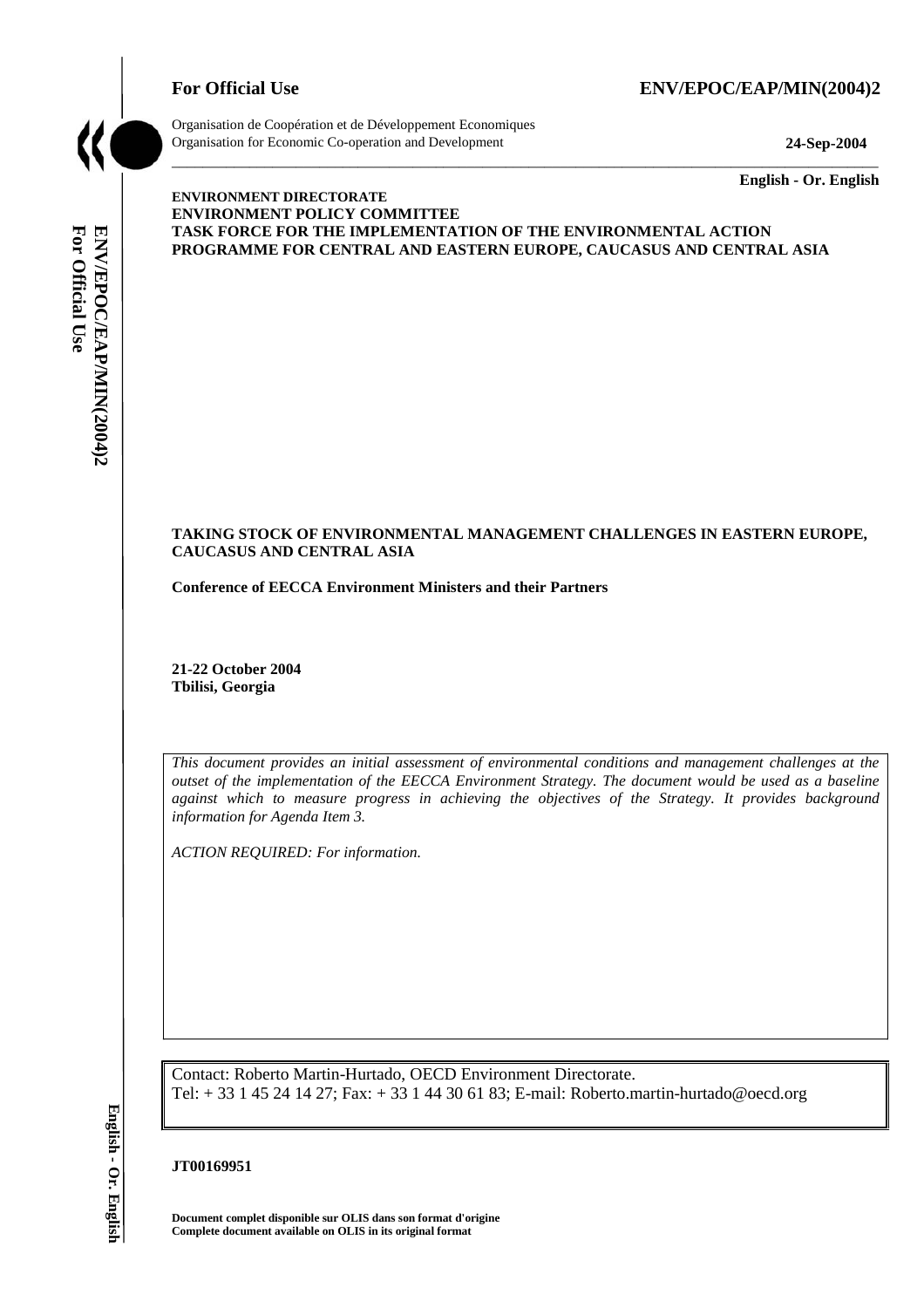# **TABLE OF CONTENTS**

| 1.1                                                                                                         |  |
|-------------------------------------------------------------------------------------------------------------|--|
| 1.2                                                                                                         |  |
| 1.3                                                                                                         |  |
| 1.3.1                                                                                                       |  |
| 1.3.2                                                                                                       |  |
| 1.3.3                                                                                                       |  |
| 1.3.4                                                                                                       |  |
|                                                                                                             |  |
| Objective 1. Improve Environmental Legislation, Policies and Institutional Framework  14<br>2.1             |  |
| 2.1.1                                                                                                       |  |
| 2.1.2                                                                                                       |  |
| 2.1.3                                                                                                       |  |
| Objective 2. Reduce the Risks to Human Health through Pollution Prevention and Control  18<br>$2.2^{\circ}$ |  |
| 2.2.1                                                                                                       |  |
| Improving the Management of Water Supply and Sanitation Infrastructure 20<br>2.2.2                          |  |
|                                                                                                             |  |
|                                                                                                             |  |
| 2.2.3                                                                                                       |  |
| 2.3                                                                                                         |  |
| Integrated Management of Water Resources, Including Transboundary River Basins<br>2.3.1                     |  |
|                                                                                                             |  |
|                                                                                                             |  |
|                                                                                                             |  |
| 2.3.2                                                                                                       |  |
|                                                                                                             |  |
|                                                                                                             |  |
| Objective 4. Integrate Environmental Considerations into the Development of Key<br>2.4                      |  |
|                                                                                                             |  |
| 2.4.1                                                                                                       |  |
| 2.4.2                                                                                                       |  |
| 2.4.3                                                                                                       |  |
| 2.4.4<br>2.5                                                                                                |  |
| Objective 5. Establish and Strengthen Mechanisms for Mobilizing and Allocating Financial                    |  |
| 2.5.1                                                                                                       |  |
| 2.5.2                                                                                                       |  |
| Objective 6. Provide Information for Environmental Decision-Making, Promote Public<br>2.6                   |  |
|                                                                                                             |  |
| Strengthening of Environmental Monitoring and Information Management  43<br>2.6.1                           |  |
|                                                                                                             |  |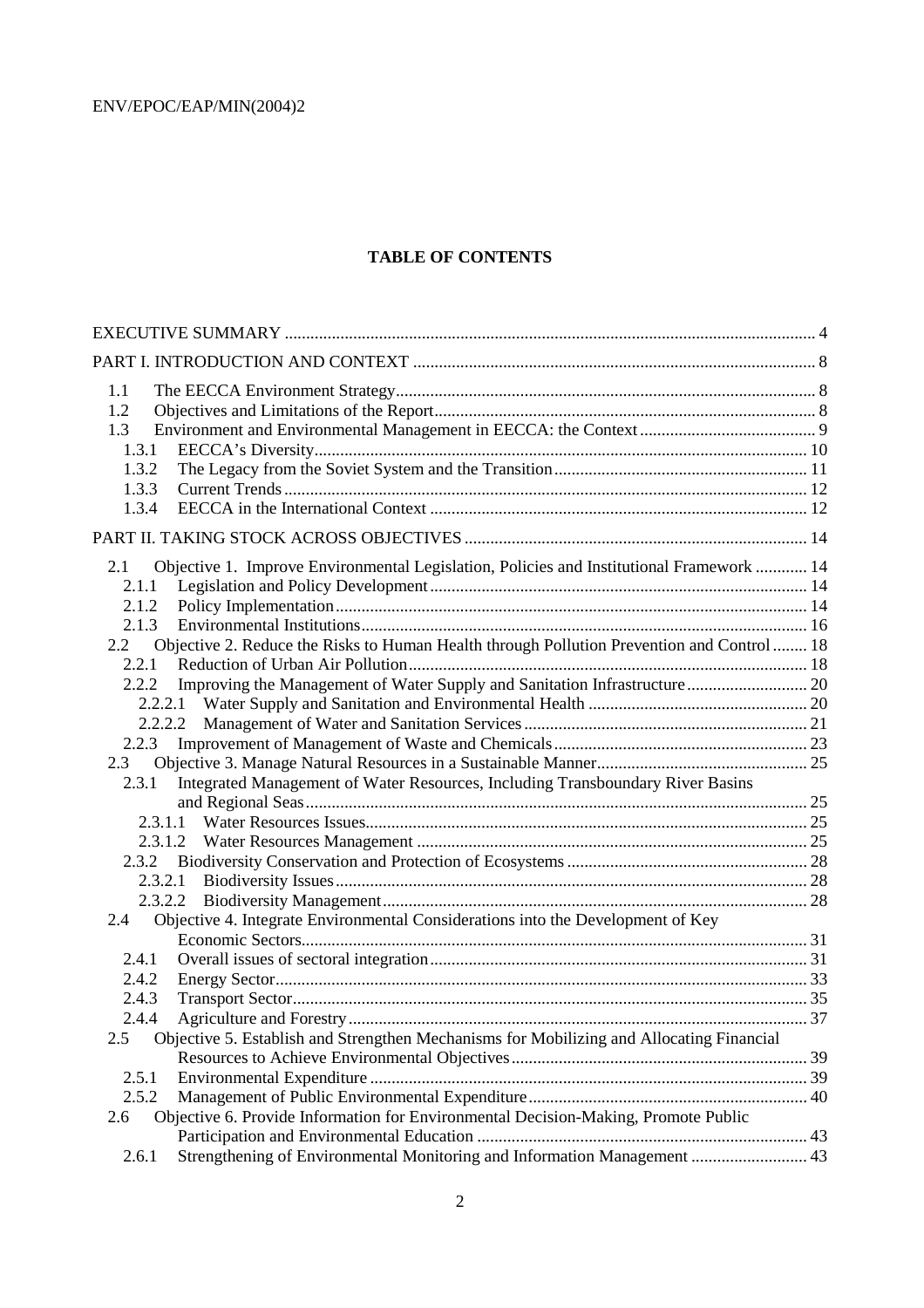| 2.7 Objective 7. Identify and Address Transboundary Problems and Strengthen Cooperation within |  |
|------------------------------------------------------------------------------------------------|--|
|                                                                                                |  |
|                                                                                                |  |
|                                                                                                |  |

# **Figures**

| Figure 1.  |                                                                                   |  |
|------------|-----------------------------------------------------------------------------------|--|
| Figure 2.  | Regional baseline on environmental legislation, policies and institutions  17     |  |
| Figure 3.  | Country-level baseline on environmental legislation, policies and institutions 17 |  |
| Figure 4.  |                                                                                   |  |
| Figure 5.  |                                                                                   |  |
| Figure 6.  |                                                                                   |  |
| Figure 7.  |                                                                                   |  |
| Figure 8.  |                                                                                   |  |
| Figure 9.  |                                                                                   |  |
| Figure 10. |                                                                                   |  |
| Figure 11. |                                                                                   |  |
| Figure 12. |                                                                                   |  |
| Figure 13. |                                                                                   |  |
| Figure 14. |                                                                                   |  |
| Figure 15. |                                                                                   |  |
| Figure 16. |                                                                                   |  |
| Figure 17. |                                                                                   |  |
| Figure 18. |                                                                                   |  |
| Figure 19. |                                                                                   |  |
| Figure 20. |                                                                                   |  |
| Figure 21. |                                                                                   |  |
| Figure 22. | Environmentally-related expenditure in the public and business sectors  42        |  |
| Figure 23. |                                                                                   |  |
| Figure 24. |                                                                                   |  |
| Figure 25. |                                                                                   |  |
| Figure 26. |                                                                                   |  |
| Figure 27. |                                                                                   |  |
| Figure 28. |                                                                                   |  |
| Figure 29. |                                                                                   |  |
| Figure 30. |                                                                                   |  |
| Figure 31. |                                                                                   |  |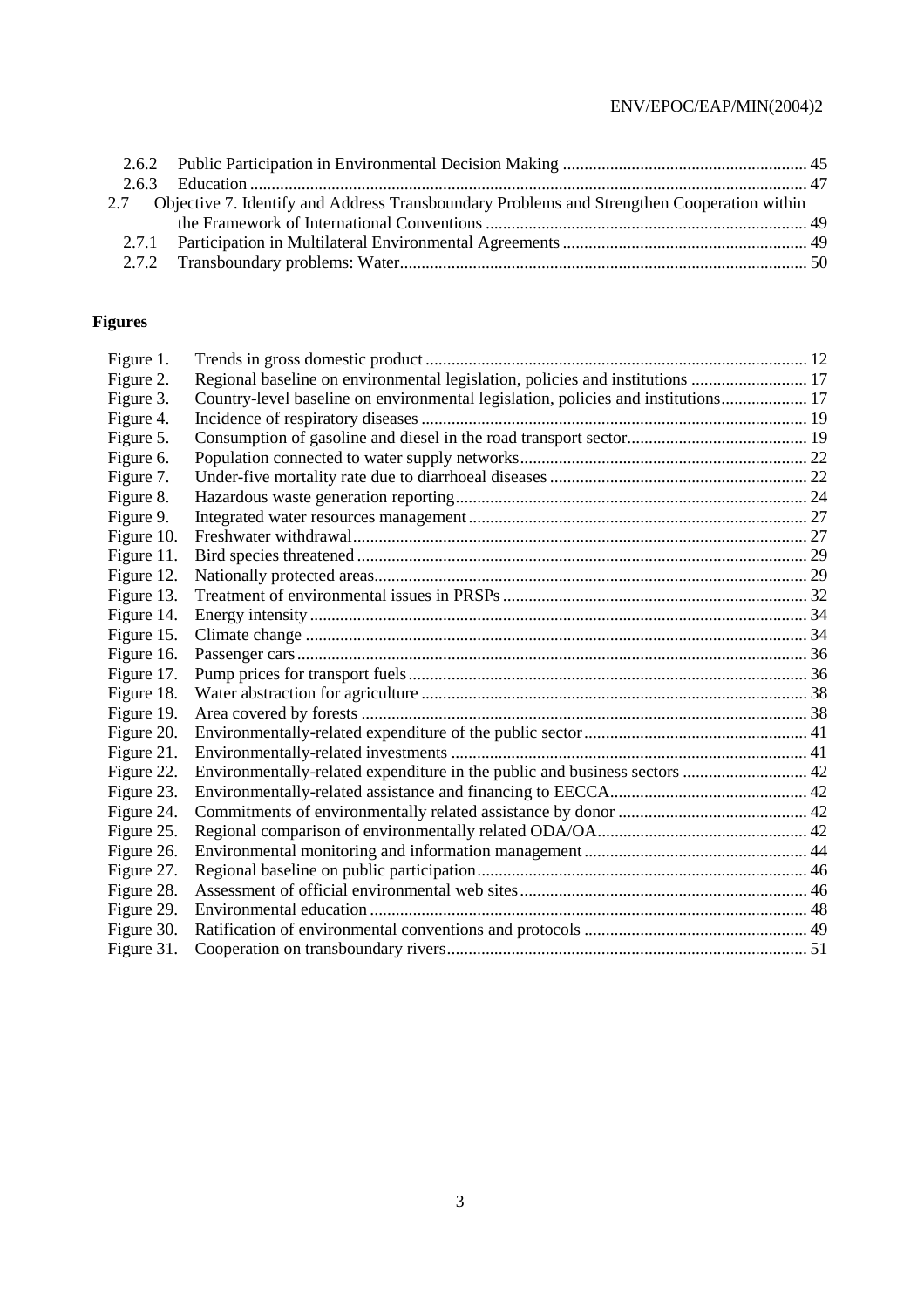# **TAKING STOCK OF ENVIRONMENTAL MANAGEMENT CHALLENGES IN EASTERN EUROPE, CAUCASUS AND CENTRAL ASIA**

# **EXECUTIVE SUMMARY**

1. In May of 2003, the Ministers of Environment of the UNECE region adopted the Environment Strategy for countries of Eastern Europe, Caucasus and Central Asia (EECCA), and agreed to assess progress in achieving the objectives of the EECCA Environment Strategy when they meet again in 2007. The aim of this report is to provide an initial assessment of the current state of affairs in relation to the seven objectives of the EECCA Environment Strategy. The intention is not to compare countries or to assess performance, but rather to take a stock so progress for each country and the region as a whole can be assessed in 2007.

2. The EECCA region is far from homogeneous. Countries differ in natural capital endowments, degree of urbanization, economic structure and response capacity. In the more urbanized countries of western EECCA, pollution issues tend to be more important, while in the poorer Central Asian countries natural resources management linked to the productivity of agriculture tends to be more prominent. Each country needs to develop its own targets for the different objectives of the Strategy.

3. There are also important differentials in income per capita within the EECCA region. In the Russian Federation it is USD 2 130, in Tajikistan USD 180 – the average for high-income countries is USD 26 053. Seven of the 12 EECCA countries are  $IDA<sup>1</sup>$  countries, and their low levels of income severely constrain their ability to pay for environmental improvement. These differences need to be borne in mind when reading this report.

4. At the same time, EECCA countries share some common challenges, including: persistence of inefficient production structures, relatively extensive but deteriorated and expensive to operate environmental infrastructure, unenforceable regulations, enforcement systems focused on punitive actions, a culture of top-down environmental management, limited access to international experience on environmental management outside the region, and the low profile of environmental issues on the political agenda. The transition brought a reduction of some environmental pressures, but also a budgetary crisis that affected the capacity to maintain environmental infrastructure and induced environment agencies to focus on revenue-raising rather than in changing behaviour. Environmental authorities still focus on enforcing often flawed laws and regulations rather than on achieving well-defined targets for protecting human health and the environment.

5. In the near future, environmental conditions and management in EECCA countries will be influenced in different degrees by the re-bounding of economic growth, opportunities for cooperation with "new neighbours" for some countries following EU enlargement, and the emergence of a more results-

 $\overline{a}$ 

<sup>1 .</sup> International Development Association.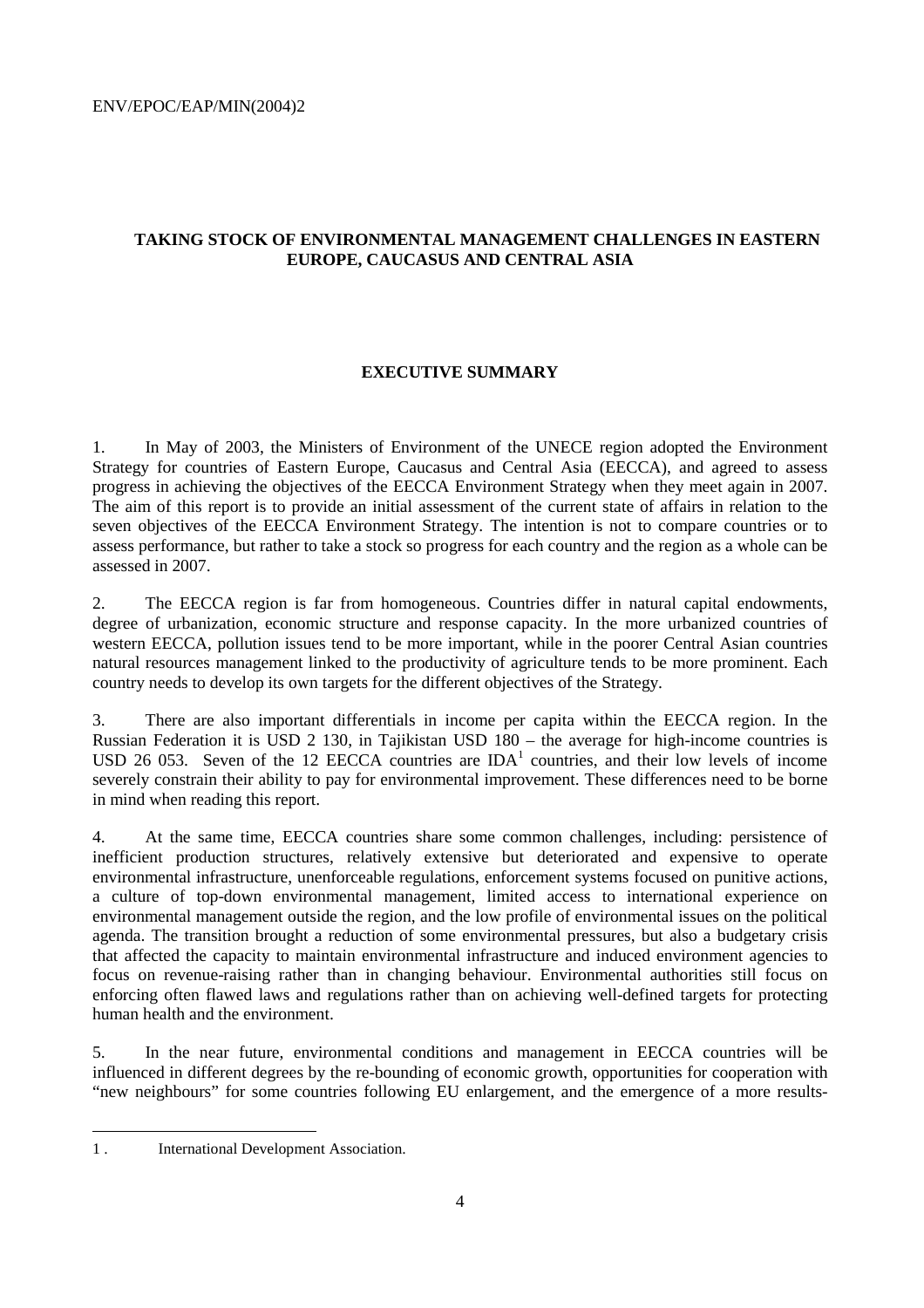oriented international development agenda. As the transition to market economy and democracy advances, new opportunities for making successful use of policy instruments – including economic instruments and public participation – are emerging. These trends also call for the development of new relationships with enterprises in order to improve the environmental performance of the private sector.

6. Although constructing a good set of headline indicators is partially hampered by the limited data available, existing sources provide reasonable background information to provide a snapshot of the situation of EECCA countries in the key areas on which the Strategy focuses. To be able to adequately assess progress in achieving the objectives of the Strategy, however, more work needs to be done on ensuring access to national databases tracking environmental conditions and on developing indicators of environmental management.

7. The overall picture that this study portrays is grim: the challenges are large, the means are limited and many approaches that are being followed are not having an effect. However, this should not detract from the valiant efforts that the EECCA countries have made, and are making, to improve environmental conditions and policies. The high-level of technical skills and the commitment of many professionals and citizens provides a basis for optimism. The key task is to harness these skills and energies more effectively in order to resolve pressing environmental problems.

# **Taking Stock Across Objectives**

8. **Laws, Policies and Institutions.** Legislation is comprehensive but inconsistent and unenforceable. Policies are neither efficient nor effective in stimulating significant environmental improvements – a broad range of environmental management instruments is being used, but the current policy packages are not streamlined to achieve specific targets. Environmental Impact Assessment is still not close to international best practice; permitting, where it exists, is not integrated; use of economic instruments has been guided by revenue-rising rather than changing behaviour; environmental inspectorates focus on the quantity of enforcement actions rather than achieving environmental targets. Weak, and weakening, institutions are not able, and do not have incentives or the means, to achieve environmental objectives. They suffer from weak authority, out-dated management and decision-making, scarcity of resources, high turnover of professionals and frequent restructuring.

9. **Environmental Health**. A significant burden of environmental disease persists– unaffordable water infrastructure systems are crumbling, urban air pollution is on the increase due to rapid motorization, and waste and chemicals management is largely deficient.

- *Urban Air Pollution.* Fine particulate matter and lead are the main pollutants. Transport is responsible for up to 70% of emissions. Fine particulate matter is not being monitored. Leaded gasoline has already been phased out in six countries.
- *Water Supply and Sanitation*. Outbreaks of water-related diseases are increasing. In many countries over one-third of the population is drinking water that does not meet hygiene standards and less than 30% of the population in rural areas is served by networks. Prices are increasing but often cover less than 60% of operation and maintenance costs. Governance arrangements remain complex, inconsistent and frequently changing.
- *Waste and Chemicals*. Plans and programmes for solid waste management have been formulated, but the regulatory framework is not well developed, municipalities cannot afford investments, and there are obstacles to inter-municipal cooperation. In some countries, there is a legacy of soil contaminated by heavy metals and stockpiles of pesticides and hazardous toxic waste.

10. **Natural Resources Management**. Some countries are laying down the building blocks of integrated water resources management. Capacity for biodiversity management has been greatly reduced.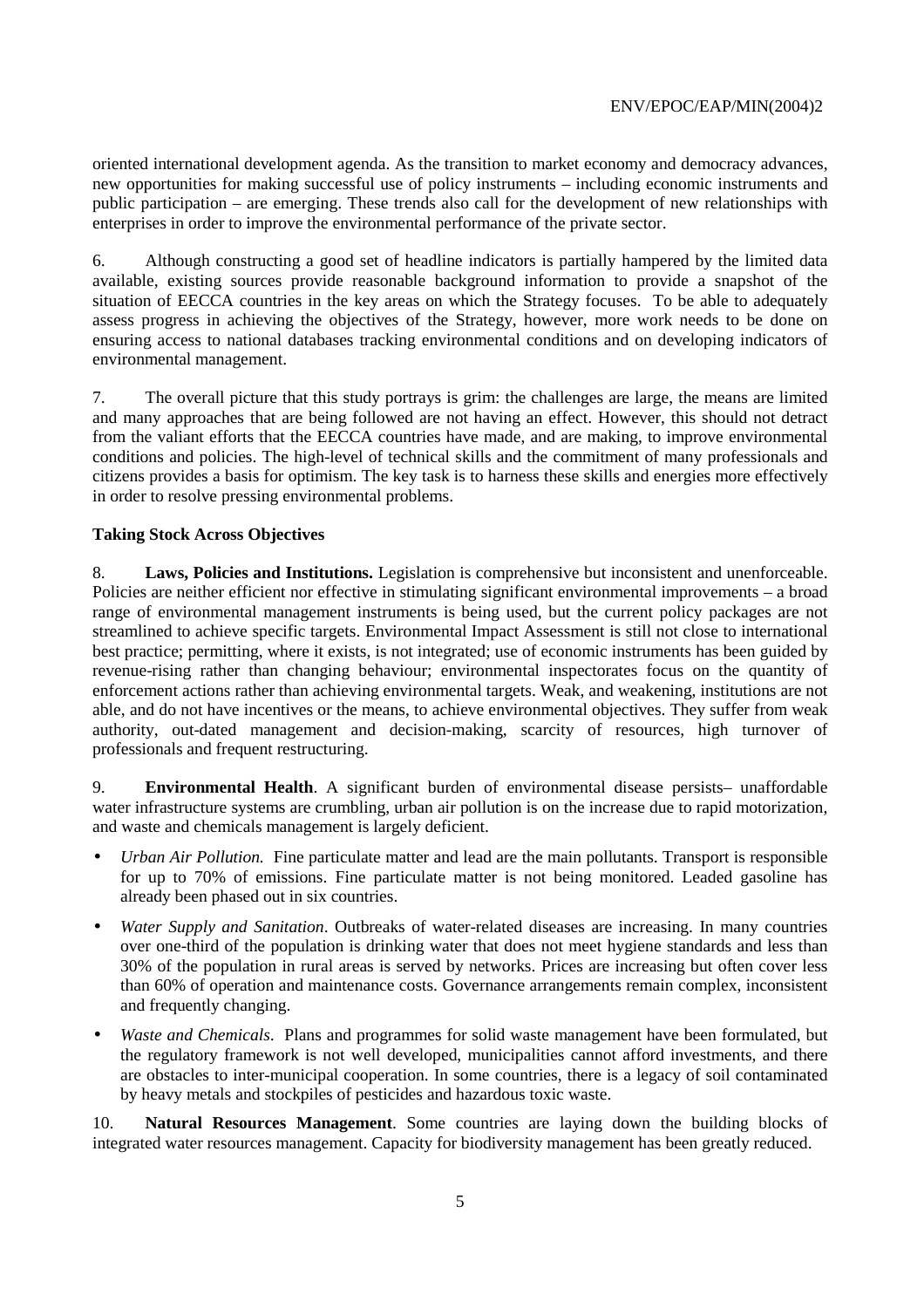- *Integrated Water Resources Management*. Water quality, including salinization, is a real concern. There are mixed trends on water abstraction, but it remains at very high levels. IWRM is still in its infancy, with plans developed in only two countries. Wastewater treatment is relatively high – 60% of wastewater is collected, of which 80% is treated. The regional seas suffer from reduced in-flows; pollution from agriculture, urban and oil industry sources; unsustainable fishing; and the presence of alien species. Co-operation remains difficult in the Aral and Caspian seas.
- *Biodiversity Management.* EECCA is home to ecosystems of global importance, including the Caucasus, the Black Sea wetlands complex and the Central Asian mountains. Biodiversity conservation efforts are being hampered in protected areas by an unfinished transition from enforcement to stakeholder involvement approach, and outside them by the low integration of biodiversity concerns in natural resources management. Financial support has declined and collapsed in many cases.

11. **Environmental Policy Integration.** Environmental ministries have been among the first to initiate sectoral integration, but it is still at an early stage and addressed in a fragmented way. The economic crisis reduced the pressures of key sectors (energy, transport, agriculture) on the environment, but policies have not been reformed to integrate environmental considerations. Limited organisational and administrative resources, weak traditions of inter-ministerial coordination, and the relative weakness of environment ministries limit the scope for integration.

- *Energy and Transport*. Persistent high energy use per unit of GDP is linked to slow policy reforms. Energy and fuel prices remain low. Energy efficiency strategies have been formulated, but with overreliance on foreign finance. Leaded gasoline is being phased out. Age and technical restrictions on car imports have been enacted.
- *Agriculture and Forestry*. Agri-environmental policy development is at an early stage. Some positive developments are associated with international projects. Forests are being affected, alongside nonforestry pressures, by over-cutting, illegal logging and fires related to logging activities.

12. **Mobilization and Allocation of Financial Resources.** A financing gap for achieving environmental objectives coexists with a significant effort to mobilise financial resources on the part of some EECCA countries – largely focused in the water sector. Existing public resources could achieve better results – public funds are spent without clear programmatic frameworks and spread over too many programs that fail to be implemented, including those which could be implemented without government funding. The environmental policy framework does not provide sufficient incentives for private investments in environmental protection, even though enterprises in some EECCA countries could do more in this respect. Donor support has increased, but remains below that allocated to other regions. It is not always efficient, coordinated or responsive to real needs.

### 13. **Information Management, Education and Public Participation.**

- *Information management*. Environmental information systems do not correspond with policy and operational needs. Monitoring is not demand driven, and capacity has suffered a drastic decline in the Caucasus and Central Asia. Weak institutional co-ordination results in duplication, incompatible data collection and fee-based data exchange. Half of the countries publish regularly State of the Environment reports, but of mixed quality and with limited use of policy-linked indicators.
- *Public participation in decision-making*. There is a low level of public awareness, partly related to the economic situation. The Aarhus Convention has been ratified in most EECCA countries and several countries are developing mechanisms for public participation, but many governments are still reluctant to allow for public participation.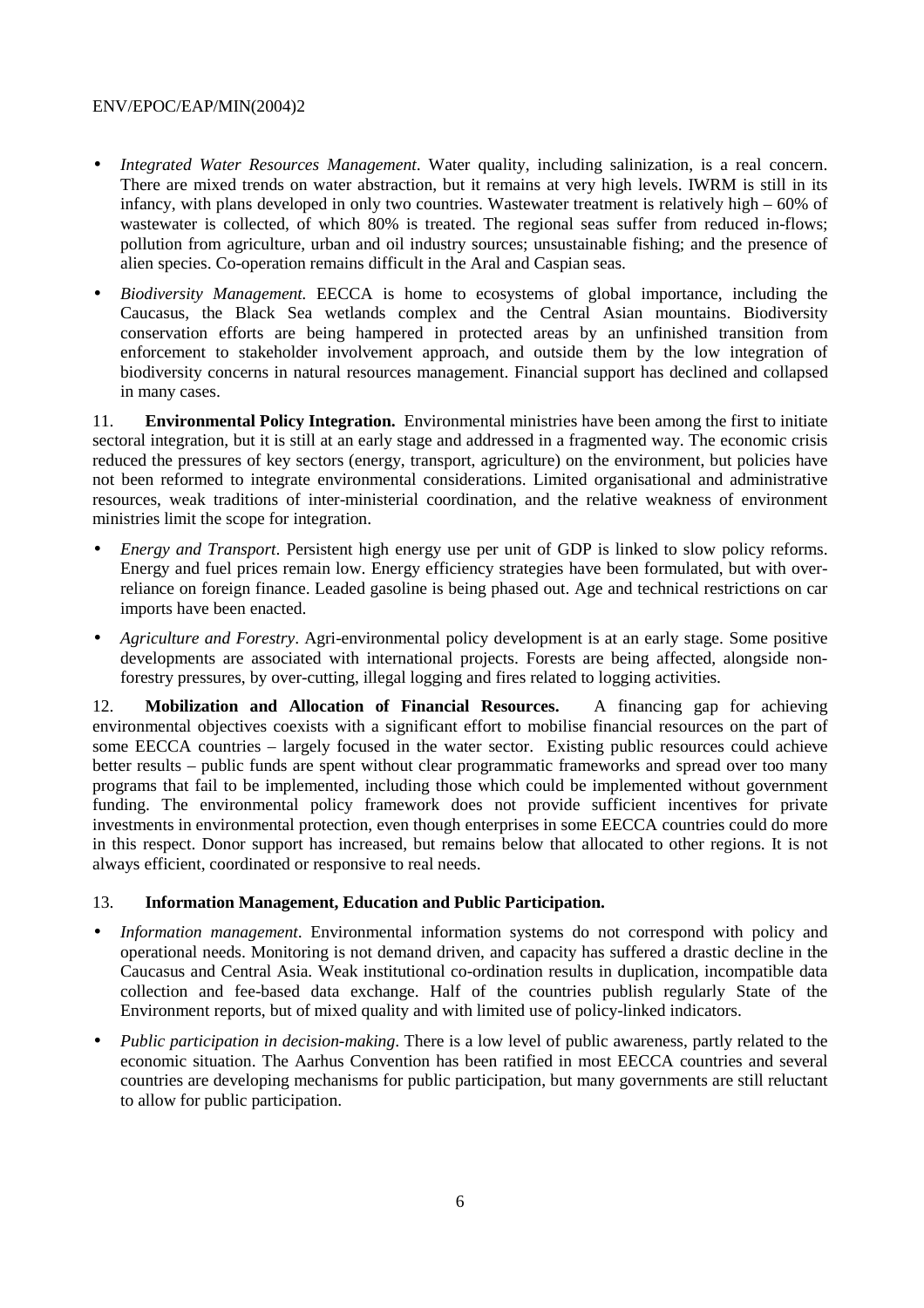• *Environmental education* and, more broadly, education for sustainable development have gained greater visibility, but further efforts are needed to integrate them into curricula at all levels. The legal and normative basis has been established, but conceptual and resource shortcomings remain.

14. **Transboundary Issues.** International conventions are routinely signed, but implementation continues to lag. Progress in transboundary water resources co-operation has been notable, although competition between upstream and downstream countries has not been solved yet in many cases.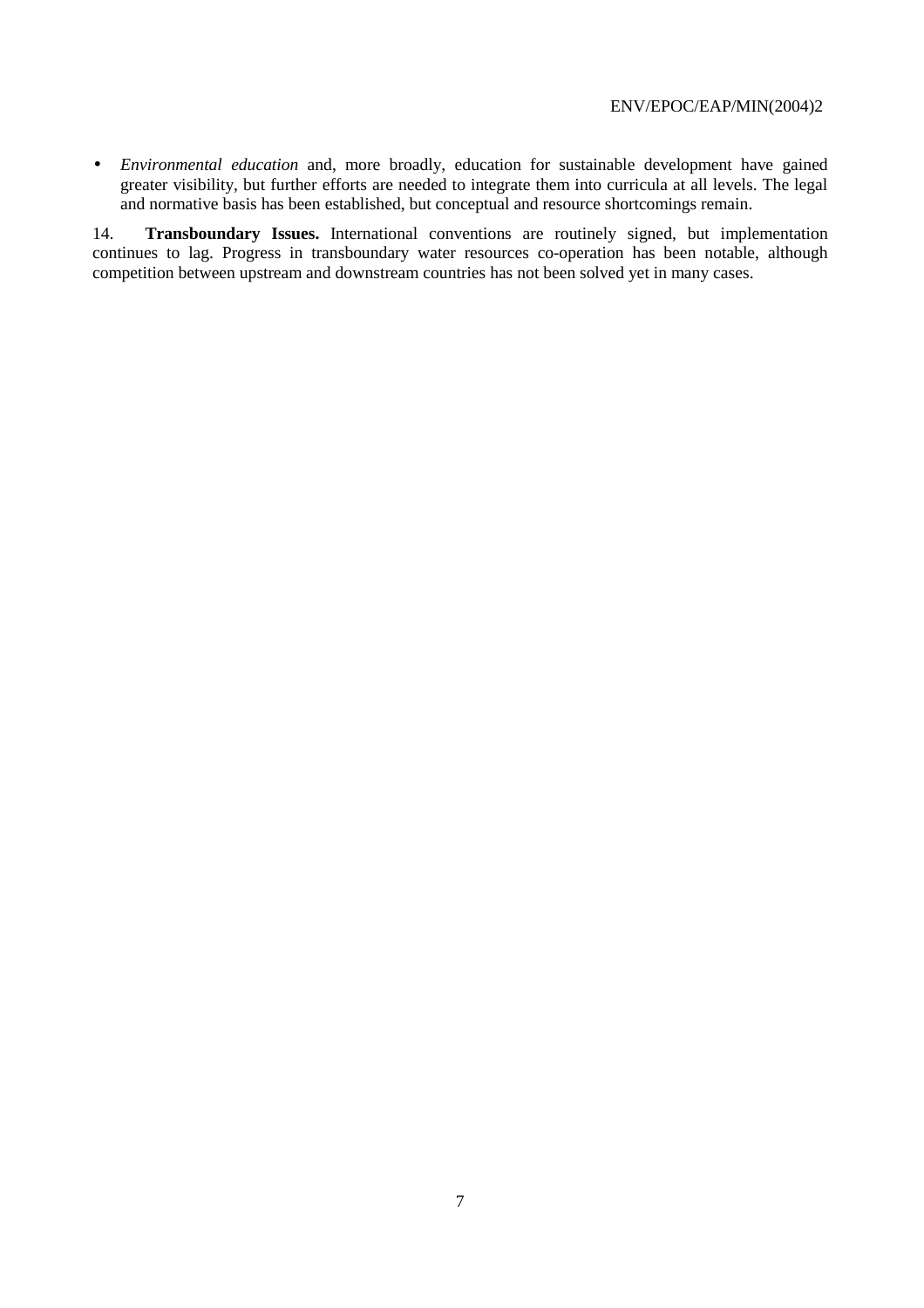# **PART I. INTRODUCTION AND CONTEXT**

### **1.1 The EECCA Environment Strategy**

1. In May of 2003, the Ministers of Environment of the UNECE region met in Kiev to discuss progress and next steps of the "Environment for Europe" process. One of the main outcomes of the Kiev Conference was the adoption of the Environment Strategy for countries of Eastern Europe, Caucasus and Central Asia  $(EECCA)^2$ .

2. The overall objective of the Strategy is to contribute to improving environmental conditions and to implementing WSSD<sup>3</sup> Plan of Implementation in Eastern Europe, Caucasus, and Central Asia. The Strategy provides a strategic framework for strengthening efforts of EECCA countries in environmental protection and facilitating partnership and cooperation between EECCA countries and other countries of the UNECE region, including all stakeholders.

3. The vision put forward by the Strategy is one of capable institutions that, in collaboration with partners, address priority problems of environmental health and natural resources management by promoting integration in key sectors, investing in environmental protection, and involving the public in environmental management, and where transboundary issues are dealt with in the framework of multilateral or bilateral environmental agreements.

### **1.2 Objectives and Limitations of the Report**

 $\overline{a}$ 

4. The aim of this report is to provide an initial assessment of the current state of affairs in relation to the seven objectives of the EECCA Environment Strategy. The intention is that, in so doing, the report will provide succinct but helpful background information to allow the different Strategy partners to agree on a baseline – an indispensable first step to be able to assess progress in implementation of the Strategy. It is expected that this report will be followed by a Progress Assessment report in 2007, in time for the Belgrade "Environment for Europe" Ministerial. The Strategy itself does not contain targets, but progress can be measured by comparison with the baseline and in relation to internationally-agreed targets.

5. The approach of this report is not to generate new data – as extensive data were generated in the run-up to Kiev – but rather to mobilize existing information. The report presents information from widely circulated reports, such as the European Environment Agency's (EEA) Third Assessment, but also information coming from reports with a more limited circulation, buried in databases, or that has never been written down but is nevertheless known to the experts consulted. The value added of this report is also expected to reside in its scope and brevity. This is the first report dealing with the seven objectives of the EECCA Strategy in a comprehensive manner. Brevity means that, while attempting to be an indicatorbased report, only a limited set of headline indicators has been put forward.

<sup>2</sup> The 12 EECCA countries are: Armenia, Azerbaijan, Belarus, Georgia, Kazakhstan, the Kyrgyz Republic, Moldova, the Russian Federation, Tajikistan, Turkmenistan, Ukraine and Uzbekistan.

<sup>3</sup> World Summit on Sustainable Development held in Johannesburg in 2002.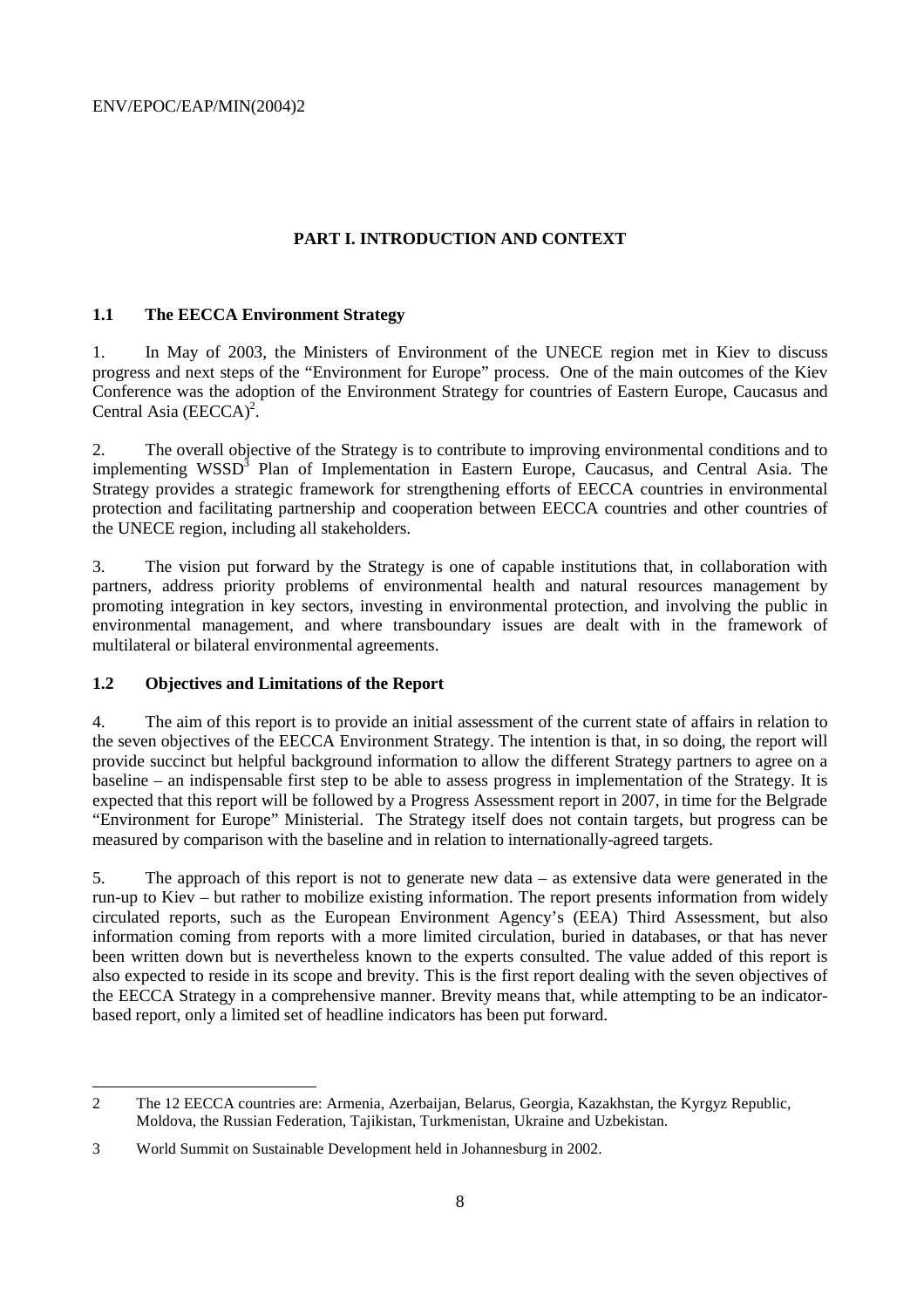6. The structure of this report follows essentially that of the EECCA Environment Strategy itself. Part I introduces the report and provides the context on which environmental management in EECCA countries takes place. Part II of the report is divided in seven different sections, as to provide a summarized analysis of the state of the region as pertains to the seven objectives of the Strategy. A reduced number of headline indicators is presented to illustrate numerically the state of the different areas of work under each Strategy objective. A brief reference is made to the organizations designated by the Ministers as facilitators of the implementation of the different objectives, as well as to the main sources consulted.

7. The report has several limitations. Treatment of the different sections is uneven – all the topics are not equally well covered in the sources consulted. Availability of data in EECCA countries to construct a good set of headline indicators is limited – this is further detailed in the different sections and in the section on information management. In some cases, the indicators available are very aggregate; more specific baselines for each objective would be useful to demonstrate progress in a short-time span of 3-5 years.

8. A note of caution on analysing the information provided by the indicators is warranted. The intention is not to compare countries, but rather to establish a baseline so progress for each country and the region as a whole can be assessed in 2007. The EECCA region is from homogeneous and each country needs to develop its own targets for the different areas of work covered under the Strategy. The indicators are presented with the latest information available, rather than with time series, because the focus of this report is to establish a baseline rather than to analyze trends.

9. The analysis presented in this report is not a judgment on performance by EECCA countries. Moreover, the findings must be seen in the context of environmental management across the world. OECD countries, while enjoying stronger environmental institutions and more financial resources, also face serious challenges – for example in reducing greenhouse gas emissions or in decoupling environmental pressures from economic growth, as pointed out at the recent Meeting of OECD Environment Ministers. To help put the findings of this report in context, available comparators/benchmarks from other regions and country groupings are presented alongside the EECCA indicators.

10. The report has been prepared by the Secretariat of the EAP Task Force at OECD. It does not, however, necessarily represent the views of the OECD or its members. Several organizations have produced specific inputs or made their experts available for consultation – those include EEA, the United Nations Economic Commission for Europe (UNECE), the United Nations Environment Programme (UNEP), the World Health Organization (WHO), the World Bank, the Russian Regional Environment Centre (REC-Russia), the Central Asian Regional Environment Centre (CAREC) and ECO-Forum. The participants at the Workshop on Environmental Priorities in EECCA, held in June 2004 in Almaty, and at the Second Preparatory Meeting for the Tbilisi Ministerial Conference, held in September 2004 in Chisinau provided also useful comments to an early outline and an advance draft.

### **1.3 Environment and Environmental Management in EECCA: the Context**

11. This section presents the broader context on which the EECCA countries find themselves at the outset of implementation of the Strategy. The current status of environmental conditions and management in EECCA cannot be separated from the recent socio-economic experiences of those countries. At the same time, there are some trends –both at the national and international levels– that will likely have a strong influence on environmental conditions and management in the near future. The section starts highlighting the diversity of the region, proceeds to examine the impacts of the Soviet legacy and the transition period, points out current national trends, and closes with a reference to the international context.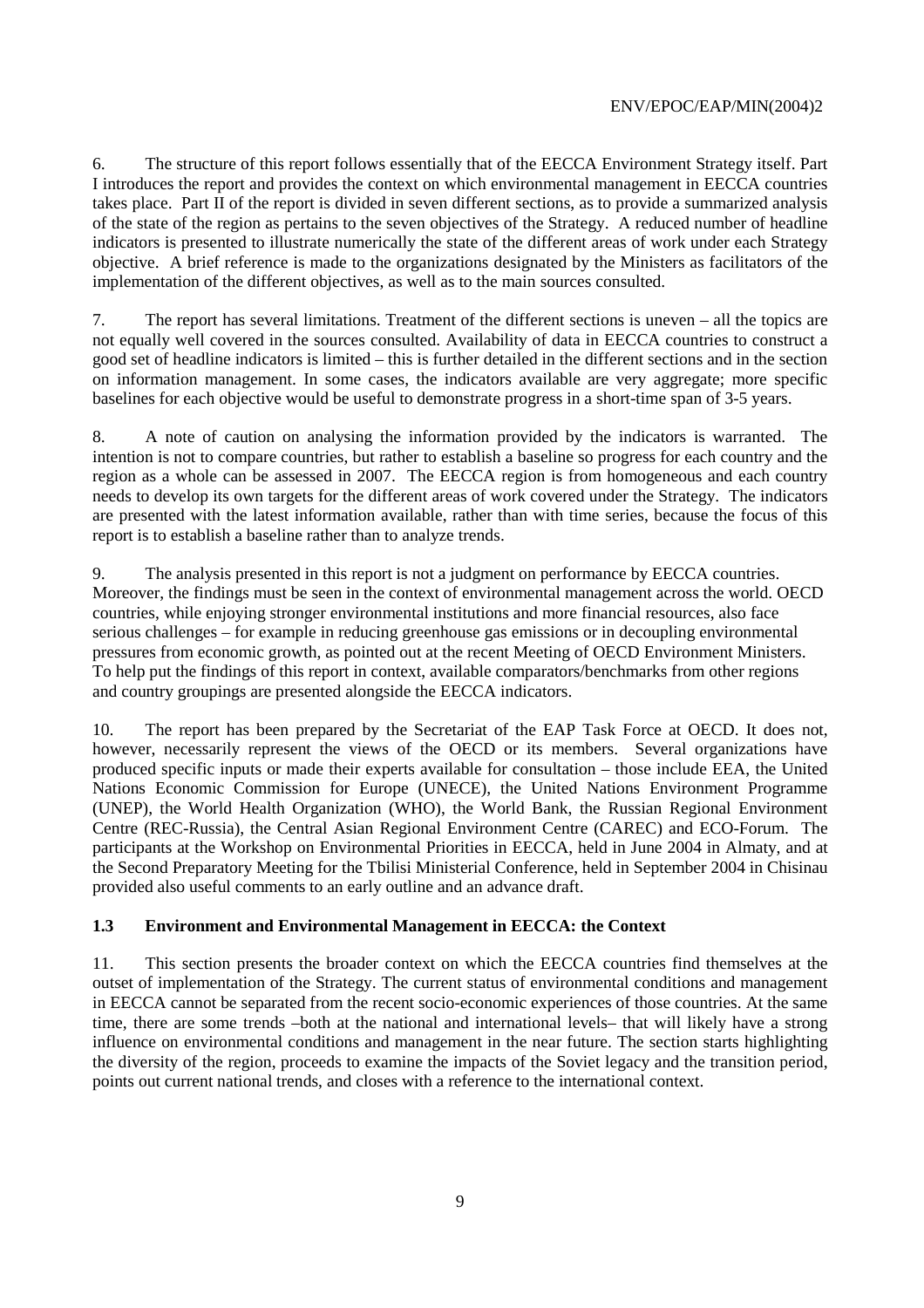# *1.3.1 EECCA's Diversity*

12. It is important to recognize that the region is far from homogeneous. EECCA countries differ in their natural capital endowments, degree of urbanization, and economic structure and associated pressures on the environment. In the more urbanized countries of western EECCA, pollution issues tend to be more important, while in generally the poorer Central Asian countries natural resources management linked to the productivity of agriculture tend to be more prominent. The Caucasus is richer in biodiversity than other sub-regions. Some Central Asian republics have plenty of water, while others have more sub-soil resources. But they also differ in their response capacity – Kazakhstan and Belarus have better developed environmental institutions and policies than Tajikistan and Turkmenistan. Table 1 presents some basic indicators to illustrate this diversity.

13. In a broader perspective, the diversity of EECCA countries is also given by their different stages in the transition to a market economy and democracy. These processes have a number of consequences for environmental management. For example, as the economic transition consolidates in EECCA countries, pricing of energy, water and other resources will likely have beneficial effects, and opportunities for introducing effective market-based (economic) instruments will emerge.

14. Although EECCA countries are at different stages in the process of transition to democracies based in the rule of law, the average level is low and the process is stalled or reversing in some countries. These current developments make more difficult promoting public participation in environmental decisionmaking, ensuring compliance with environmental regulations, or introducing property-rights based environmental management instruments – all necessary measures to put EECCA countries on a more sustainable path.

|                                   | Population<br>(millions) | Urban<br>population<br>(percentage) | <b>GDP</b><br>(USD billions) | GDP per<br>capita<br>(USD) | <b>Land area</b><br>$(1000 \text{ km2})$ | <b>Under-five</b><br>motality rate<br>${\rm (per\ 1\ 000)}$<br>live births) | Passenger<br>cars<br>(per 1 000)<br>people) |
|-----------------------------------|--------------------------|-------------------------------------|------------------------------|----------------------------|------------------------------------------|-----------------------------------------------------------------------------|---------------------------------------------|
| Armenia                           | 3                        | 67                                  | 2                            | 790                        | 28                                       | 35                                                                          | n.a.                                        |
| Azerbaijan                        | 8                        | 52                                  | 6                            | 710                        | 87                                       | 96                                                                          | 42                                          |
| <b>Belarus</b>                    | 10                       | 70                                  | 14                           | 1 3 6 0                    | 207                                      | 20                                                                          | 145                                         |
| Georgia                           | 5                        | 57                                  | 3                            | 650                        | 69                                       | 29                                                                          | 55                                          |
| Kazakhstan                        | 15                       | 56                                  | 25                           | 1520                       | 2700                                     | 99                                                                          | 67                                          |
| Kyrgyz Rep.                       | 5                        | 34                                  | $\overline{2}$               | 290                        | 192                                      | 61                                                                          | 38                                          |
| Moldova                           | 4                        | 42                                  | $\mathfrak{D}$               | 460                        | 33                                       | 32                                                                          | 64                                          |
| <b>Russian Fed.</b>               | 144                      | 73                                  | 347                          | 2 1 3 0                    | 16889                                    | 21                                                                          | 132                                         |
| Tajikistan                        | 6                        | 28                                  | 1                            | 180                        | 141                                      | 116                                                                         | n.a.                                        |
| <b>Turkmenistan</b>               | 5                        | 45                                  | 8                            | 1090                       | 470                                      | 86                                                                          | n.a.                                        |
| <b>Ukraine</b>                    | 49                       | 68                                  | 41                           | 780                        | 579                                      | 20                                                                          | 104                                         |
| <b>Uzbekistan</b>                 | 25                       | 37                                  | 8                            | 310                        | 414                                      | 65                                                                          | n.a.                                        |
| Low income countries              | 2494                     | 31                                  | 1 1 2 4                      | 430                        | 32 4 24                                  | 121                                                                         | 6                                           |
| <b>Middle</b> income<br>countries | 2738                     | 53                                  | 5 1 3 9                      | 1850                       | 66 725                                   | 37                                                                          | 40                                          |
| <b>High income countries</b>      | 966                      | 78                                  | 26 053                       | 26 490                     | 30 996                                   | 7                                                                           | 436                                         |

**Table 1. EECCA at a Glance: Selected Indicators and World Income-Group Comparators** 

Notes: 2002 data; n.a. = not available. Income-groups refer to the World Bank classification.

Source: World Bank, World Development Indicators 2004.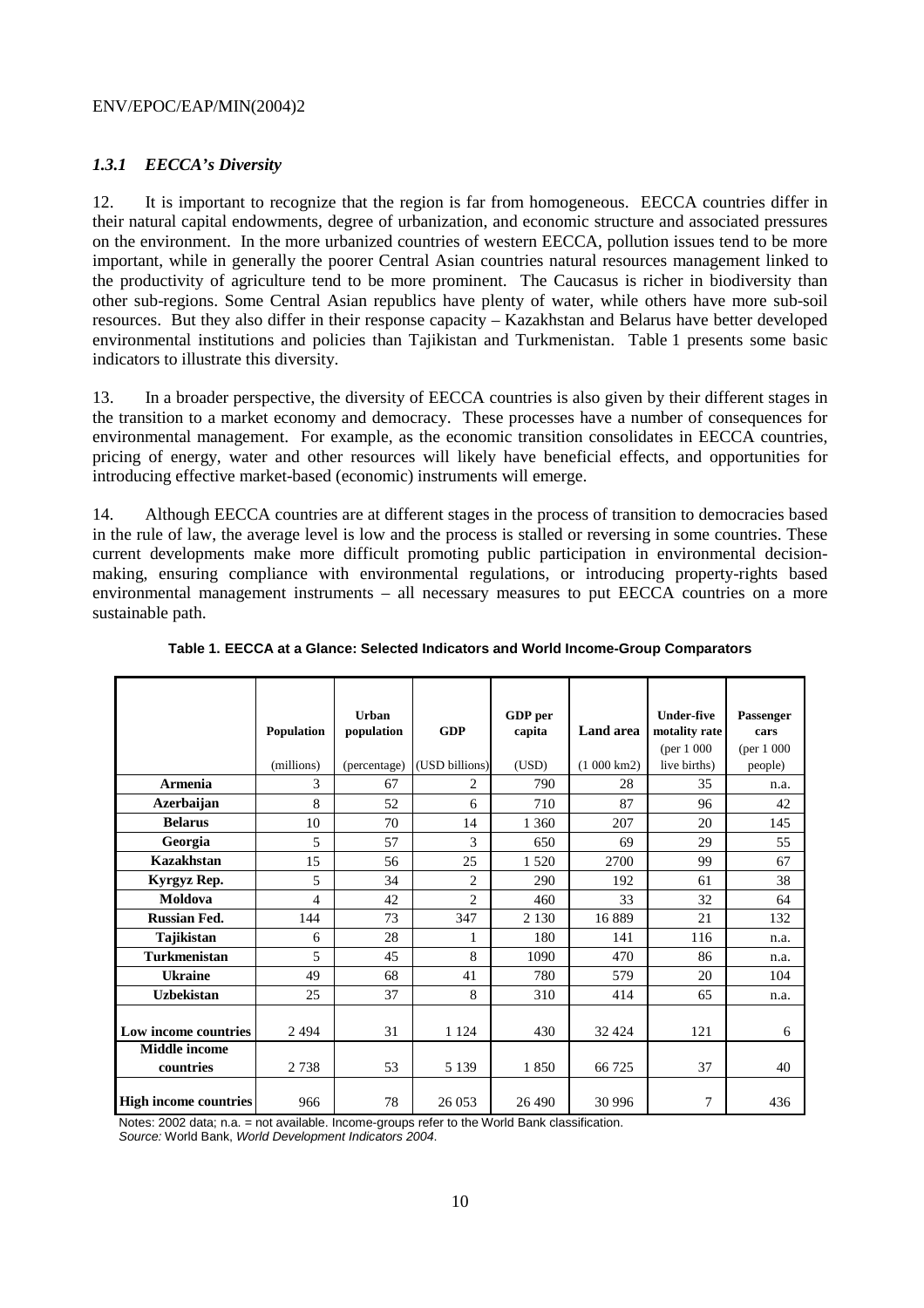# *1.3.2 The Legacy from the Soviet System and the Transition*

15. Current conditions of environment and environmental management in EECCA are closely linked to the Soviet legacy. Several features of the Soviet system that are still present include:

- excessive pressures on natural resources and the environment from an inefficient productive structure;
- extensive but expensive to operate environmental infrastructure in some sectors;
- a zero-risk approach to environmental management characterized by unenforceable standards and monitoring and that fails to be policy-oriented and to balance risks, costs and benefits;
- a culture of top-down environmental management, with risk-aversion by mid-level officials and little say for communities and the general public;
- limited access to international experience in environmental management outside the region; and
- a certain mimetism of Russian practice that although in some cases represents an efficient approach to overcome institutional weaknesses it is not always best practice or adequate to particular country conditions.

16. The transition has had a large impact on environmental conditions and environmental management. By drastically reducing the level of economic activity, the crisis of the 1990s reduced some environmental pressures. The reduction in industrial output reduced emissions of air and water pollutants by industry. Agricultural producers no longer could afford using agrochemicals to the same extent. Forests also experienced reduced pressures from industrial logging.

17. At the same time several environmental problems have intensified. First, the budgetary crisis of the central governments resulted in the inability to maintain environmental infrastructure under the prevalent management model – water-related infrastructure is a major case in point. Second, the emergence of poverty has raised the importance, although not always the profile, of poverty-environment issues – such as soil productivity loss and indoor air pollution from reversion to fuelwood. Third, the break up of the Soviet Union and the need to work out new arrangements for shared environmental resources – most prominently water in Central Asia – has brought in a security dimension to environmental management.

18. The institutions in charge of environmental management have generally not been able to cope with all those changes. The economic crisis brought a reduction in the political standing of environmental institutions, and as public budgets shrunk resources made available to the newly created environmental ministries were reduced. As a response, starved ministries tended to focus on revenue-raising rather than changing behaviour, and maintained unattainable standards. This has resulted in no environmental improvements, a fundamental alteration, in practice, of the role of public environmental officials, and the continuation of a culture of non-compliance.

19. In general, the environmental community has not been able to successfully bring environmental priorities to the national development agenda – as suggested by the low rating of environmental issues in Poverty Reduction Strategy Papers (PRSPs) prepared in the region. Many links of environmental quality to quality of life (through income-generating opportunities and health outcomes) and economic growth (via key resources such as water and soils) remain largely unrecognised.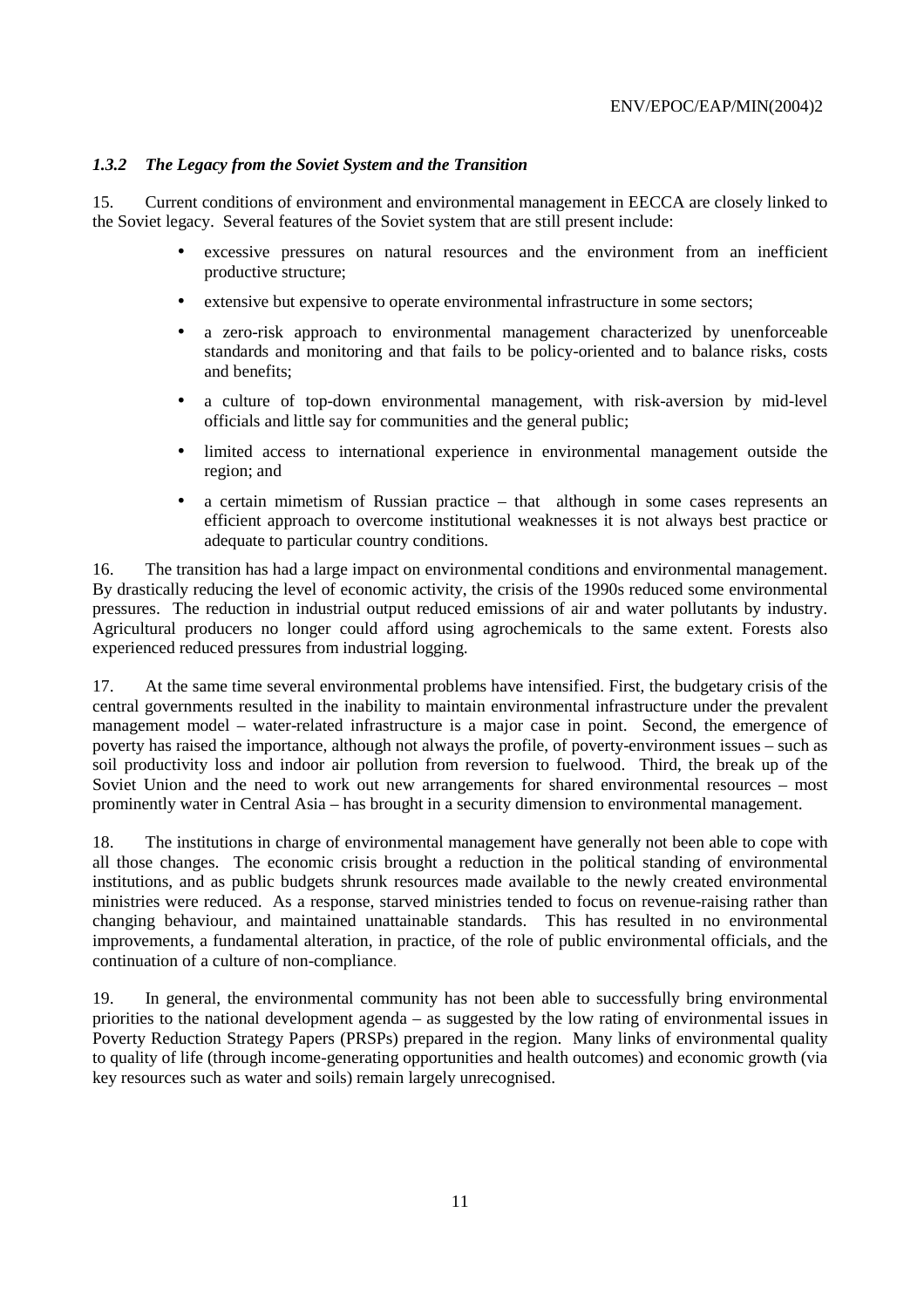#### *1.3.3 Current Trends*

20. As the economy starts to pick up, new challenges emerge. Resumed economic growth is intensifying environmental pressures. During the transition, the EECCA countries by large did not reduce the resource and pollution-intensity of their economies. At the same time the capacity of the institutions to respond seems to keep weakening. For instance, increases in the salary gap between the private and the public sector has resulted in some of the brightest officials leaving the ministries, and so reducing their capacity, and in conditions favourable to corruption.

21. The progressive introduction of market reforms and hard budget constraints should stimulate efficient behaviour of enterprises, utilities and public entities. This in turn should favour the adoption of win-win opportunities (such as cleaner production) and foster the scope for environmental policy instruments to provide incentives.

22. In theory, economic growth should allow for additional resources to strengthen the environmental agencies. An example is Kazakhstan, where the budget of the ministry is growing at good pace. But the low level of public awareness across the region far from guarantees the allocation of additional resources for environmental management. Indeed, most EECCA countries are at income levels where the environment, per se, is rarely a top priority for the average citizen. Even in the 'good performers', it is uncertain that environmental considerations will be given the weight that they deserve when confronting economic development projects – in the case of Kazakhstan oil and gas development.



**Figure 1. Trends in gross domestic product**  Constant prices, index 1992 = 100

Source: World Bank, World Development Indicators 2004.

#### *1.3.4 EECCA in the International Context*

23. The challenge of meeting the MDGs, the "global public good" nature of certain environmental issues and the security dimension of environmental management offer a rationale for enhanced crossregional co-operation. Recent EU enlargement will offer some pull effect on environmental improvements in EECCA, but this effect will not match the one that the accession process had on the new EU countries – that in turn will still need a long period to comply with EU Directives. Some EECCA countries are desperately poor and require assistance in order to achieve the Millennium Development Goals (MDGs), including the environmentally-related MDG.

24. The EECCA region is a relevant player in terms of managing the global commons. High energy intensity of EECCA economies result in the region being a significant contributor to climate change – but this offers ample opportunities for joint action to reduce emissions. Several EECCA countries are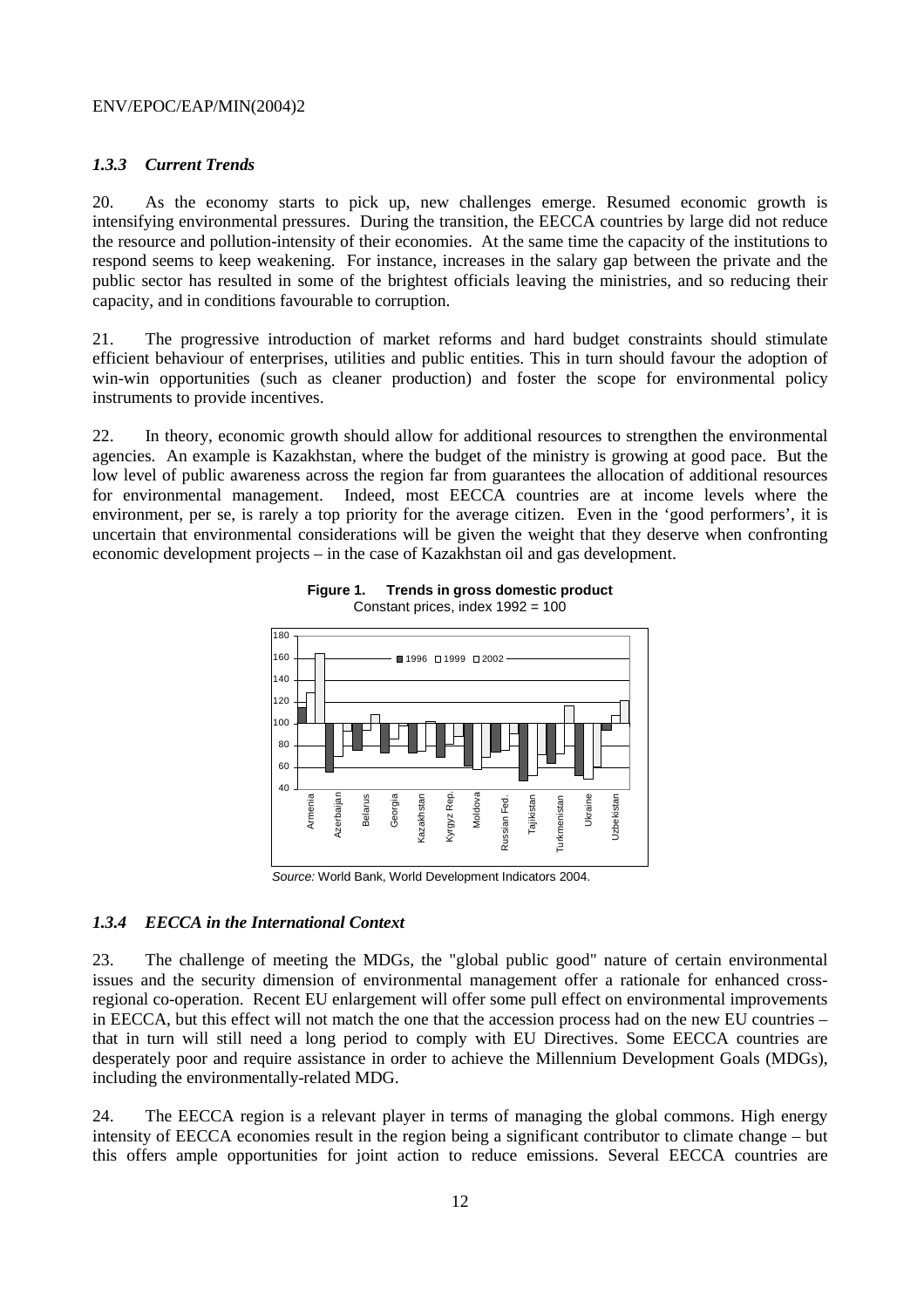particularly rich in biodiversity – while the benefits of conserving biodiversity in those countries are enjoyed by all nations, EECCA countries can barely afford to invest in biodiversity conservation.

25. In addition, environmental management may exacerbate security problems that could have repercussions for countries beyond the region. Although environmental degradation and resource scarcity do not directly lead to conflict, they can contribute to accelerating already existing political, social crises and instability. At the same time, environmental cooperation can be a tool for preventing conflict, building mutual confidence, and promoting good neighbourly relations, including patterns of co-operation and collaboration that can later extend to other areas. Indeed the theme of environment as an integrating force in a pan-European context has been integral to the "Environment for Europe" process since its inception.

26. Enhanced co-operation will have to take part in the context of an evolving international development agenda. This agenda is becoming more focused on poverty reduction, the Millennium Development Goals and country ownership. Thus, aid money will be increasingly channelled towards budget support rather than sectoral projects. Environment has traditionally been an attractive sector for donors – indeed several ministries of environment, marginalized from the rest of the government, are heavily dependent on donor money. But in the emerging new context access to resources outside a poverty reduction focus and government-wide programs, such as Poverty Reduction Strategies, will be more difficult for most if not al EECCA countries – as exemplified by new donor strategies such as that of the UK's Department for International Development (DfID).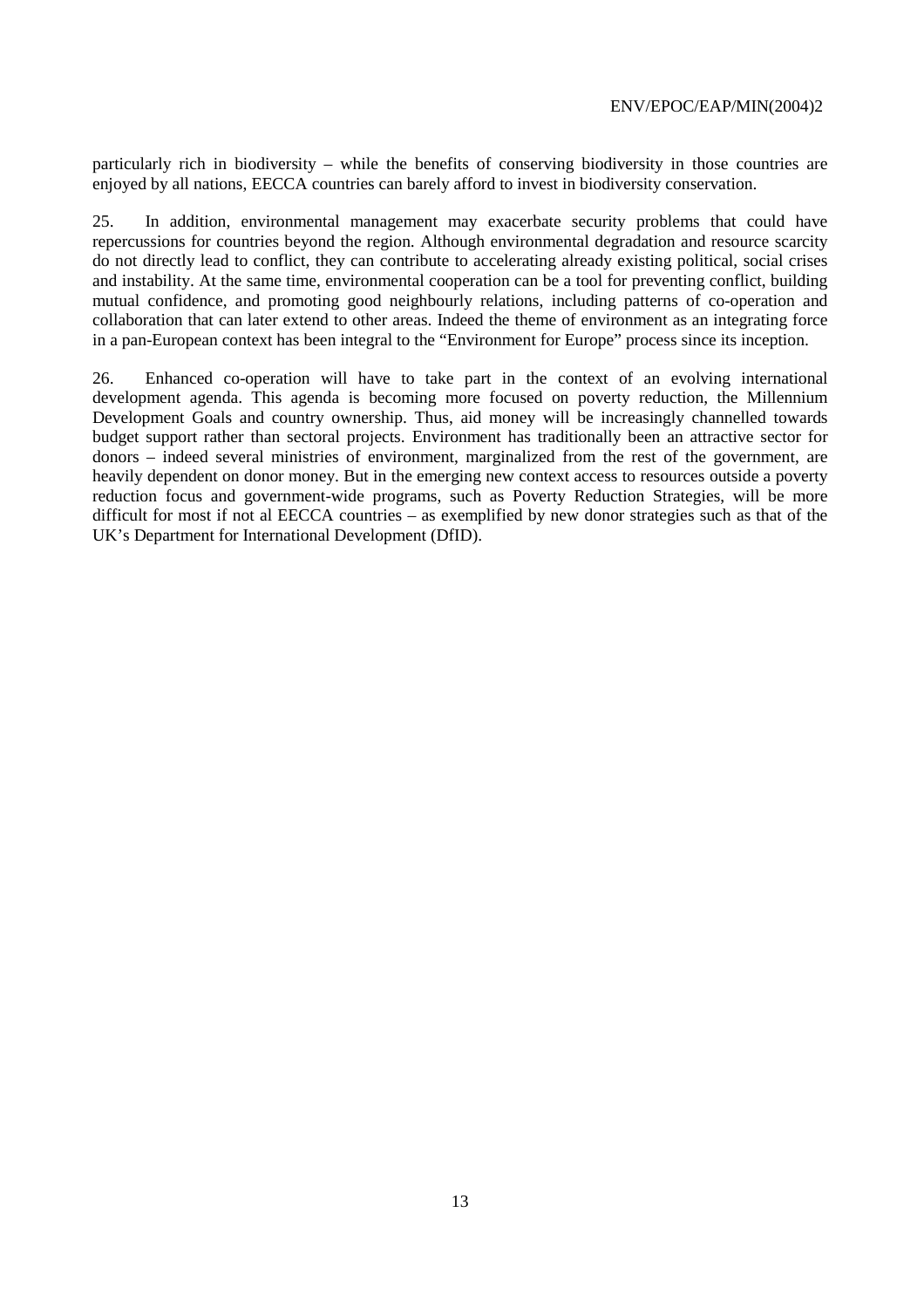### **PART II. TAKING STOCK ACROSS OBJECTIVES**

#### **2.1 Objective 1. Improve Environmental Legislation, Policies and Institutional Framework**

27. Over the last ten years, important steps have been taken in EECCA countries to reform environmental policies, laws, and institutions. EECCA countries have relatively well-developed legal frameworks. Policy development, however, tends to lack prioritization and realism and a systemic approach. Policies are not results-oriented, as the role of environmental ministries is generally perceived as that of "law enforcer" rather than as responsible for achieving environmental improvements. As it will be seen throughout this report, policy implementation lags well behind legislation – this is not surprising, given the weaknesses displayed by environmental institutions and a strong focus on short-term economic recovery. Regulatory instruments are better developed than economic ones, but poor design and weak, although improving, enforcement renders them ineffective. Overall, on the basis of the assessment framework described in the 'Monitoring Progress' sub-section below (OECD/EAP TF, 2004), there seems to be a clear divide between a more advanced set of countries (Western EECCA, Armenia, Georgia, Kazakhstan) and others.

### *2.1.1 Legislation and Policy Development*

28. EECCA countries inherited extensively-developed legal frameworks. As part of the environmental policy reform process, framework laws on environment, media-specific laws, and some other relevant laws have been developed or updated in most countries of the region. However, the regulatory reform is far from being complete. The ambitious lawmaking process has been largely unsystematic and resulted in many gaps and contradictions between new and old laws, decrees, and regulations. The development of implementing regulations (secondary legislation) has been slower and even more inconsistent. Many Soviet regulatory documents are still in force, and it is not always clear which regulations apply in a specific case, leading to inconsistencies in implementation of environmental policies, and limits their effectiveness.

29. EECCA governments have developed policy documents, generally in consultation with various stakeholders and adopted at high political level. But policy development tends to be ad hoc and largely driven by external technical assistance. There is a proliferation of strategies and plans that identify main broad problems areas but very often fail to prioritise them and set clear response actions. Those sometimes contradictory documents tend to be long 'wish lists' that are not supported by realistic financial plans and do not include monitoring and evaluation arrangements. National Environmental Action Plans (NEAPs) in particular remain important guiding policy documents for several countries, even if outdated – all EECCA countries, except Ukraine and Tajikistan, have developed a NEAP, mostly in the second half of the 1990s.

### *2.1.2 Policy Implementation*

30. EECCA countries possess and operate a fairly wide range of environmental policy instruments. Nearly all of them, however, are geared towards revenue-raising and fail to stimulate pollution reduction and better management of resources. This is partly due to history – various instruments and approaches for environmental protection developed in the former Soviet Union were conceptually sophisticated but not feasible economically or sometimes technically.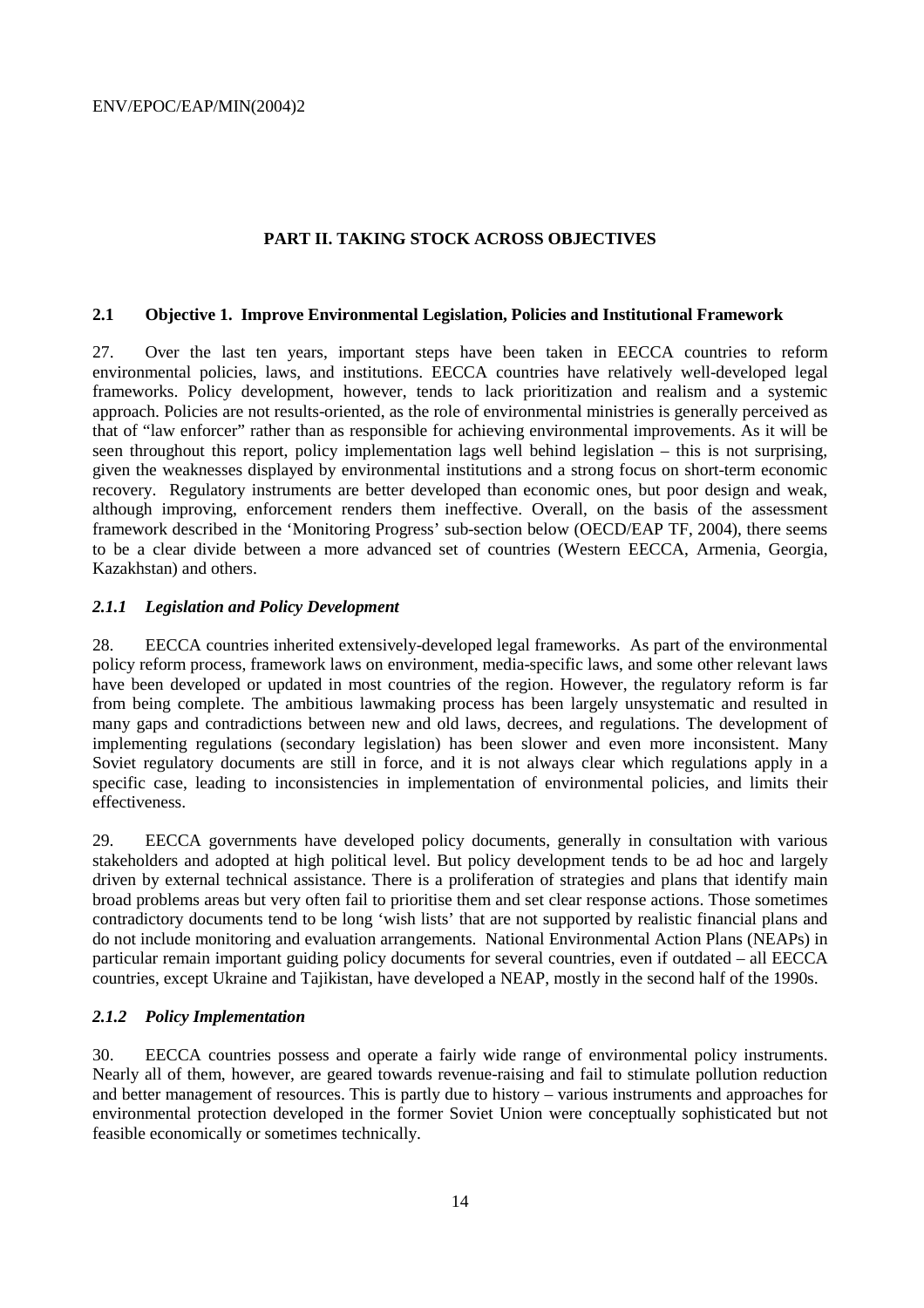31. **Ambient standards.** The system of environmental quality (ambient) standards has remained largely unchanged since its establishment in the Soviet Union. It is more comprehensive and ambitious than the one in Western Europe and North America, covering hundreds of pollutants and mandating very low concentrations of contaminants. The current approach treats ambient standards not as policy objectives but rather as to regulatory requirements. This system does not take into account the costs and benefits of achieving the standards, and exceeds the capacity of authorities to monitor the regulated substances. Unenforceable standards (pollution in many cities continues to exceed standards several times over) result in non-compliance and perpetuate disrespect for the law. The automatic linking of ambient standards to permits based on emission limit values (ELVs) may preclude the emergence of alternative cost-effective instruments.

32. **Environmental Impact Assessment (EIA).** In 1992, EECCA countries inherited a system for environmental impact assessment carried out through State Environmental Reviews "ecological expertise", - an internal government procedure without provisions for public participation and transparency. In the 1990s, this system evolved towards international practice, but with various speeds and directions. Currently, all EECCA countries have laws requiring some type of EIA though these vary in consistency and comprehensiveness. In some cases transparency and public involvement have been put forward as key principles – for example in the Russian Federation. The current EIA practice is even more diverse than the EIA legislation, but in most cases it is closer to the inherited Soviet system than to international best practice.

33. **Permitting.** Permitting procedures are cumbersome and ineffective. Emission limit values (ELVs), the key permit requirements, are derived from ambient quality standards and repeat their weaknesses. The number of polluting substances regulated makes the scope of the permitting system too large compared to the limited resources of both industrial applicants and environmental permitting authorities. Permits are generally issued separately for each medium, with different environmental authorities responsible for each permit. Coordination between these permitting authorities is very limited. Permitting is oriented towards inflexible and costly end-of-pipe solutions rather than pollution prevention.

34. **Economic Instruments.** Pollution charges (levied on a very large number of air and water pollutants, and on solid waste) are the main and most comprehensive type of economic instrument used in the region. The system is complex, not targeted at specific environmental problems, and serves primarily for revenue-rising purposes – its incentive impact on polluters' behaviour has been close to zero due to low charge rates, underreporting of discharges, and low collection rates. Only few experiments have been made with other types of economic instruments. Examples of product levies and tax differentiation are characterized by rates too low to affect the pattern of consumption. Attempts to introduce taxes on specific waste products have been unsuccessful due to resistance by industry. Some elements remain from the Soviet deposit-refund system (paper, glass). The concept of environmental liability has been included in all framework environmental laws in EECCA countries, but environmental damage compensation suits are rarely used due to inadequate damage assessment regulations and a general low use of the court system.

35. **Enforcement and Compliance Issues.** Non-compliance with environmental requirements is arguably the most serious problem of environmental management in EECCA countries – but this is part of the systemic problem created by unenforceable standards. Enforcement agencies have not developed programs tailored to the particular regulated communities combining both enforcement and compliancepromotion activities. In most countries, inspectorates face restrictions on their access to facilities. At the same time, inspectorates and inspectors often face a wrong set of incentives. The incomes of inspectorates may be dependent on charges and fines collected, while corruption among inspectors is an issue. This situation may breed unintended institutional resistance to standard reform, as lower standards would result in fewer charges and fines collected for the inspectorates. More broadly, it helps to explain the focus on "law enforcement" rather than on achieving environmental quality targets.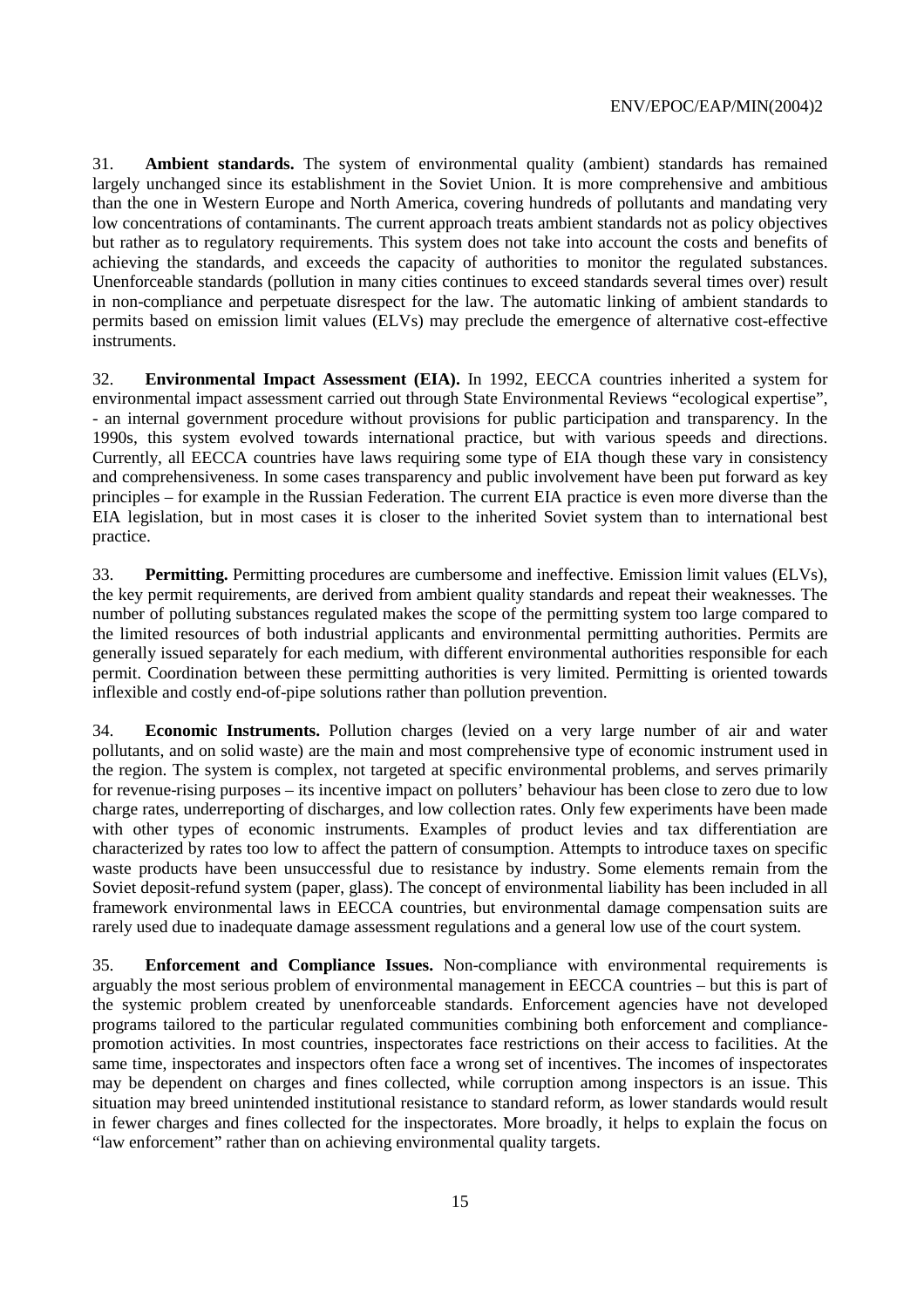36. Besides inspection, ambient monitoring and emission self-monitoring are necessary for verifying compliance – section 6.1 deals with the shortcomings of the ambient monitoring systems in EECCA. Selfmonitoring and reporting is currently done only at large industrial facilities. The use of other compliance promotion instruments (such as information assistance to regulated communities, information-based instruments, and cleaner production programs) is also very limited.

# *2.1.3 Environmental Institutions*

37. With few exceptions, environmental institutions today are stronger, in terms of both legal mandate and of their capacity, than they were a decade ago. But they still suffer from low authority within government, flawed management and decision-making processes, and scarcity of resources, and some have failed to prevent corruption. The process of institutional strengthening in several cases has stopped and is even being reversed. Particularly important is the high turnover rate of environmental professionals in ministries and related agencies. Demand of environmental specialist from the private sector – in itself a welcome development – combined with low salaries is a major driver, but instability due to political changes also contributes. Frequent re-structuring also undermines the capacity of the institutions. Processes of "administrative deregulation" aimed at promoting economic development by reducing "red tape" and the cost of doing business are key contributors to the weakened position of environmental authorities in several EECCA countries.

38. The mandate that environmental authorities inherited from Soviet times was rather narrow, focussing largely on enforcing existing laws and regulations through their inspectorates. Most environmental authorities in the region have not evolved to assume as their mission the improvement of environmental conditions. As a consequence, targets for environmental improvements are rarely set. Measures of performance tend to concentrate on output variables such as number of laws enacted, inspections carried out or fines collected, rather than on environmental improvements achieved.

39. Environmental authorities generally have very limited financial resources to carry out their duties. In many cases, budgets cover little more than personnel costs – for example, environmental authorities in Armenia devote 70% percent of the budget to pay for salaries, in the Kyrgyz Republic 95%. This leaves almost no resources for operational expenses and often none for investments. The situation is brighter in selected countries – in Kazakhstan salaries take only 12% of the budget, and the total budget is expected to triple in 2005. Moldova spends about 60% of the budget in personnel costs.

40. Decentralization of environmental management has formed part of the institutional restructuring and reform process, but it has not always been supported by the resources necessary for implementation. Nevertheless, an increasing number of local and regional governments have developed their own environmental policies to tackle their priorities. In some larger countries, there are some innovative developments at sub-national level, but these are not widely replicated. The number of professionals working in territorial bodies (such as regional or local environmental protection agencies or delegation of the inspectorates or the meteorological service) varies across countries – it is 33% in Armenia, 46% in Moldova, 71% in the Kyrgyz Republic and 88% in Kazakhstan.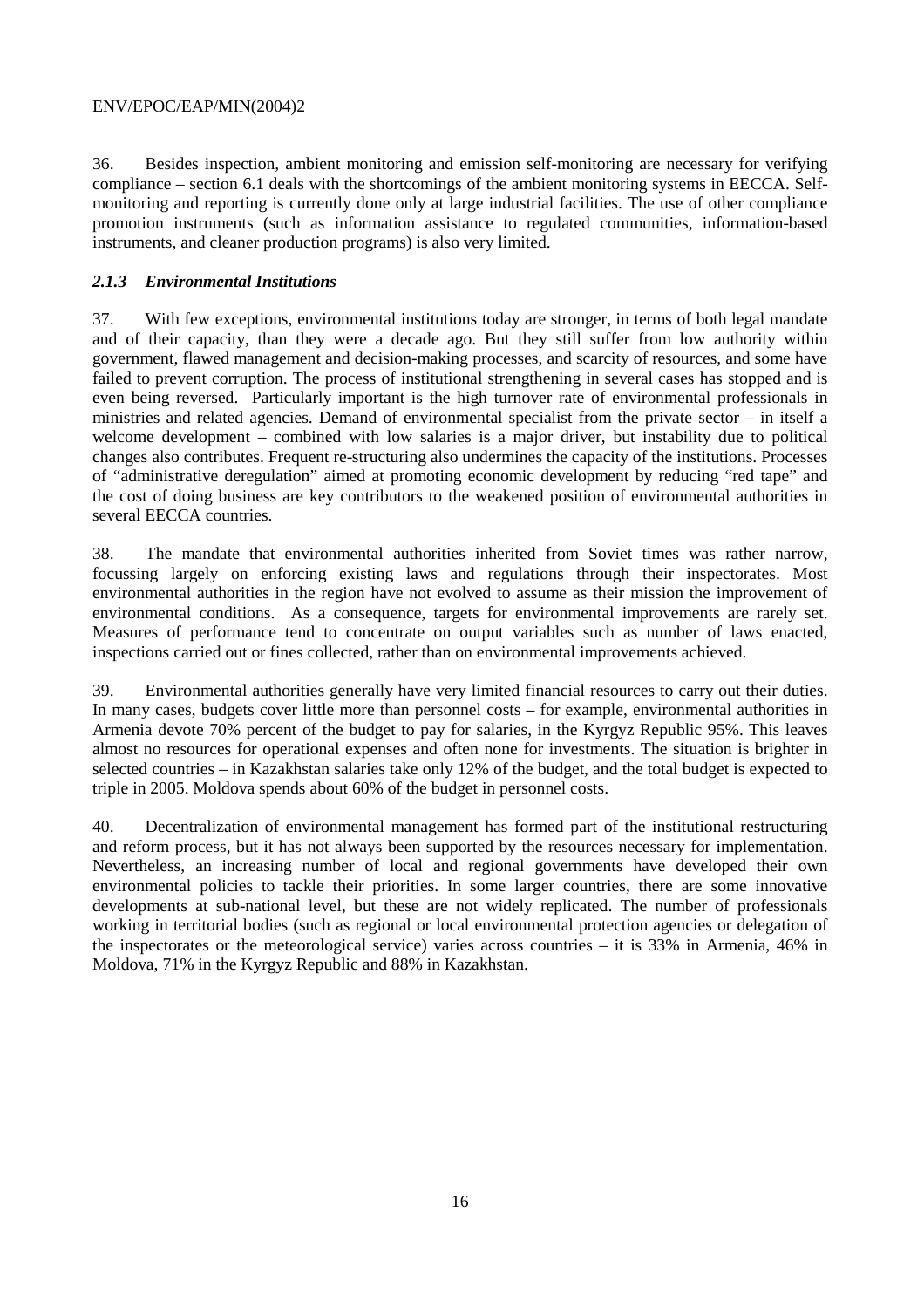

**Figure 2. Regional baseline on environmental legislation, policies and institutions** 



Source: OECD staff.





Indicators to evaluate progress on institutional aspects of environmental management almost unavoidably rely on some form of expert judgement. Examples include the European Bank for Reconstruction and Development's Transition Indicators and the World Bank's Country Policy and Institutional Analysis. The two indicators presented here capture information structured by OECD staff to evaluate the current state of environmental laws, policies and institutions in the EECCA region. The ratings are based on direct knowledge as well as reports describing the situation of environmental laws, policies and institutions. To produce the ratings, OECD staff developed a rating framework analyzing 20 different dimensions (3 relating to Legislation and Policy Development, 11 relating to Policy Implementation, and 6 relating to the Institutional Framework) on a 0- 5 scale, where 5 represents the maximum possible rating. The ratings are not constructed on an evaluative (bad-good) basis, but they rather represent the attainment of specific goalposts. This means that the ratings cannot be straightforwardly compared across dimensions. This assessment framework, however, allows evaluating on an objective basis progress achieved in the different dimensions, while preserving the simplicity of the presentation.

#### $Faciliating$  *Progress*

 The organizations that have been designated as facilitators of this objective are the OECD/EAP TF and UNECE. Cooperating institutions include UNDP, UNEP, the World Bank, and the RECs.

#### *Main Information Sources*

- OECD/EAP TF. 2003. Developing Effective Packages of Environmental Policy Instruments in Eastern Europe, Caucasus and Central Asia – Experience and Directions for Reform.
- OECD/EAP TF. 2003. Linkages between Environmental Assessment and Environmental Permitting in the Context of the Regulatory Reform in EECCA Countries.
- OECD/EAP TF. 2004. Assessing Environmental Laws, Policies and Institutions in EECCA A Rating Exercise. Draft.
- UNECE. 2003. Report on Environmental Policy in Transition: Lessons Learned from Ten Years of UNECE Environmental Performance Reviews.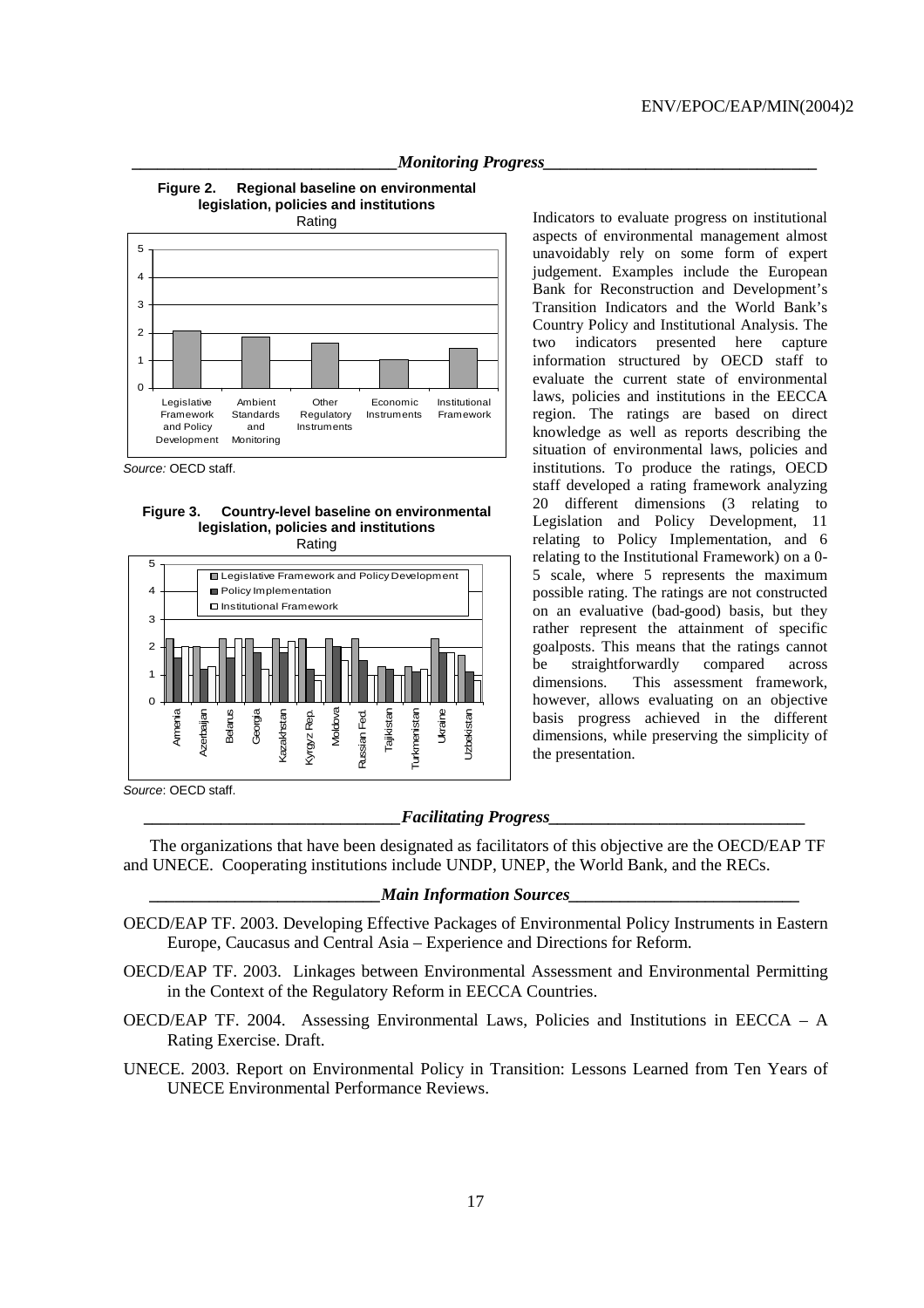### **2.2 Objective 2. Reduce the Risks to Human Health through Pollution Prevention and Control**

41. The most important environmentally-related health risks in EECCA are unsafe water, poor sanitation and hygiene, certain occupational risks, urban air pollution, indoor smoke from solid fuel, and lead exposure. An accurate assessment of environmental effects on human health is impossible in EECCA, since absent or incomplete monitoring precludes assessing levels of exposure to environmental hazards, and morbidity data have become less reliable. Nevertheless, WHO reports lack of substantial progress in improving environmental health in the region.

42. Poor and underprivileged groups are increasingly bearing the greater part of the environmental burden of disease. While during the Soviet period the society was more or less homogeneous without major differences between the social groups, the current process of social stratification is leading to uneven exposure to environmental hazards.

43. Environmental health concerns are increasingly being reflected in national planning and legislation. Although National Environmental Action Plans (NEAPs) are principally focused on pollution of the natural environment and its protection, many comprise actions directly linked to reducing the exposure of the population to harmful environmental factors. In parallel, all EECCA countries have government approved National Environmental Health Action Plans (NEHAPS) – except Azerbaijan and Turkmenistan. NEHAPs provide a framework for actions in environmental health; good implementation progress has been made in Belarus and Uzbekistan, according to WHO. Legislative basis of action in the area of environmental health has been reviewed in all countries in accordance with new circumstances. Health standards are under review and work is in progress to incorporate them in technical regulations.

### *2.2.1 Reduction of Urban Air Pollution*

44. **Air pollution levels**. During the 1990s, pollutant concentrations fell in many EECCA countries as a result of economic restructuring before rising again with economic growth and related increase in road transport. Concentrations several times above limit values have been observed in a number of cities – examples include Tbilisi and Dushanbe (sulphur dioxide and particulate matter – PM), Bishkek (nitrogen oxides and PM), Kiev and Chisinau (nitrogen oxides), Yerevan (nitrogen oxides, sulphur oxides, carbon monoxide, PM), Almaty (formaldehyde) and Ashgabat (formaldehyde and PM). In the Russian Federation, up to 30 million people are exposed to elevated (by Russian standards) concentrations of pollutants, of which 15 million is exposed to elevated concentrations of particulate matter (WHO, 2004). In Ukraine over 40% of monitored cities exceeded particulate matter limits in the year 2000 (EEA, 2003). However, this must be seen in the context of the stringency of limit values in EECCA countries discussed in section 1.

45. **Air pollution and public health.** In terms of health impacts, the most important pollutants across the region are particulate matter and lead. Although overall air emissions have been decreasing, concentrations of particulate matter seem to be on the increase in several cities – for instance, in Bishkek concentrations have doubled in a few years. No national emission ceilings have been set for particulate matter. Lead concentrations still represent a major concern in several countries, across the region – for example measurements in the Kyrgyz Republic indicate that lead concentrations significantly exceed WHO guidelines. Six countries have already phased-out leaded gasoline and more have committed to do so in the next few years – see section on Objective 4 for further details.

46. **Sources of air pollution.** Rapidly increasing private transport is the major enemy of clean air in EECCA cities. For example, the Kyrgyz State of Environment report indicates that it contributes up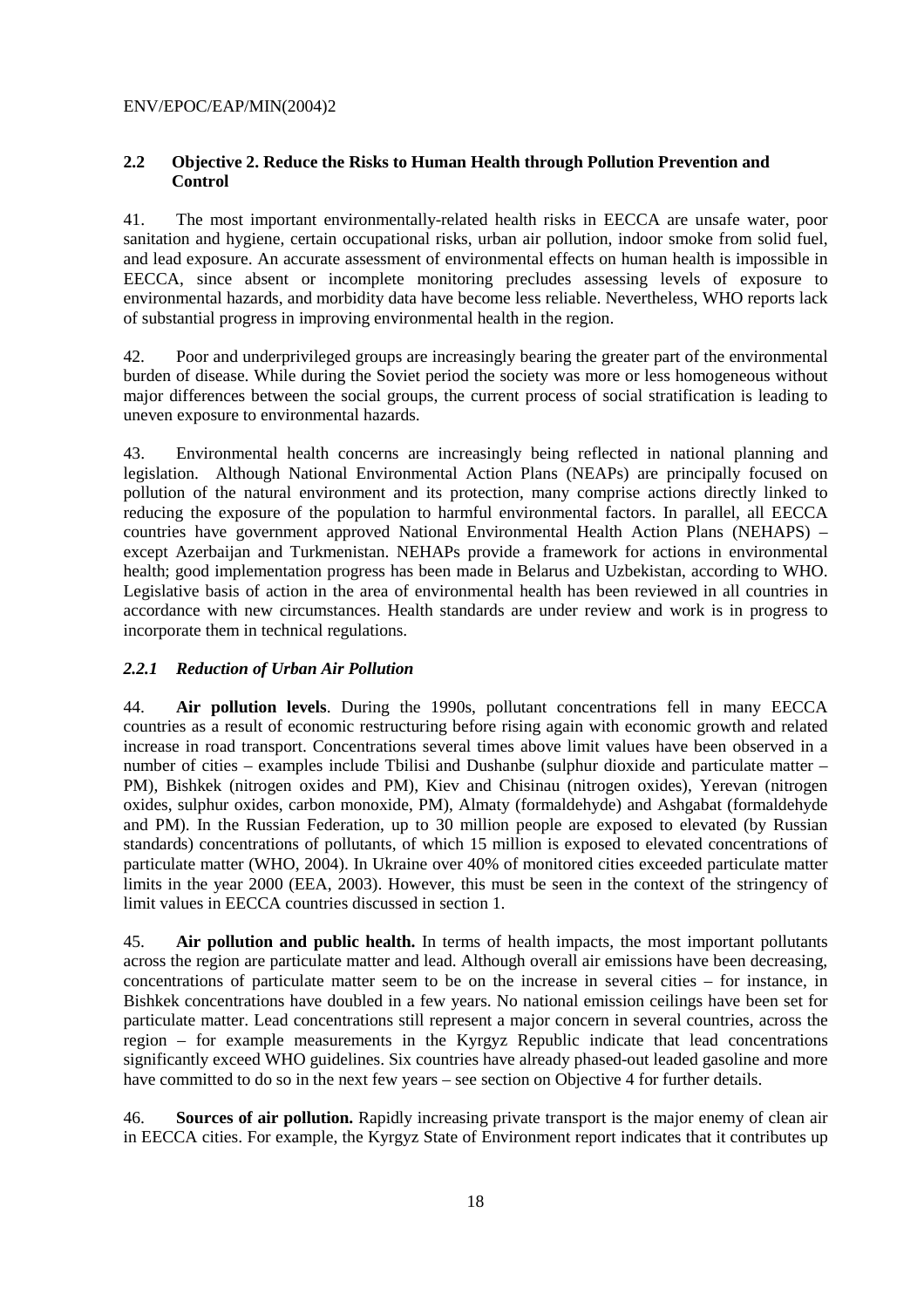to 70% of air pollution in this country. The urban transport sector in the region is characterized by an aging and poorly maintained vehicle fleet, low quality fuels and declining public transport. Industrial sources of air pollution have declined in importance, but remain relevant and difficult to address. Armenian experience shows that economic growth and increase of production capacity are often associated with the re-launching of outdated technologies without accompanying pollution abatement measures. District heating, characterized by location in urban centres, low quality of fuels, low efficiency and lack of filtering equipment, is also an important contributor, particularly in winter times. A specific problem of Central Asia is the large quantities of salt dust from the dried up areas of the Aral Sea.

#### *Monitoring Progress\_*





Notes: 2002 data. New EU countries include: Cyprus, Czech Republic, Estonia, Hungary, Latvia, Lithuania, Malta, Poland, Slovak Republic and Slovenia.

Source: WHO, European health for all database.





Notes: 2002 data. Diesel consumption data are not available for all countries.

Source: OECD/IEA, World Energy Statistics and Balances 2004.

A number of variables that would made good headline indicators are not currently available in EECCA – including 'population exposed to concentrations of particular matter exceeding a certain standard', 'population suffering from acute respiratory illnesses', or the more elaborate 'disability-adjusted life years linked to air pollution' and 'economic value of air pollution impacts'. The activity of the Working Group on Environmental Monitoring and Assessment will make available relevant information on a number of environmental outcomes, including air pollution. In any case, urban air monitoring systems are often poorly equipped – Yerevan is one example. The first indicator presented here refers to all respiratory diseases, and so it is only weakly related to air pollution. Consumption of fuels in the road transport sector, the second indicator presented, is also linked to air pollution concentrations and associated health impacts in a tenuous way. For instance, the same amount of fuel consumption can be associated to different levels of pollutant emissions (depending on fuel quality and car technology among other factors), concentrations (depending on location of emissions, geography and climate), exposure (depending on distribution of population and lifestyles) and thus to the ultimate health impacts. Nevertheless, containment of fuel consumption would work towards improved health outcomes.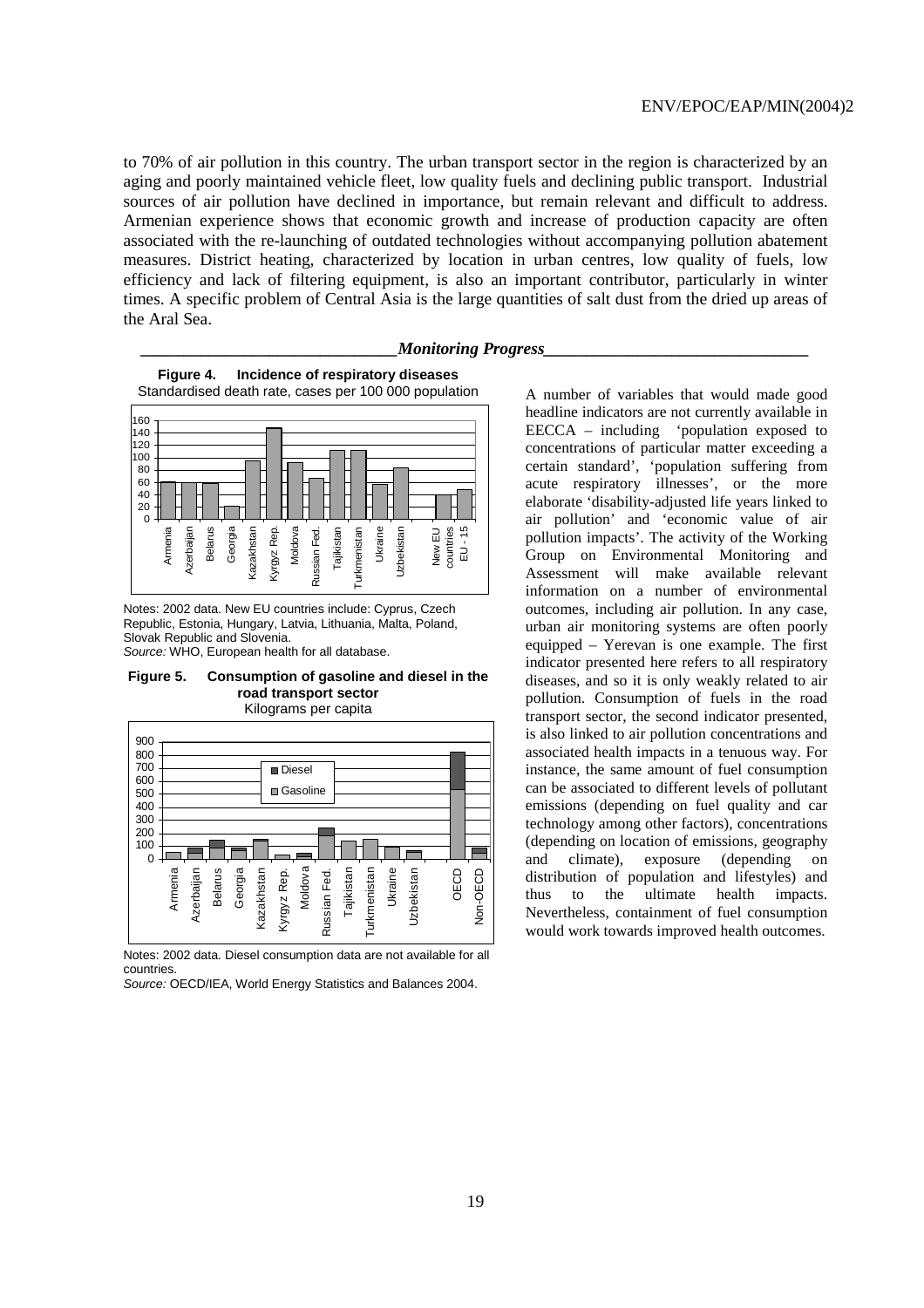### $Facilitating$  *Progress*

 The organizations that have been designated as facilitators of this sub-objective are WHO-Europe and UNECE. Cooperating institutions include EEA and UNEP.

#### *Main Information Sources*

- EEA. 2003. Europe's Environment: the Third Assessment. Copenhagen: European Environment Agency.
- WHO. 2004. Health and the Environment in the WHO European Region Situation and Policy at the Beginning of the 21st Century.

### *2.2.2 Improving the Management of Water Supply and Sanitation Infrastructure*

47. In EECCA, the water supply and sanitation network is extensive in urban area, but it is increasingly deteriorating. Pollution of water bodies, poor operation of treatment facilities, and the poor condition of supply and sewerage systems, all put pressure on the quality of drinking water. Expensive to maintain systems coupled with low tariffs result in inadequate maintenance being carried out, crumbling infrastructure, poor service, low quality of drinking water, and, ultimately, high incidence of waterborne diseases. Affordability concerns constraint the potential for tariff increases, making reduction of operation and maintenance (O&M) costs and associated level of service difficult to escape. The problems are exacerbated in small and medium sized towns, where deterioration of water infrastructure is more advanced, unit operational cost higher, household incomes lower, and non-payment more common. In rural areas, coverage is still low. Sewerage and wastewater treatment facilities are often the first service items to be shut down, resulting in increased environmental impacts. Without further reform, the deterioration of water services and associated impacts on public health, the environment and economic development are likely to accelerate in the future, as infrastructure continues to crumble. In EECCA, achieving the water and sanitation MDGs is not just about increasing access but also about maintaining it and ensuring the safety of water supply – in this respect the MDG challenge is different than in other regions.

#### *2.2.2.1 Water Supply and Sanitation and Environmental Health*

48. **Incidence of waterborne diseases.** Waterborne diseases represent a major public health issue in the EECCA region. Infectious intestinal diseases, often caused by poor drinking water, are among the main causes of infant mortality in the southern regions of the Russian Federation and in Central Asia. This is not a new phenomenon – in Moldova the 1995 NEAP pointed out that polluted drinking water leads to 950-1850 premature deaths annually, as well as to 2-4 million days of illnesses annually with an economic cost estimated at the equivalent of 5-10% of GDP. But according to WHO the number of outbreaks of water-related diseases and the number of people affected are on the rise.

49. **Coverage of water supply and sanitation networks.** The level of connection to water supply and sanitation remains high in most EECCA countries. But there are still coverage problems, particularly in rural areas, where a large part of the EECCA population still lives and the use of surface water represents a serious health risk – in several countries less than 30% of rural households are directly connected to a piped water supply (OECD/EAP TF database). Even for those connected to networks, water supply is often only scheduled during a few hours per day. For example, water utilities provide service for only six hours a day in Armenia or eight in Azerbaijan (OECD/EAP TF database).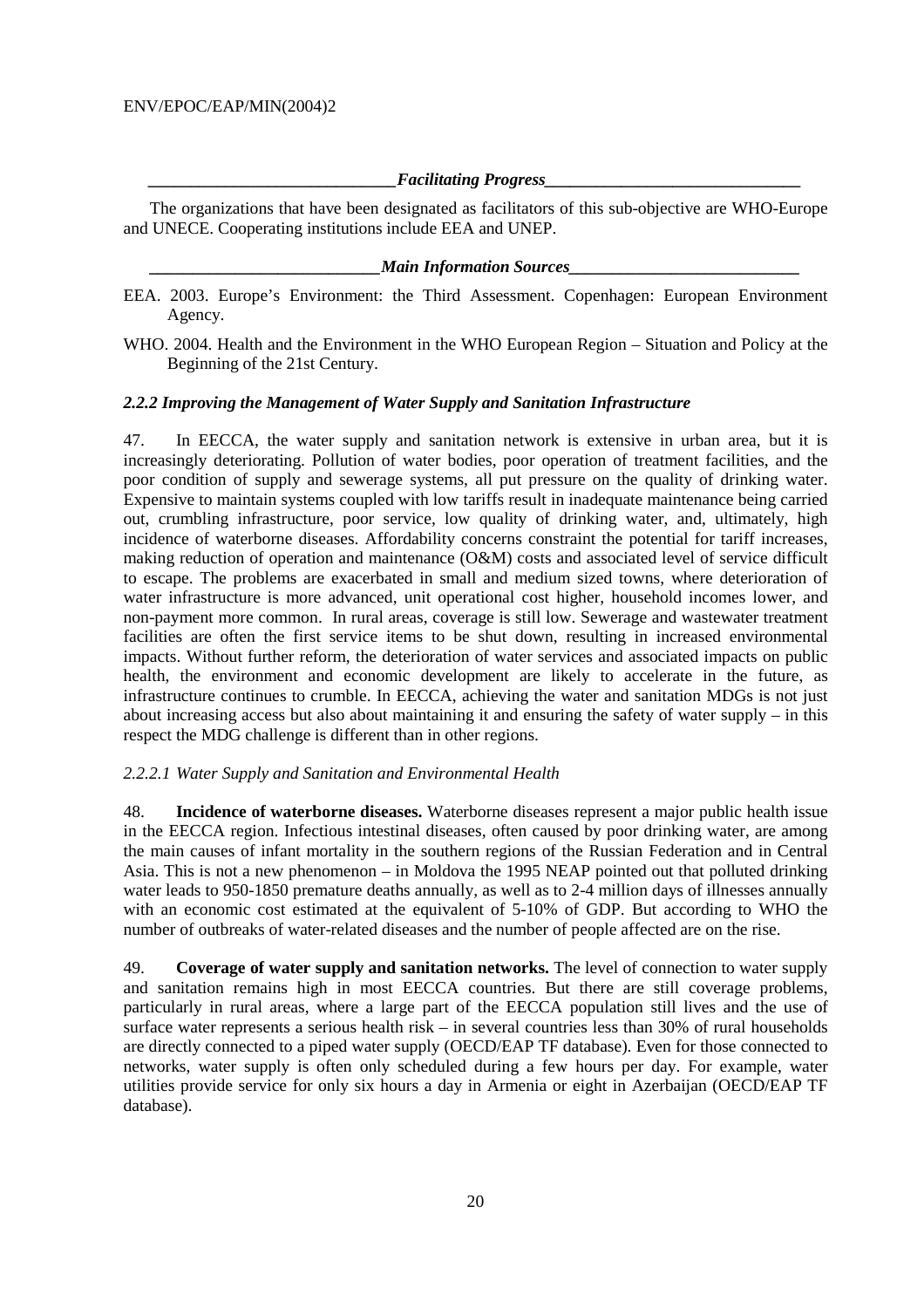50. **Quality of drinking water.** Quality of drinking water is poor in most countries. In some countries, essentially in Central Asia, more than one-third of the population is using drinking water that does not meet hygiene standards, and in some sub-regions this proportion can exceed 50% (OECD/EAP TF, 2003). The quality of drinking water in EECCA is generally getting worse – for example, WHO reports decreasing water quality in Armenia and the Kyrgyz Republic, although it also reports improvements in Uzbekistan. There are particularly problems with maintaining safe microbiological standards, but nitrates contamination, affecting particularly children, is also a problem. Microbiological contamination is largely due to infrastructural deficiencies and the failure of disinfection schemes.

51. **Quality of raw water.** In addition to water network operations, the quality of drinking water is also affected by pollution of water sources. In the Western EECCA and Caucasus water pollution by toxic and chemical substances represents the more immediate problem, while in Central Asia microbiological pollution of drinking water is more important. In the Russian Federation the quality of the water extracted is deteriorating mostly due to the disposal of untreated sewage. In Belarus, pollution of water bodies is primarily due to the suboptimum operation of sewage treatment installations. In several areas, such as the Caspian and Aral Sea areas in Kazakhstan, saline drinking water is a significant health hazard. Although many cities across the region have wastewater treatment plants, most of them are obsolete and ineffective, and because of the lack of investment capital only a limited number of new plants have been built or old ones modernized.

### *2.2.2.2 Management of Water and Sanitation Services*

52. **Legal and institutional framework.** The process of reforming the legal and institutional frameworks in the EECCA region started in the late 1990s with the decentralization of the sector and the transformation of water utilities into communal enterprises. But those actions were taken without appropriate institutional and tariff reforms in place. Government phased out direct subsidies to water utilities, which became self-financed companies, but water utilities are generally not yet allowed to operate as commercial entities. Governance arrangements remain often too complex, and sometimes incoherent, hampering decision-making in the sector.

53. **Physical conditions of water and sanitation networks.** Water systems in EECCA are characterized by (i) deteriorating sanitary condition of the reservoirs; (ii) problems with the purification and disinfection of water in the water supply systems (including shortage of chemicals for purification and low standard of laboratory equipment), particularly in the Kyrgyz Republic, Kazakhstan, Georgia and Armenia; and (iii) unsatisfactory state of repair of the water supply networks and their proximity to sewage pipes – leading to the penetration of water networks by sewage. Actual quality of service is deteriorating. Across many EECCA countries, pipe breaks and leakage are increasing and continuity of service is decreasing. Breaks in continuity, a major cause of water contamination, are a common feature.

54. **Economic and financial issues.** Domestic sector investment has been insignificant for over a decade. The owners of the water and sanitation systems (central or sub-national governments) have largely stopped investing in them and private finance stays away due to weak institutional frameworks and unfavourable investment climates. Official Development Assistance (ODA) grants and loans from International Financial Institutions (IFIs) do not compensate for the gap – the gap is too large and institutional obstacles prevent those resources flowing to the sector. A recent study sponsored by the Danish government estimates that the total investment costs related to the Water and Sanitation MDGs are between 7 and 21 billion euros for the whole EECCA region – the central estimate of 14.6 billion euros is close to the World Bank's estimate of 1.1 billion dollars of annual investments over the period 2003-2015.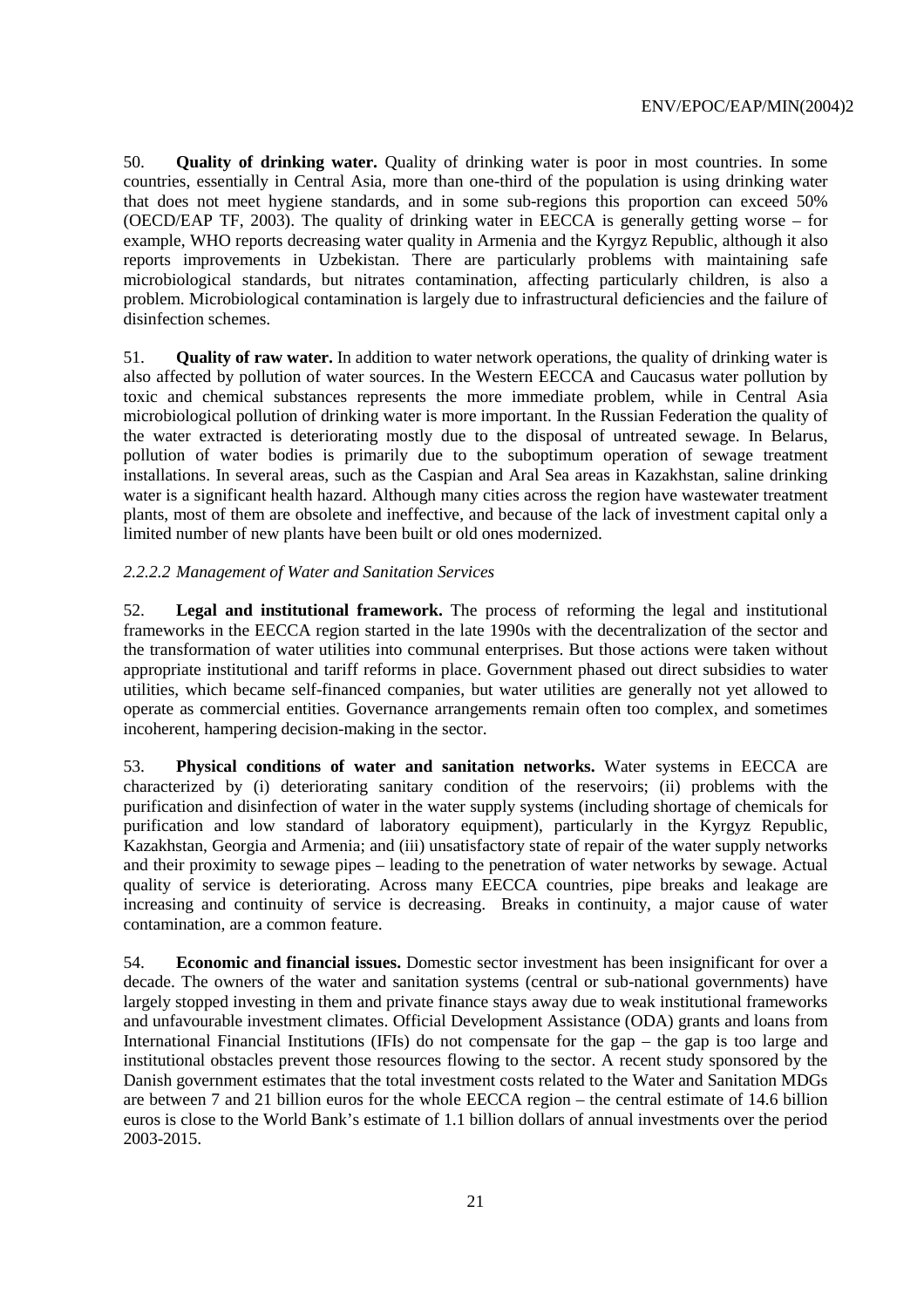55. Water prices have increased significantly since 1990, but they do not cover yet the full operational and maintenance (O&M) costs, let alone generate a return on investment. Currently tariffs cover less than 60% of O&M costs in most countries (OECD/EAP TF, 2003). In the Russian Federation the gap between operational costs and the expected revenues from billed consumption reaches 30%, with non-payment further exacerbating the problem (OECD/EAP TF, 2003). Many countries have committed to achieve cost recovery by 2005, but implementation is progressing very slowly. Attaining full cost recovery will likely take both reducing O&M costs and increasing tariffs.

56. **Social issues.** Affordability constraints impose a limit on how much tariffs can be raised – a large portion of households already pays a significant share of their income for water services, and large tariff hikes would result in many households paying for water services more than the 4 % of their income (an internationally accepted affordability benchmark). There exist mechanisms to protect the poor, but they are rarely targeted at those in most need. In addition, there is little public involvement in the water sector.

*Monitoring Progress* 

#### **Figure 6. Population connected to water supply networks**  Percentage of total population in urban and rural areas ■Urban **■**Rural 100 90<br>80<br>70<br>60<br>50<br>50<br>30<br>20<br>20 0 Belarus Kyrgyz Rep. Moldova Tajikistan Armenia Azerbaijan Georgia Kazakhstan Kazakhstan Kyrgyz Rep. Russian Fed. Russian Fed. urkmenistan Ukraine Jzbekistan Uzbekistan Turkmenistan

Note: 2002 data. Source: OECD/EAP TF database.

> **Figure 7. Under-five mortality rate due to diarrhoeal diseases**



Notes: 2001 data. New EU countries include: Cyprus, Czech Republic, Estonia, Hungary, Latvia, Lithuania, Malta, Poland, Slovak Republic and Slovenia.

Source: WHO, European health for all database.

Access to safe water supply and sanitation are MDG indicators. The first indicator presented here shows a significant gap in water coverage in rural areas for most countries. But as explained in the main text, water supply networks do not always provide safe water – thus indicators of drinking water quality on tap would be useful in completing the picture provided by the coverage indicator. Indicators covering continuity of service and pipe breaks can act as proxies for water quality. Ultimately, what is relevant from an environmental health perspective is the incidence of lack of safe water and sanitation on health outcomes. The second indicator presented below closely illustrates this dimension. Moreover, reducing underfive mortality rate (from all causes) is one MDG. In 2005 the EAP Task Force will produce an assessment of progress in reforming the water sector in EECCA for a new Ministerial Consultation on Water Management and Investment, five years after the Almaty Consultation.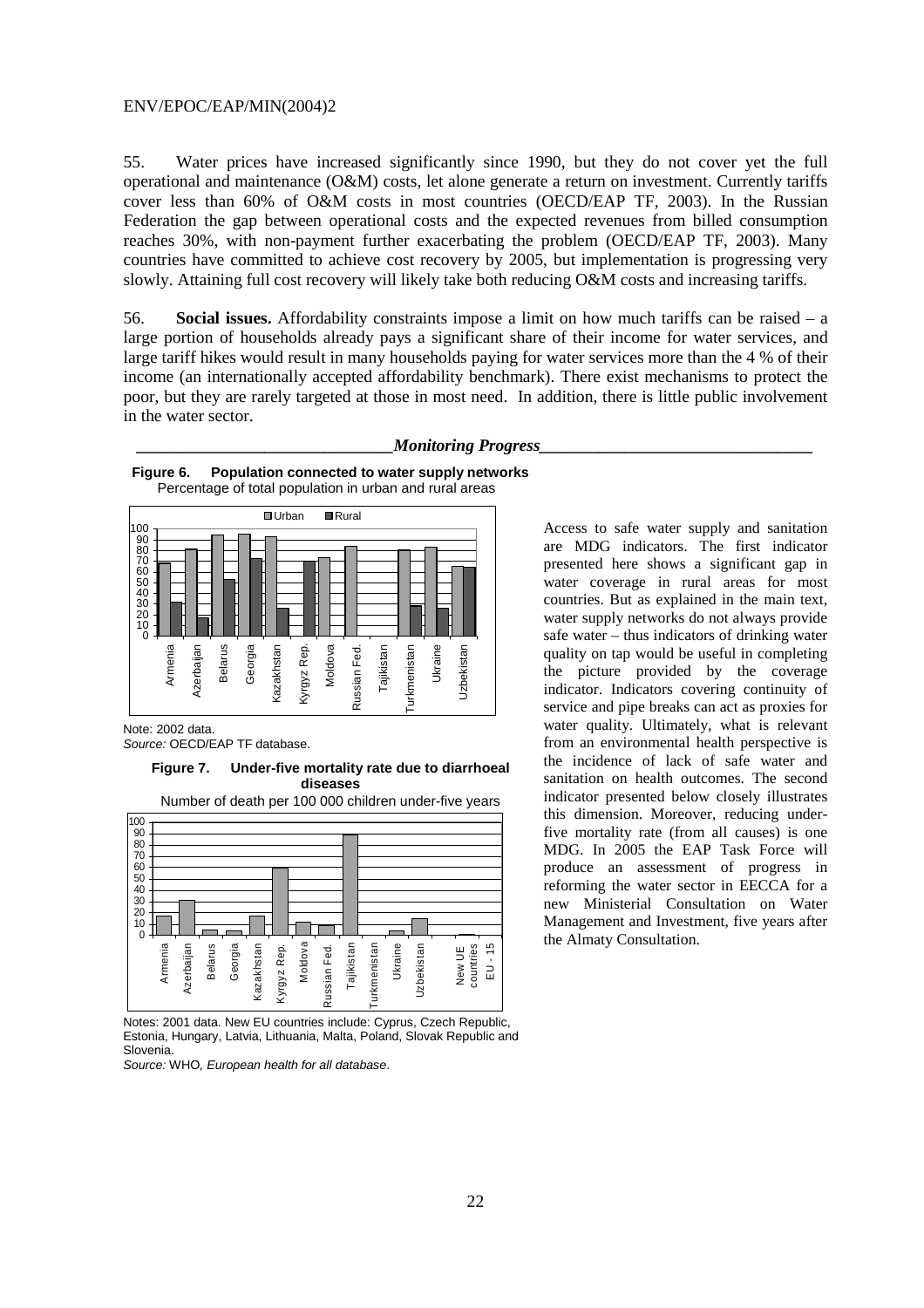### $Facilitating$  *Progress*

The organizations that have been designated as facilitators of this objective are OECD/EAP TF and WHO-Europe. Cooperating institutions include EBRD, UNECE, UNEP and the World Bank.

#### *\_\_\_\_\_\_\_\_\_\_\_\_\_\_\_\_\_\_\_\_\_\_\_\_\_\_\_Main Information Sources\_\_\_\_\_\_\_\_\_\_\_\_\_\_\_\_\_\_\_\_\_\_\_\_\_\_\_\_*

- DANCEE. 2004. Financial Needs of Achieving the Millennium Development Goals for Water and Sanitation in the EECCA Region. Draft main report.
- OECD/EAP TF. 2003. Urban Water Sector Reform in EECCA Countries Progress Since the Almaty Ministerial Conference.
- WHO. 2004. Health and the Environment in the WHO European Region Situation and Policy at the Beginning of the  $21<sup>st</sup>$  Century.
- World Bank 2003. Meeting the Environmental Millennium Development Goal in Europe and Central Asia.

# *2.2.3 Improvement of Management of Waste and Chemicals*

57. **Waste generation.** There is some indication of decoupling of total waste generation in Belarus and Tajikistan, but total waste generation seems to be on the increase in most countries. After a period of decline in industrial activity, reported generation of industrial waste has increased in most countries – with oil industries, mineral resources extraction, and power plants as the major generators. There are no clear trends on hazardous waste generation – in Ukraine, it decreased by 38% between 1996 and 2000, while in the Russian Federation it decreased by 32% between 1996 and 1999. Hazardous waste generation in EECCA is often dominated by a relatively small number of sources.

58. **Waste disposal.** According to EEA, the share of landfilled municipal waste is generally more than 90%. But municipal waste disposal sites are often overloaded, improperly operated and maintained, and do not meet environmental and human health requirements. Illegal dumping of municipal waste, in particular in rural areas, is also common. In the Caucasus, known hazardous waste disposal sites are overloaded and not isolated from the environment – thus posing risks to the environment and human health. According to the 2002 Russian State of the Environment Report, 60% of waste is recycled and treated.

59. **Waste management systems.** The EECCA region does not have yet sustainable waste management systems in place. Municipalities cannot afford major investments in waste management, and there are obstacles to inter-municipal cooperation in this regard. The regulatory framework (including standards for safe final disposal) is not well developed. Use of economic instruments for waste prevention is limited and ineffective. Recycling rates are 10-12% in Ukraine, 14-15% in Belarus (industrial waste only) and 6-15% in Uzbekistan. There are almost no facilities for alternative waste treatment. UNEP reports that the lack of sound law enforcement and monitoring systems bring the risk of the Caucasus becoming a 'haven' for international trading in hazardous waste.

60. Several EECCA countries have formulated waste management plans and programmes. However, the general lack of resources is a significant barrier to implementation. Although all EECCA countries (except Tajikistan) are parties to the Basel Convention on the Control of Transboundary Movements of Hazardous Waste and Their Disposal, many lack the national capacity as well as finances to fulfil commitments made under this Convention. Rising generation coupled with the stabilization of quantities collected suggests lack of overall progress in waste management.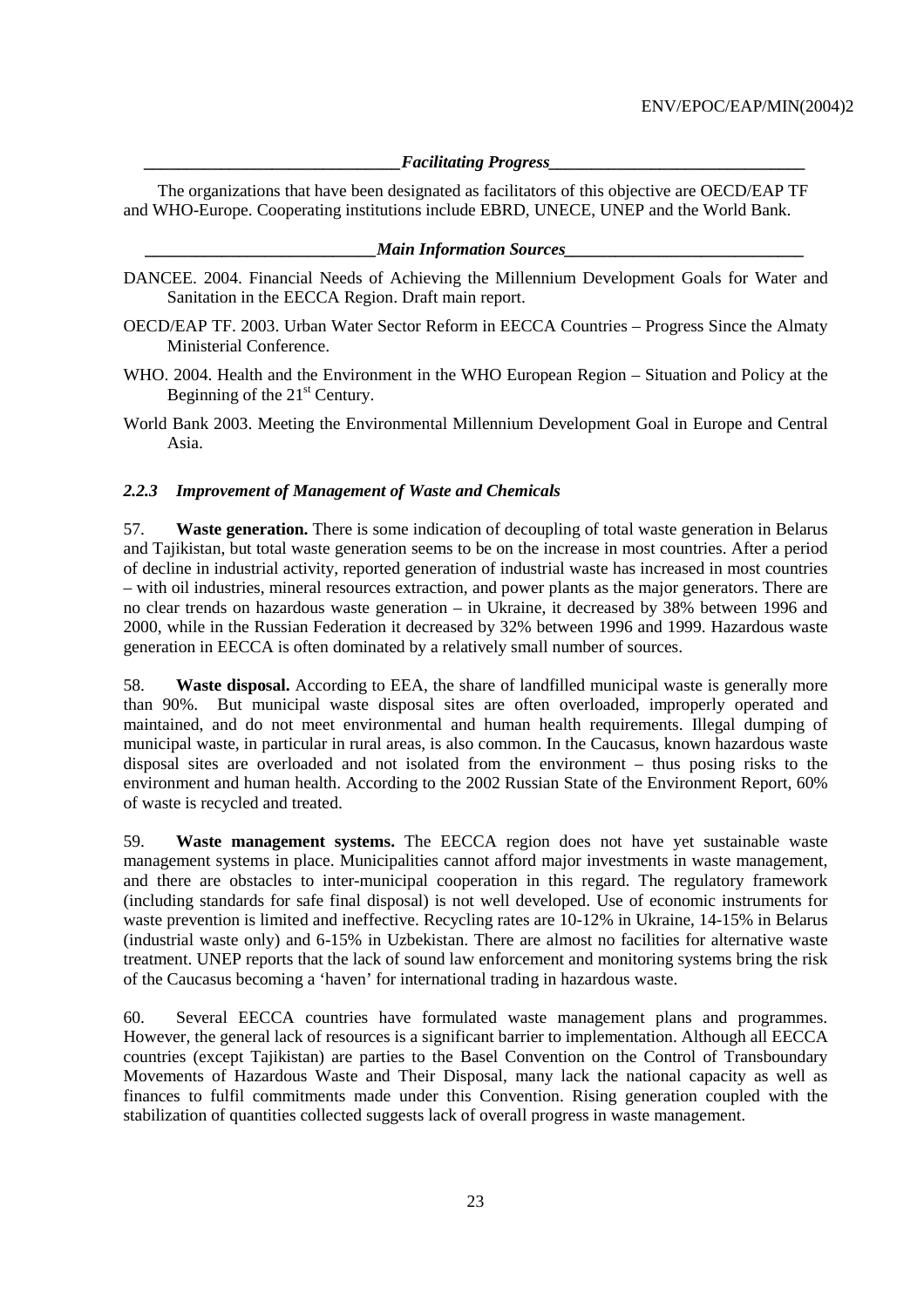61. **Chemical pollution.** Chemical pollution is also a concern. Reportedly, the greatest danger is presented by soil contamination by heavy metals – primarily from sewage sludge, and municipal and industrial waste. Monitoring residual contents of pesticides shows that, in recent years, soil contamination by controlled pesticides has decreased appreciably following a reduction in their use in agriculture. But inadequately stored agrochemicals, illegally traded in many cases, remain sources of soil contamination. In many countries, industrial enterprises harbour significant amounts of hazardous toxic waste and pesticides for disposal.

#### *Monitoring Progress*





Although the proportion of waste disposed in sanitary landfills and concentrations of chemical pollutants in water bodies could be good indicators for this sub-objective, they are not available in EECCA yet. The indicator presented here refers to the fulfilment of reporting obligations to the Basel Convention on hazardous waste management. Improvement in reporting would indicate that that either more data are being collected, that the information is better managed, or both. Although the link is tenuous, improvements in reporting would suggest improvements in management systems performance.

Note: Information refers to January 2004. Source: UNEP Basel Convention on-line database.

#### $Facilitating$  *Progress*

The organization that has been designated as facilitator of this sub-objective is UNEP-SBC. Cooperating institutions include OECD and UNECE.

#### *Main Information Sources*

EEA. 2003. Waste and Material Flows 2004 – Current Situation for Europe, Caucasus and Central Asia.

UNEP Basel Convention Country Fact Sheets.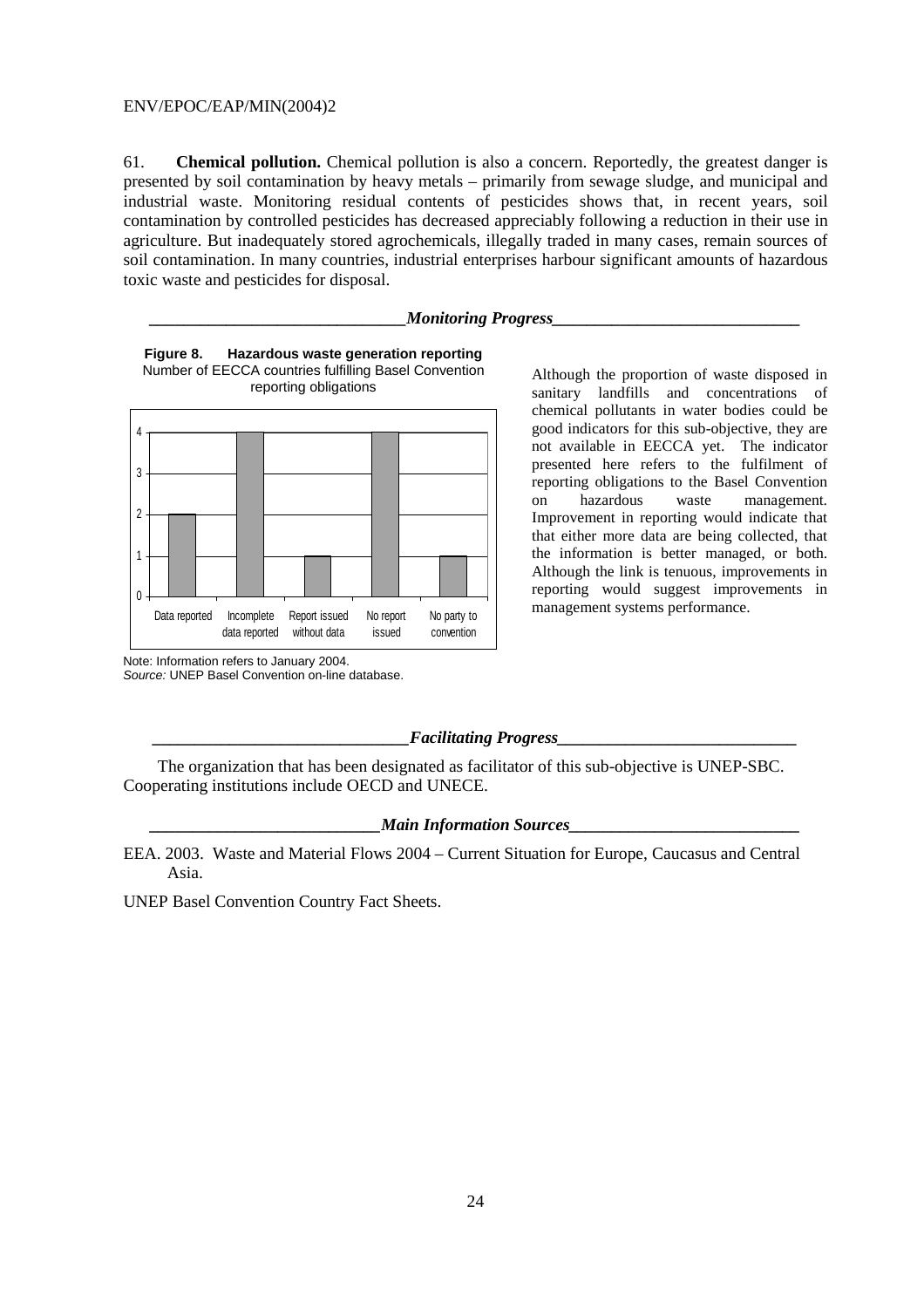# **2.3 Objective 3. Manage Natural Resources in a Sustainable Manner**

### *2.3.1 Integrated Management of Water Resources, Including Transboundary River Basins and Regional Seas*

# *2.3.1.1 Water Resources Issues*

62. In large parts of the region (Russian Federation, Belarus, Ukraine) there is plenty of water and in many cases the water is relatively clean. But water resources are under increasing pressure in many EECCA countries. For various countries of the region, there is an important transboundary, often conflictive, dimension to water resources management – as explored in section on Objective 7.

63. **Water quality**. Pollution of surface and groundwater is a serious problem in many countries. The quality of water from surface sources is low as result of discharges of insufficiently treated and untreated sewage from populated localities and industrial plants, as well as of industrial accidents. In the EECCA, on average, only 60% of the population are connected to sewers and for 18% of these, wastewater is discharged untreated. These figures are relatively high when comparing with other low and middle income regions and even with some OECD countries – the figures for Greece are close to the EECCA average and 50% of Belgium's collected wastewater is not treated. Irrigation and use of fertilizers, manure and pesticides in agriculture lead to increased salinity and pollution water and groundwater by nitrates, phosphorus, and pesticides.

64. **Water scarcity**. Water abstraction seems to be decreasing in several countries of the region. It has, however, increased considerably in Central Asia. Restricted access to water for domestic use and agriculture is a problem in some parts of the region, particularly in parts of Central Asia, in the southern part of Ukraine and in the south of the European part of the Russian Federation. Overexploitation of water, especially increasing use of groundwater for public water supply, and over-use of surface water for irrigation, has serious consequences such as drying-up of spring-fed rivers, salinization of (shallow) groundwater resources, destruction of natural wetlands and salt-water intrusion in coastal aquifers. The vanishing Aral Sea is of particular concern. The lack of incentive for water conservation results in wastage.

65. **Water regulation**. Floods are also an important concern in many EECCA countries. For example, more than  $150,000 \text{ km}^2$  (including some 300 major cities and some 7 million hectares of agricultural land) in the Russian Federation alone suffer from floods with regular intervals of 20 to 100 years, with an annual average damage of some USD1.45 billion.

66. **Regional Seas.** In addition to the drying up of a large part of the Aral Sea, the Caspian Sea is threatened by pollution from the Volga and other rivers, pollution and accidental spills from the oil industry, uncontrolled poaching of sturgeon and concerns over the impact of alien species. Regional agreements on management of the Caspian and the Aral Seas remain difficult. The Black Sea has experienced catastrophic decline of water quality and ecosystem productivity, most importantly fish population, in the past 30 years due to increased loads of nutrients from agricultural run-off and discharges of raw sewage and solid waste from cities, heavy metals and oil pollution. In spite of serious long-term donor efforts progress has been very limited.

# *2.3.1.2 Water Resources Management*

67. In EECCA, as in many other countries, Integrated Water Resources Management (IWRM) as a holistic approach to the management of river basins (and its link to coastal/marine waters) is still in its infancy. IWRM has some basis on which to build – the administrative system for river basin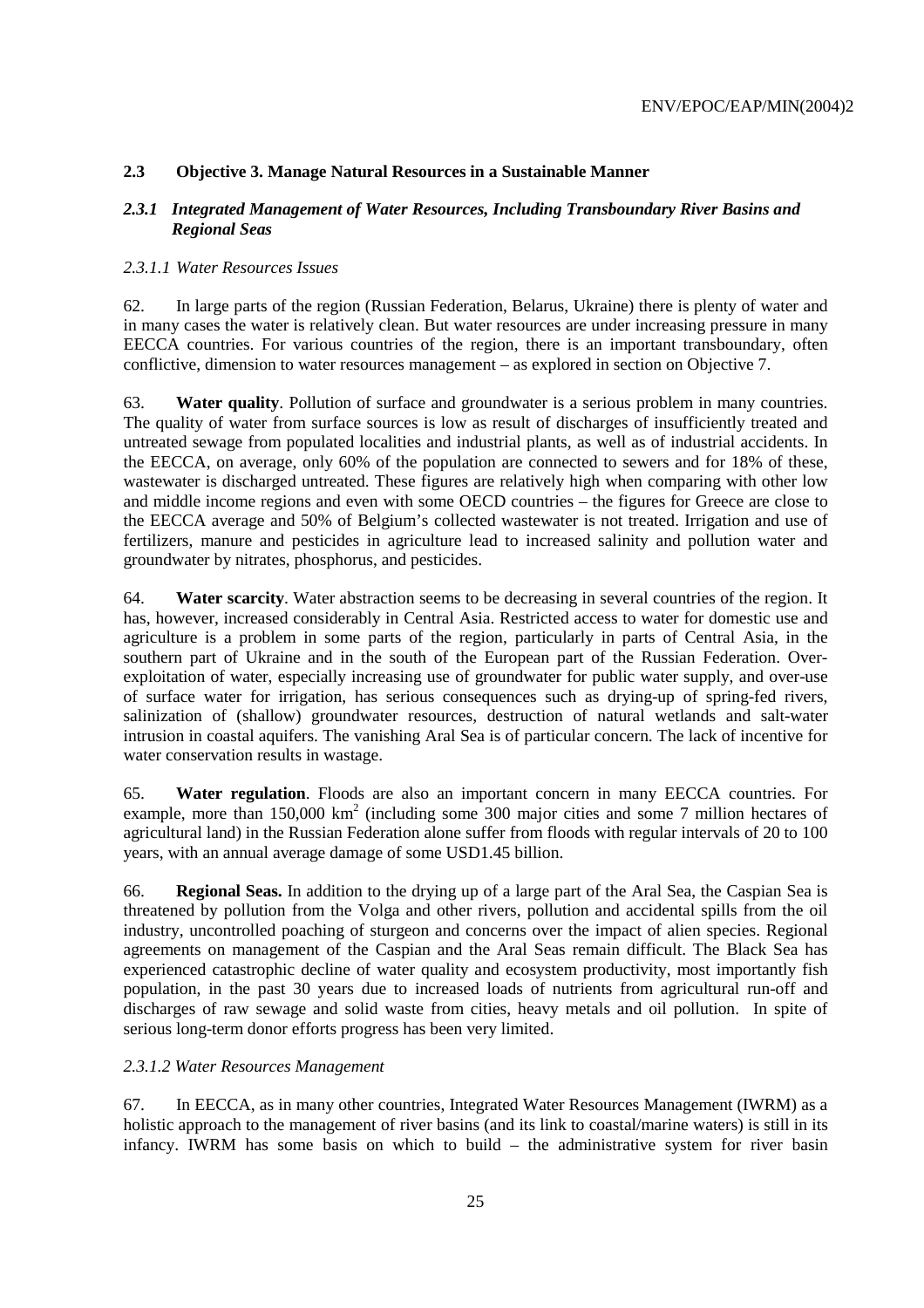management was already developed in the Soviet Union in the 1980s. The Russian Federation continues to use the concept, and many other countries have also recognized the advantages or the river-basin approach. The World Summit on Sustainable Development's target for IWRM is for all countries to develop, by 2005, integrated water resources management and water efficiency plans. It is unlikely that all countries will be able to achieve this target  $-10$  countries do not have an IWRM plan yet. Armenia and Ukraine have already developed one and Kazakhstan has secured funding to do so.

68. **Institutional aspects**. Beyond the preparation of plans, IWRM requires institutions with a clear mandate and access to both information and financial resources. Institutions responsible for water resource management are already in place in EECCA, but there is sometimes not a clear definition of responsibilities. This, in combination with lack of communication and coordination between authorities, often lead to gaps and duplications of decision and activities. At the same time, present knowledge and information for decision-making over water and land, and related socioeconomic factors, is not sufficient, reliable or consistent. In addition, reporting is not sufficiently well organised neither for planning and decision-making nor to provide information to the public.

69. **Financial aspects**. Financial resources devoted to water management are lower than even minimal cost estimates. Most countries, despite the introduction of discharge and abstraction permits and pricing mechanisms for water use, do not have fully functioning systems for self-financing of provisions of services, such as drinking water supply and waste-water treatment. Moreover, due to the lack of clear priorities, the few available funds are often divided over the measures to be taken, which can result in no single measure being fully implemented. Developing IWRM plans would only be an initial step but a crucial one – recent estimates suggest that less than 20 millions USD would be needed to achieve the Johannesburg target.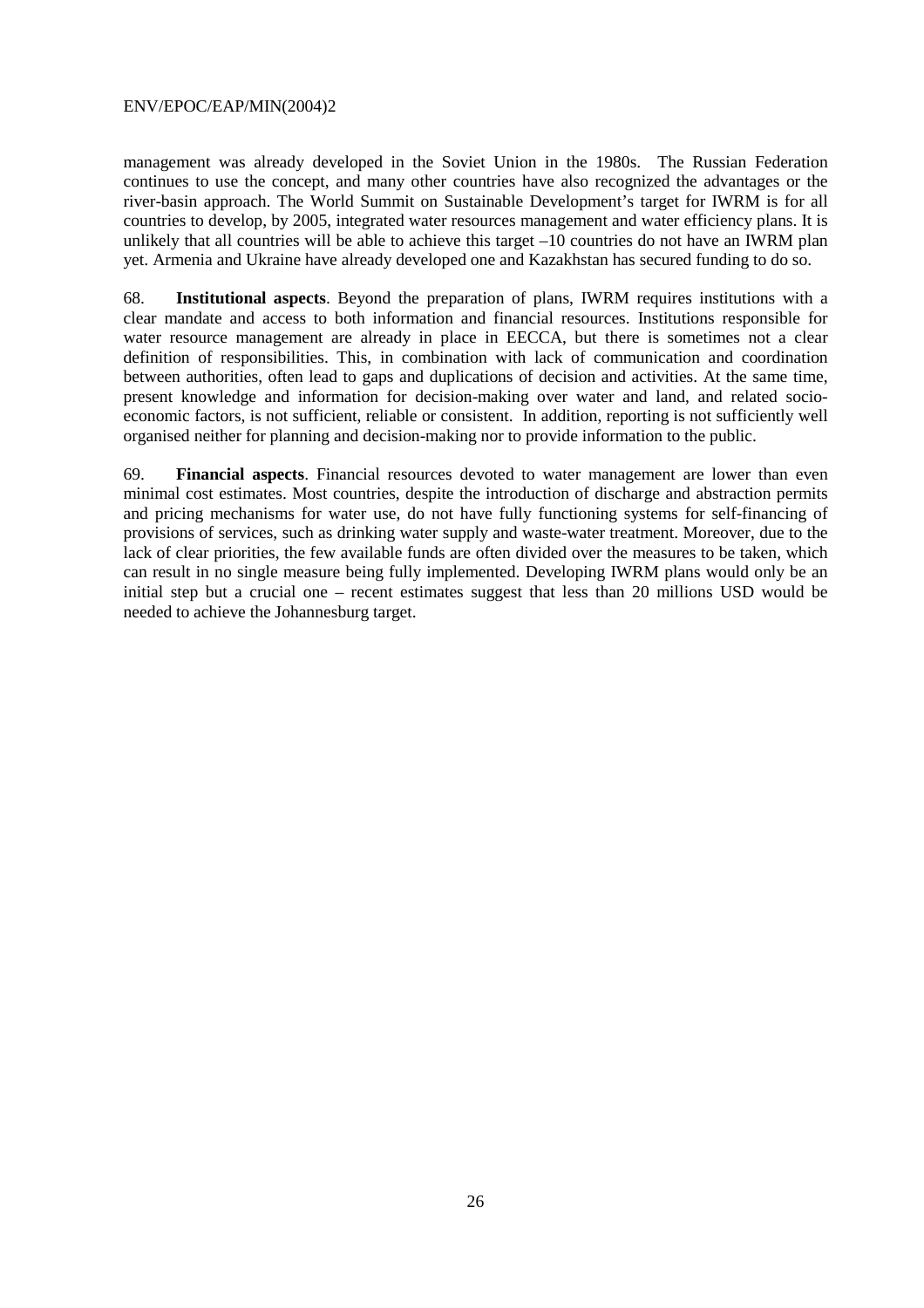

**Figure 9. Integrated water resources management** 

Number of countries



Note: Data refer to early 2004.

Source: Status and plans of EECCA countries in fulfilling the WSSD target on IWRM-plans by 2005. Report commissioned by DHI.

**Figure 10. Freshwater withdrawal** 



cover the management dimension and is strongly linked to the WSSD target referred to in the text. The second one focuses on water abstraction – a commonly used benchmark is that a water abstraction ratio of over 10 % indicates that the country is under water-stress. Although reduction in the water abstraction ratio overtime would suggest that water resources management is improving, the reduction of water abstraction in the 1990s had in many countries nothing to do with improving management but with deteriorating irrigation infrastructure or soil salinization – another example of the need to combine selected quantitative indicators with broader qualitative information to understand the whole story. A reference to water abstraction does not necessarily dismisses water quality, as water quality and quantity issues are inextricably linked – for instance, higher base flows would lead to a decrease in the concentrations of pollutants. Other potential indicators could include 'population covered by wastewater treatment' or 'water pricing'.

The first indicator presented here tries to

Notes: Data refer to various years. Income-groups refer to the World Bank classification.

Source: World Bank, World Development Indicators 2004.

#### *\_\_\_\_\_\_\_\_\_\_\_\_\_\_\_\_\_\_\_\_\_\_\_\_\_\_\_\_\_\_Facilitating Progress\_\_\_\_\_\_\_\_\_\_\_\_\_\_\_\_\_\_\_\_\_\_\_\_\_\_\_\_\_\_*

The organizations that have been designated as facilitator of this objective are UNECE and UNEP. Cooperating institutions include EEA, GEF, UNDP and the World Bank.

#### *\_\_\_\_\_\_\_\_\_\_\_\_\_\_\_\_\_\_\_\_\_\_\_\_\_\_\_Main Information Sources\_\_\_\_\_\_\_\_\_\_\_\_\_\_\_\_\_\_\_\_\_\_\_\_\_\_\_*

DANCEE. 2004. Financing IWRM in the EECCA region.

- Demydenko, A. 2004. Status and plans of EECCA countries in fulfilling the WSSD target on IWRM plans by 2005.
- UNECE and GWP. 2003. Integrated Water Resources Management (IWRM) Including Transbounday River Basin Issues.

World Bank. 2003. Environmental Activities in Europe and Central Asia.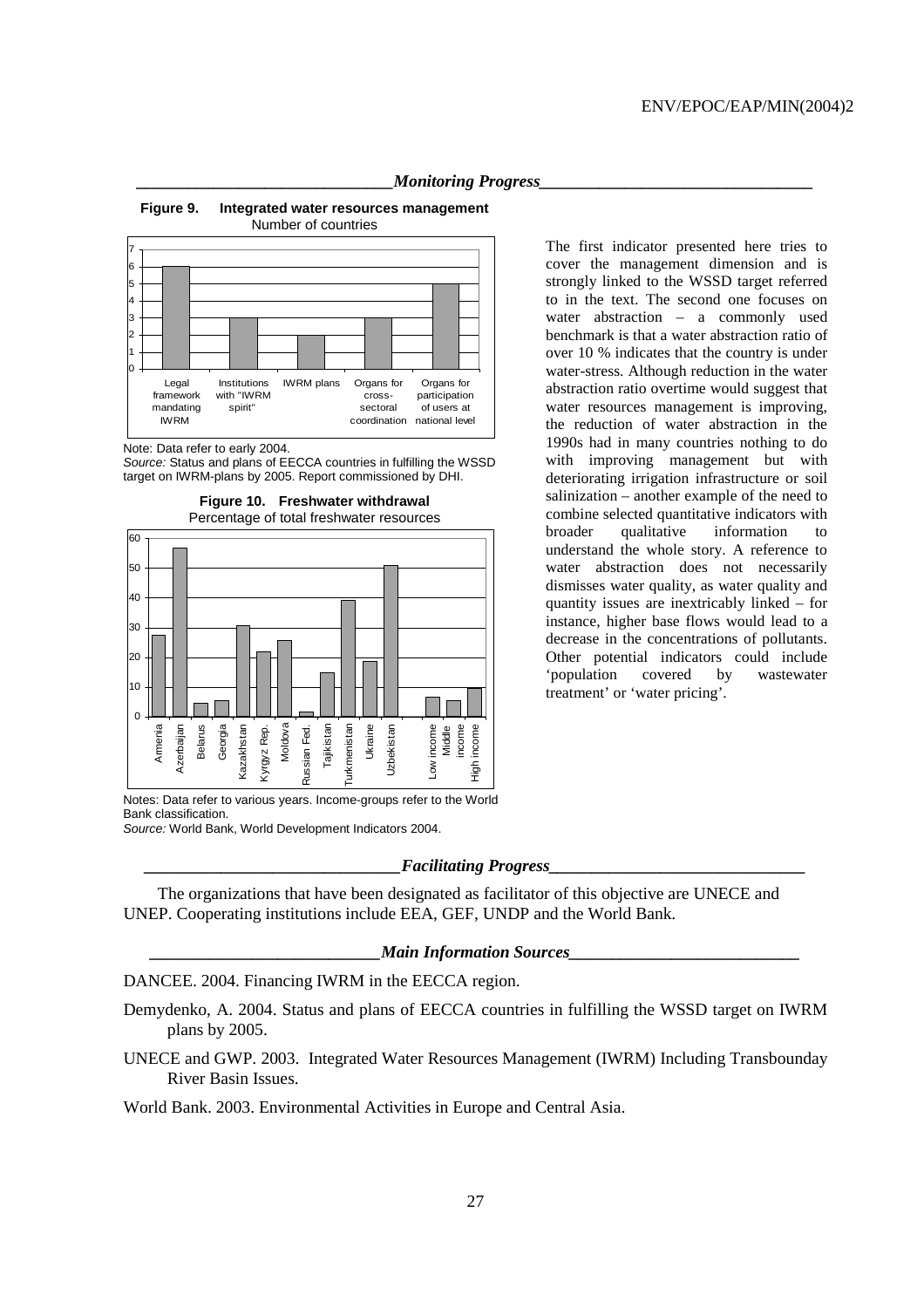### *2.3.2 Biodiversity Conservation and Protection of Ecosystems*

### *2.3.2.1 Biodiversity Issues*

70. Preserving EECCA's biodiversity is important from a global perspective. The Caucasus, lying at the crossroads of three biogeographic provinces, is classified as a global biodiversity hotspot. The southern part of western EECCA contains Europe's largest complex of ecosystems, which are associated with the Black Sea and its main rivers. The three main mountain systems in Central Asia (Altai Sayan, Tien Shan and the Pamirs) have globally significant biodiversity, with endangered populations of sheep, goats and snow leopard. Altai Shan, in particular, is one of the world centres of plant diversity, with more than 800 forest plant species and over 200 species of rare and endemic plants.

71. Biodiversity trends and threats vary across the region. For instance, while the Russian Federation seems to be experiencing degradation processes across landscapes, Ukrainian forest conditions seem to be improving. To a large extent the structure of economic activity determines the relative importance of the different threats. In Kazakhstan and the Russian Federation, extraction of sub-soil resources is reportedly having significant impacts. In the poorest countries, agriculture is a major driver of biodiversity loss. Specific threats include intensive land use, crop specialization and chemical use in Moldova; and damage from cattle rearing and drainage of wetlands in both Armenia and the Kyrgyz Republic. Poverty itself has become a significant factor – for instance, the recession has led to the illegal cutting of trees for fuelwood in Armenia, Georgia, Moldova and Tajikistan.

### *2.3.2.2 Biodiversity Management*

72. The challenges in biodiversity conservation and management in the EECCA region are linked to the experience of the transition and so differ from those in many other parts of the world. EECCA countries have a strong tradition of protected area management and of public access to the countryside, but in most arable land areas there was little attention to biodiversity considerations. The first years of the transition saw deterioration in the institutions and financing mechanisms for conservation management, both in the production and in the protected area landscape. Increasing poverty combined with a breakdown of law and order led to pressure on natural resources in many countries from poaching and illegal harvesting.

73. **Approaches to biodiversity conservation**. "Enforcement" approaches to protected area management have weakened but have not yet been replaced by approaches based on stakeholder consensus. In Soviet times, the protected area regime focused on strict protection with little attention to the development of sustainable use mechanisms and the involvement of local communities. This approach did ensure biodiversity conservation, but it has not proved sustainable in the newly independent states. The Russian systems of protected areas do not include landscape approaches that combine sustainable utilization with conservation, especially in forest ecosystems – current forest management is not geared towards biodiversity conservation. In the Caucasus and Central Asia, World Bank experience suggests that community-based approaches combining improved ecosystem management with local income generating activities have the greatest chance of succeeding in enhancing biodiversity conservation.

74. **Integration of biodiversity issues in natural resource management (NRM) policies.** Biodiversity concerns are not well integrated in natural resource management policies – partly due to institutional shortcomings. This, however, must be put in a wider context – there are hardly any examples in the world where biodiversity conservation is truly integrated in farming practices for instance. In EECCA, hastily implemented land privatization, land fragmentation and lack of access to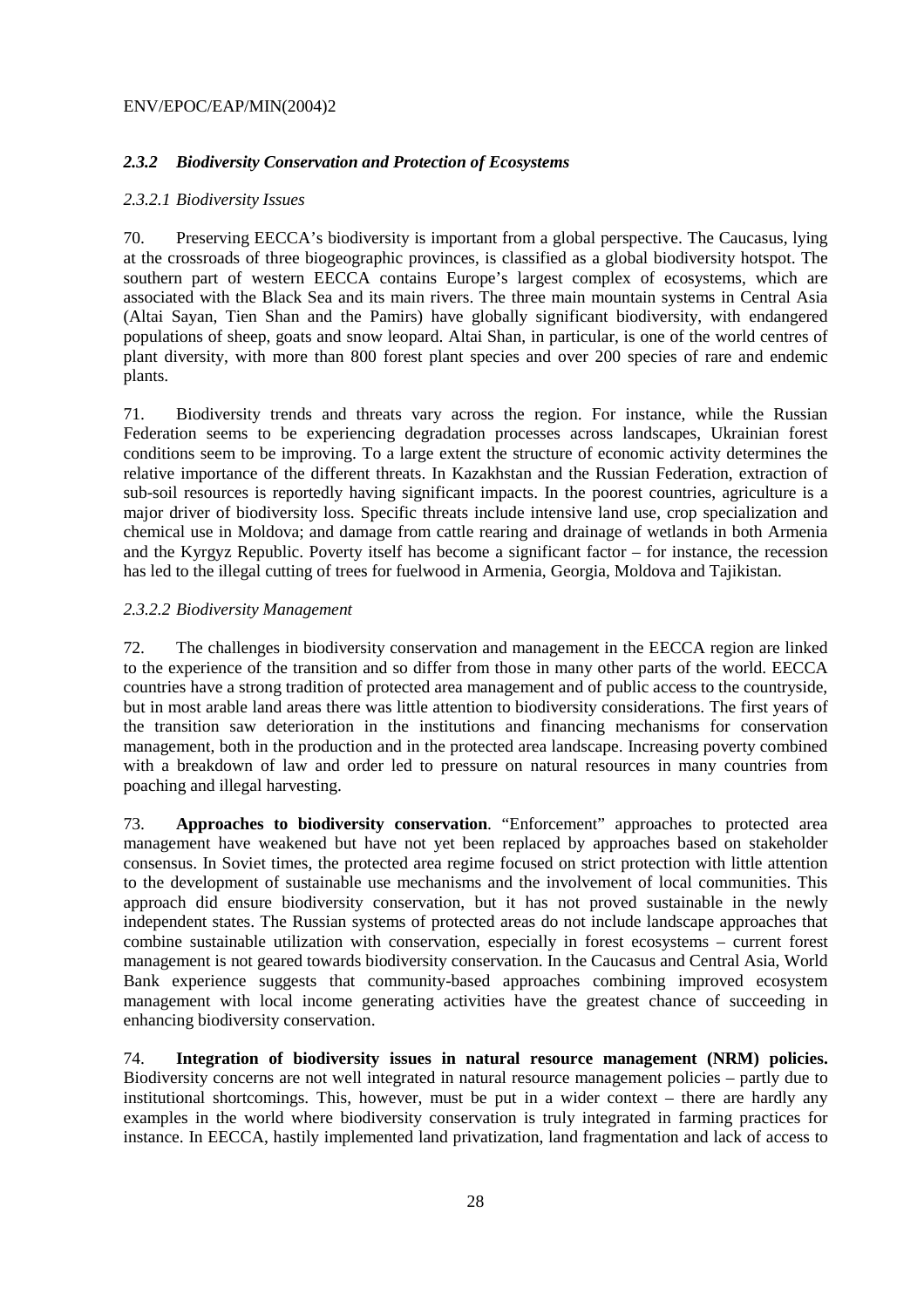finance or technologies are preventing sustainable land management. In many countries of the region, pastureland and former collective forests face a management vacuum. Deterioration of infrastructures for water management has had an impact on wetland degradation, pollution of water bodies, loss of wildlife, and declines in tourism revenues. In Ukraine and Belarus there has been modest support to date to wetland and forest conservation, but in Ukraine this has not yet been 'mainstreamed' into broader forest and water resource management. In Moldova – densely populated, rural and with much highly degraded land – biodiversity conservation has not yet incorporated in farming practices.

75. **Finance for biodiversity conservation**. According to the World Bank, much of the state support for natural resources management and biodiversity protection has declined and in some cases collapsed entirely. This affects particularly to the network of strict nature reserves and off-site collections of plant resources (such as botanical gardens), but is also true for fire and pest management. But this does not affect equally to all countries – Kazakhstan, as a middle income country with stronger public institutions, enjoys greater public commitment to, and finance for, environmental protection than most EECCA countries.



Note: 2002 data.

Source: World Bank World Development Indicators 2004.



#### **Figure 12. Nationally protected areas**  Percentage of total land area

Notes: Data reported in 2002. Income-groups refer to the World Bank classification.

Source: World Bank, World Development Indicators 2004.

#### *Monitoring Progress*

Objective measurement of biodiversity trends is difficult, in part because of the multiplicity of species and ecosystems, and in part because of scientific controversies surrounding the value of measuring ecosystem health (difficult) as opposed to trends in indicators species (less difficult but also less scientifically rigorous). By 2008, a coherent European programme on biodiversity monitoring and reporting, facilitated by the European Biodiversity Monitoring and Indicator Framework, will be operational in the pan-European region, in support of nature and biodiversity policies, including by 2006 an agreed core set of biodiversity indicators developed with the active participation of the relevant stakeholders. The first indicator selected for this report refers to bird species threatened – bird species are regarded as a better indicator than other species. The second indicator refers to land area under protection – protection of at least 10% of land area is an international benchmark. As in many other areas, both indicators are fraught with problems. For instance, there are the problems of 'paper parks' (whether protected areas include active management beyond mere designation) and to what extent habitats protected are representative of national habitats.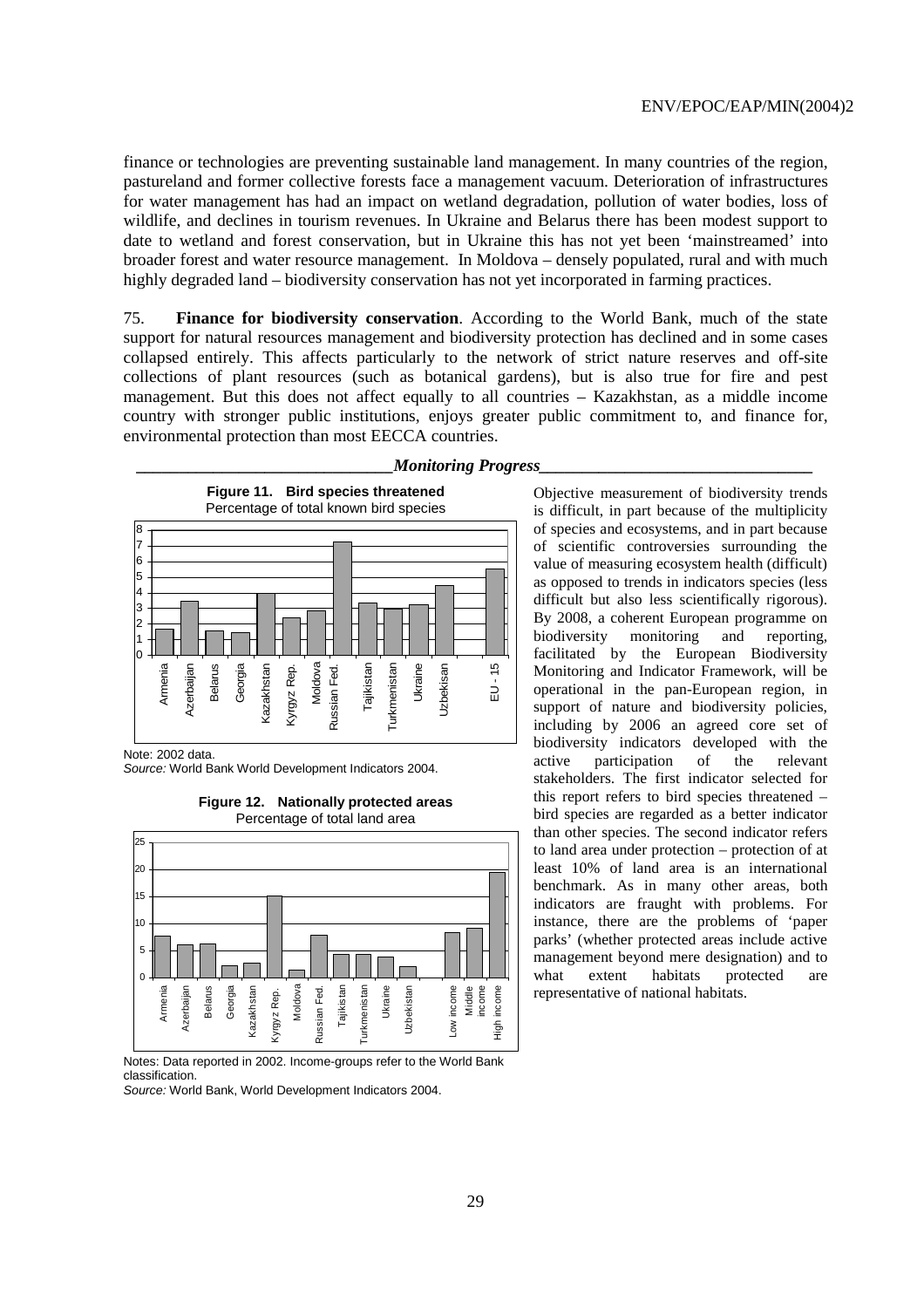### *\_\_\_\_\_\_\_\_\_\_\_\_\_\_\_\_\_\_\_\_\_\_\_\_\_\_\_\_\_\_Facilitating Progress\_\_\_\_\_\_\_\_\_\_\_\_\_\_\_\_\_\_\_\_\_\_\_\_\_\_\_\_\_*

 The organization that has been designated as facilitator of this objective is the Joint Secretariat of the Pan-European Biodiversity and Landscape Diversity Strategy (PEBLDS) under UNEP and the Council of Europe. Cooperating institutions include EEA, the RECs, and UNDP.

### *\_\_\_\_\_\_\_\_\_\_\_\_\_\_\_\_\_\_\_\_\_\_\_\_\_\_\_Main Information Sources\_\_\_\_\_\_\_\_\_\_\_\_\_\_\_\_\_\_\_\_\_\_\_\_\_\_\_*

- Informal country biodiversity profiles prepared by UNEP for this report using information available on United Nations and UNEP-GRID Arendal websites.
- World Bank. 2003. Biodiversity Strategy for the Europe and Central Asia Region Discussion Draft. Washington, DC: The World Bank.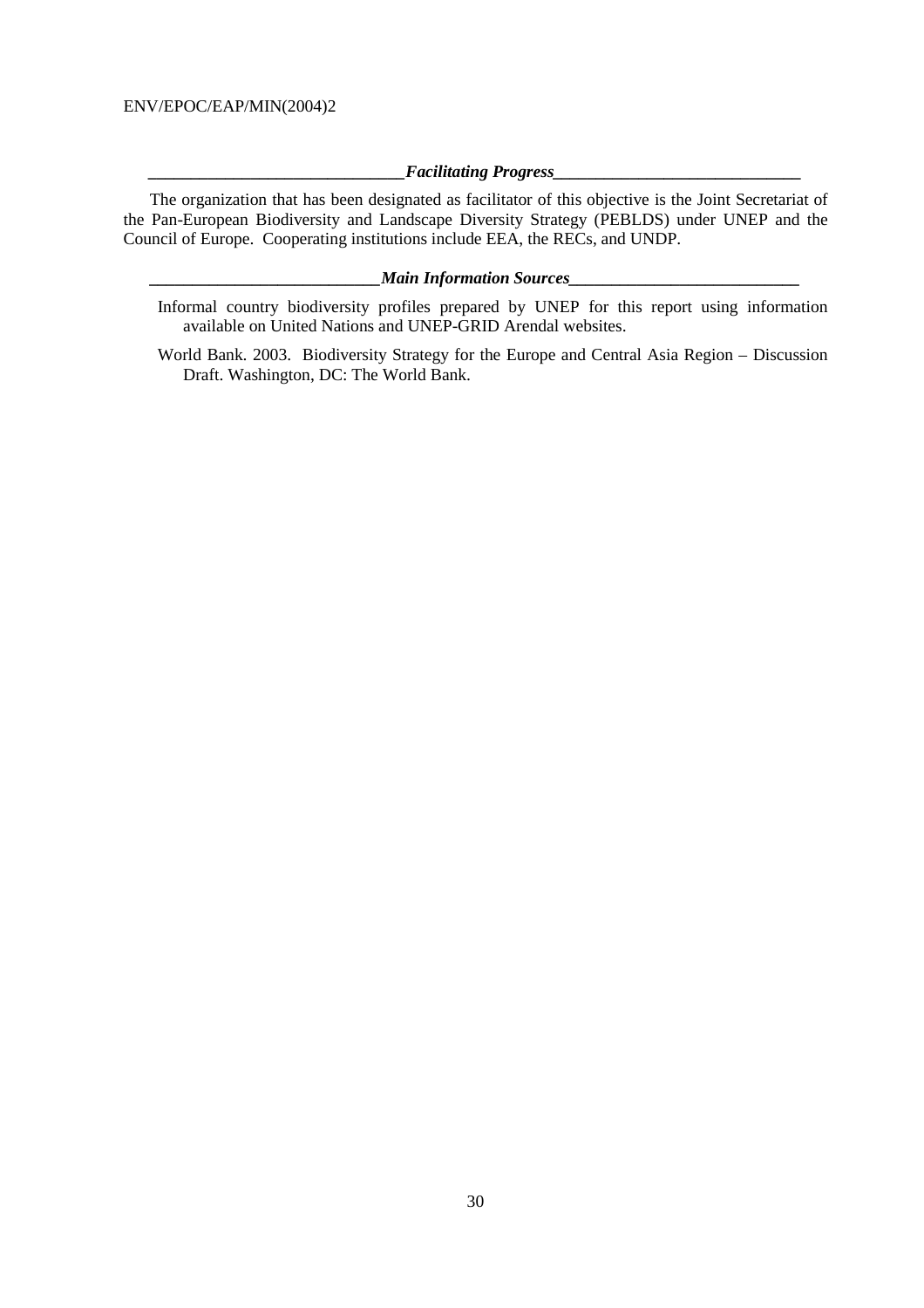# **2.4 Objective 4. Integrate Environmental Considerations into the Development of Key Economic Sectors**

# *2.4.1 Overall issues of sectoral integration*

76. Environmental policy integration (EPI) in EECCA is still at a relatively early stage and addressed in a fragmented way. But this is also the case in many OECD countries. During Soviet times, policy-making in EECCA countries tended to be integrated across all sectors in the central planning system, but failed to incorporate environmental concerns. Establishing the identity and authority of ministries of environment across the region – one of the first achievements of environmental policy in the transition process – has consumed a lot of energies, leaving little time and resources to develop inter-ministerial communication, which remains low. Scarce organisational and administrative resources limit the scope for integration, but weak traditions of inter-ministerial cooperation may be a more important reason.

77. **Strategic planning**. Environmental ministries have been among the first to initiate sectoral integration. They have attempted it through the development of environmental strategies, action plans, sustainable development strategies, physical plans, and other policy initiatives. Other ministries and stakeholders have been invited to participate in those initiatives, but the level of involvement and cooperation, as well as public participation, has been limited. The result is a proliferation of sectoral strategies, often with uncoordinated and even conflicting goals.

78. **Inter-institutional coordination.** Mechanisms for coordination and cooperation for EPI among ministries remain weak. Some sectoral ministries have environmental departments, but those departments do no have enough power and responsibility to carry out their duties fully, and are often understaffed. There are other forms of cooperation, from the most formal, through the council of ministers, to inter-ministerial working groups, to the informal contacts between individual professionals. For example, Belarus has set up a National Commission on Sustainable Development which mandate includes the elaboration of a national sustainable development strategy and interministerial policy coordination.

79. **Integration instruments**. A number of tools that facilitate EPI are in place in the region, but their effectiveness is still limited. For example, taxes and charges on energy products remain quite low and, although pollution charges have been widely adopted, no country has started implementing any broad Environmental Fiscal Reform. The current situation with environmental assessment and economic instruments – major tools for EPI – is further described in the section on Objection 1.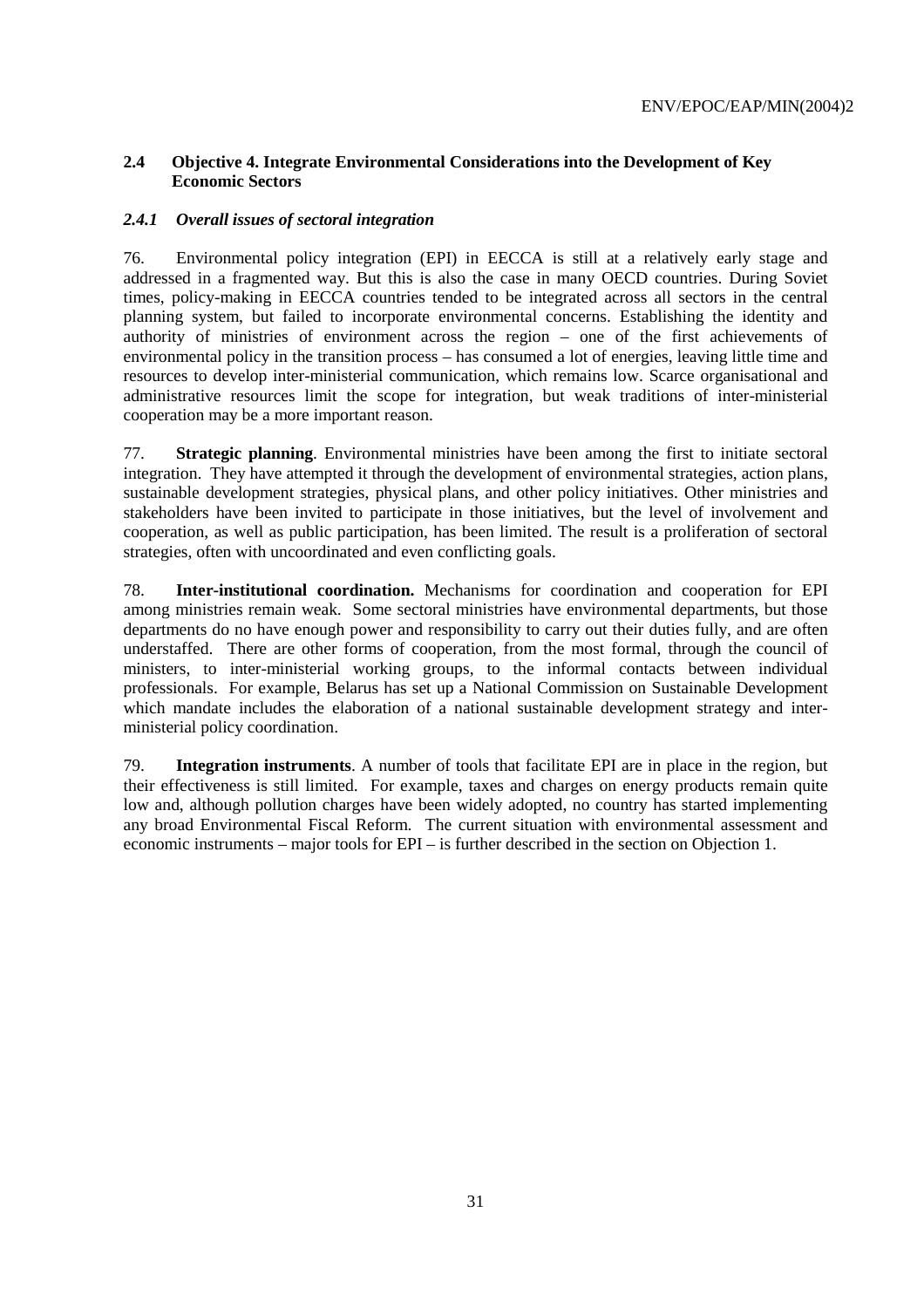#### *Monitoring Progress*

A potential indicator for tracking progress in this area of work is the treatment of environmental issues in national development strategies. For the poorest EECCA countries, the treatment of environmental issues in PRSPs or other national socio-economic development plans may be a good indicator of overall integration of environmental concerns across sectors.





The World Bank's Environment Department produces an assessment of the treatment of environmental issues in PRSP – World Bank staff assesses the PRSP document against a framework composed by 17 variables to see to what extent the document (i) identifies environmental challenges, (ii) analyses povertyenvironment links, (iii) lays out policy and program responses to meet those challenges, and (iv) describes an inclusive and participatory process. Two shortcomings of this assessment as an indicator for the EECCA Strategy are that not all EECCA countries are PRSP countries, and that it covers only the treatment in the PRSP document, not implementation. The maximum possible rating is 3. Here the EECCA region lags behind the world average – itself not very encouraging. But good examples, such as that of Azerbaijan, also exist.

Source: World Bank staff.

#### $\emph{Facilitating Progress}\label{ex-qie:2}$

 The organizations that have been designated as facilitator of this objective are OECD and UNDP. Cooperating institutions include EEA, the RECs, UNECE, UNEP and the World Bank.

#### *Main Information Sources*

European ECO-Forum. 2003. Environmental Policy Integration: Theory and Practice in the UNECE Region.

UNECE. 2003. Report on Environmental Policy in Transition: Lessons Learned from Ten Years of UNECE Environmental Performance Reviews.

Bojo, J. and R.C. Reddy. 2003. Status and Evolution of Environmental Priorities in the Poverty Reduction Strategies. Washington, DC: World Bank.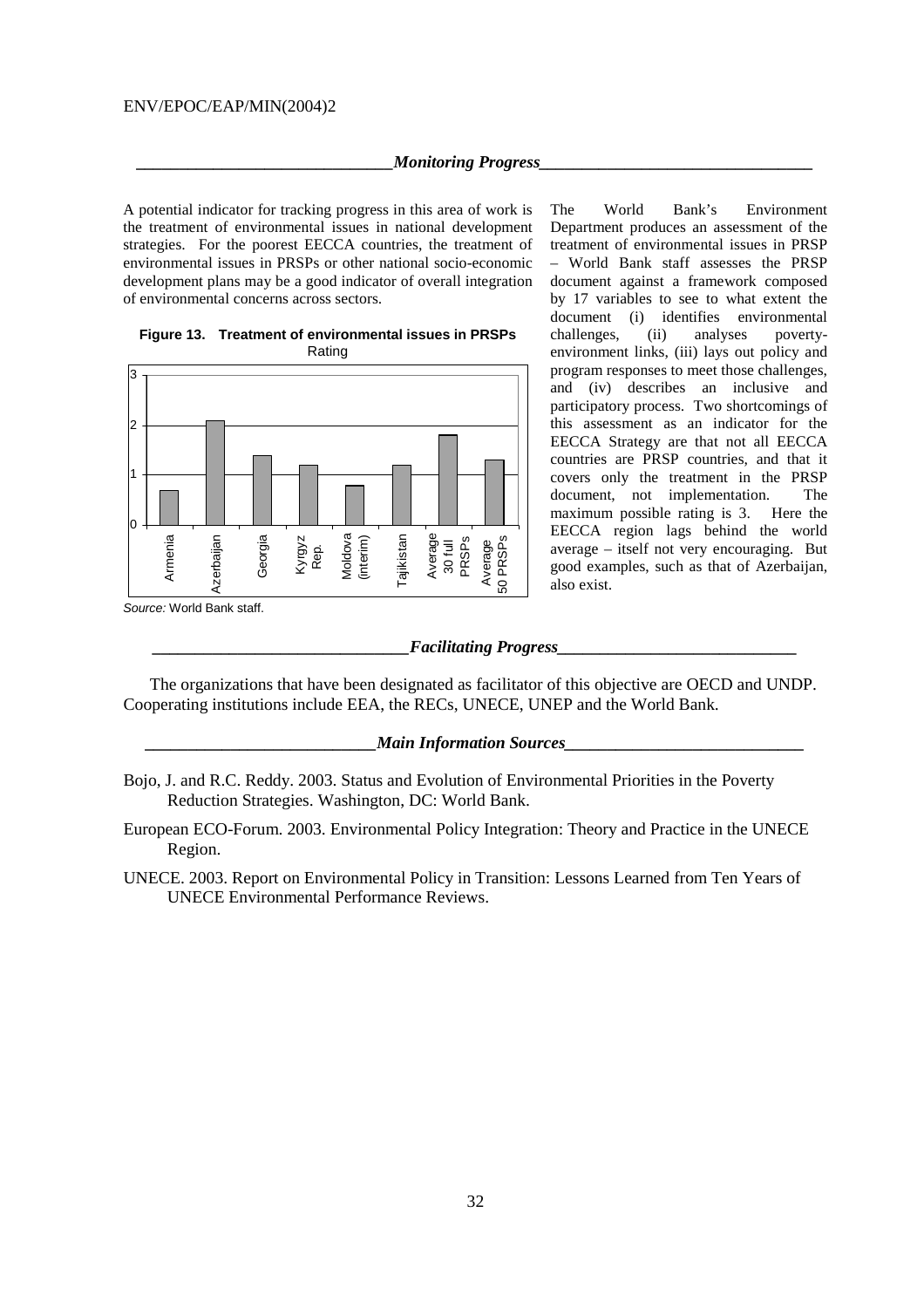# *2.4.2 Energy Sector*

80. In EECCA countries, energy use per unit of GDP is much higher than in the rest of the world. This can be partially attributed to climatic considerations – EECCA countries sit in cold latitudes. But policy decisions are a crucial driver. Many EECCA countries are rich in energy sources including coal, oil and natural gas, and hydropower. The Soviet Union responded to the oil crisis of the 1970s by increasing domestic supply rather than energy efficiency. By the beginning of the transition, EECCA economies were characterized by a large polluting power sector and heavy energy-intensive industries that caused serious problems such as forest decline and widespread respiratory diseases.

81. **Energy policy formulation**. Energy policy formulation does not include environmental considerations. During the transition process energy consumption and the pollution linked to it fell, largely due to the drop in industrial production rather than to energy policy reform. Energy policy has been determined by the conflicting considerations of increasing efficiency through market liberalization and price support for issues of social equity. Thus direct and indirect subsidies continue for social and industrial reasons.

82. **Energy efficiency promotion.** Most countries have formulated explicit energy efficiency strategies – Tajikistan and Turkmenistan are the exceptions. Overall, there has been significant progress in design and implementation, although many countries are not devoting sufficient domestic resources, relying rather on the international community. Many countries that did not have information/awareness programs on energy efficiency in 1998 have started to develop them – examples include Armenia and the Kyrgyz Republic. But in most countries, the link between energy efficiency strategies and environmental issues is not well established – partly because the less immediate concern about meeting Kyoto Protocol obligations since the Protocol does not stipulate additional commitments to the majority of EECCA countries – and thus the region is failing to realise opportunities both under the Global Environment Facility (GEF) umbrella and Kyoto's flexible mechanisms.

83. **Pricing**. Energy tariffs and prices in most EECCA countries are quite inferior to the actual costs of energy production and distribution, leading to a distorted economic structure, economic efficiency losses, energy wastage and excessive pollution. There is some progress in reforming pricing systems, although at a slow pace in most countries. Armenia, Kazakhstan, Moldova, Ukraine and Tajikistan have recently set up pricing commissions or regulatory bodies; a similar body was already created in the Russian Federation in the mid 1990s.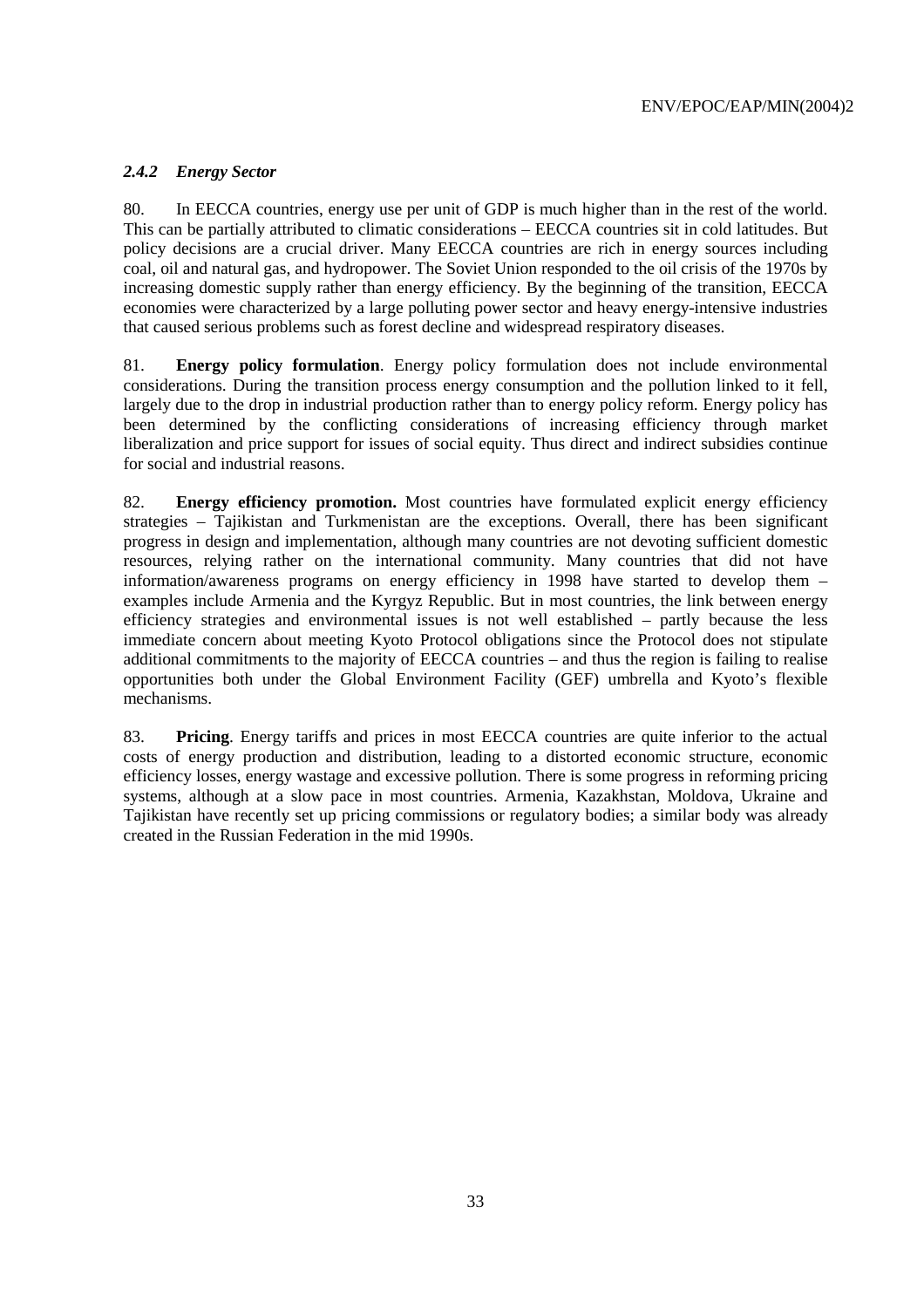#### *Monitoring Progress*





Note: 2002 data. CEECs refers to Central and Eastern European Countries: Bulgaria, Czech Rep., Estonia, Hungary, Latvia, Lithuania, Poland, Romania, Slovak Rep., and Slovenia. Source: OECD/IEA, World Energy Statistics and Balances 2004.





Notes: 2001 data. CEECs refers to Central and Eastern European Countries: Bulgaria, Czech Rep., Estonia, Hungary, Latvia, Lithuania, Poland, Romania, Slovak Rep., and Slovenia. Source: OECD/IEA, CO2 Emissions from Fuel Combustion 2003.

#### *\_\_\_\_\_\_\_\_\_\_\_\_\_\_\_\_\_\_\_\_\_\_\_\_\_\_\_\_\_\_Facilitating Progress\_\_\_\_\_\_\_\_\_\_\_\_\_\_\_\_\_\_\_\_\_\_\_\_\_\_\_\_\_*

 The organization that has been designated as facilitator of this objective is UNECE. Cooperating institutions include OECD, UNDP and the World Bank.

#### *Main Information Sources*

Energy Charter Secretariat. 2003. The Road Towards an Energy Efficient Future. European ECO-Forum. 2003. Environmental Policy Integration: Theory and Practice in the UNECE Region.

Integration of environmental concerns in the energy sector requires inter-ministerial coordination mechanisms between the ministries dealing with environment and energy issues, development of effective capacities in those ministries and the application of appropriate policy instruments, including those that promote energy demand management. No country-level assessment of the existence of those elements is available in EECCA. The two indicators presented here are being used by the United Nations, jointly with other five indicators, to monitor progress towards achieving the MDG target of integrating the principles of sustainable development in country policies and programs and reverse the loss of environmental resources. The first indicator, energy intensity is only a proxy for energy efficiency improvements. Two major shortcomings for this type of indicators are the time lag in obtaining the data and the relatively slow responsiveness to policy changes. There is scope to develop indicators better suited to tracking progress of the integration subobjectives in general, and the energy one in particular.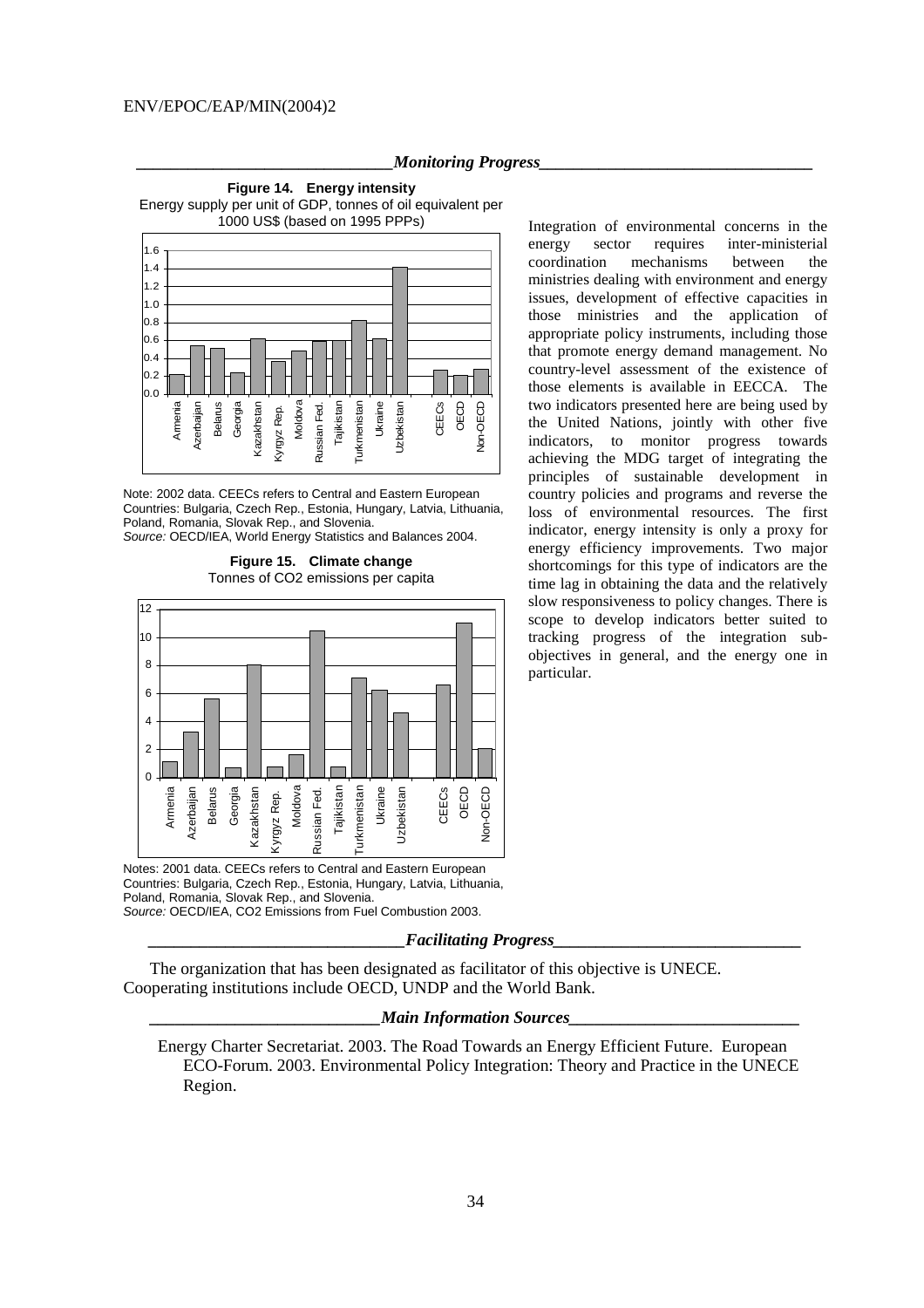# *2.4.3 Transport Sector*

84. In EECCA there was a sharp decline in transport volumes after 1989 following economic recession. Data of limited quality suggests that freight and passenger transport is back at the level of the mid-1970s and still well below that in the 1980s. However, judging from the steady growth in passenger car ownership in the region, demand for passenger car use is likely also to have risen rapidly. Energy consumption and related emissions are expected to grow in EECCA as economies recover and the demand for transport increases. Currently, the most important short-term challenges are to phase out leaded petrol in those countries that have not done so yet, abolish fuel subsidies, introduce self-financing of the transport system via fuel taxes, and move towards cleaner vehicles and better inspection and maintenance regimes.

85. **Leaded petrol.** Many of the EECCA countries have banned leaded petrol or are planning to do so. Leaded gasoline is no longer found in Ukraine, Armenia, the Russian Federation, Azerbaijan, Belarus, and Georgia. In Moldova, leaded gasoline represents less than 1% of the market. In Uzbekistan, leaded gasoline represents still has 59% of market share; the government has committed to phase out by 2008. In Kazakhstan, where leaded gasoline represents 15 % of the market, will phase it out by 2005.

86. **Fuel pricing.** Although there are significant excise taxes in some EECCA countries, several EECCA countries levy hardly any tax on petrol or diesel. Moreover, some countries actually subsidise their transport fuels, in the senses that the fuel is sold below the world market price plus distribution.

87. **Car technology.** Most countries have introduced restrictions on car imports in terms of age and technical specifications, alongside tax incentives for cars with catalytic converters and lead free petrol.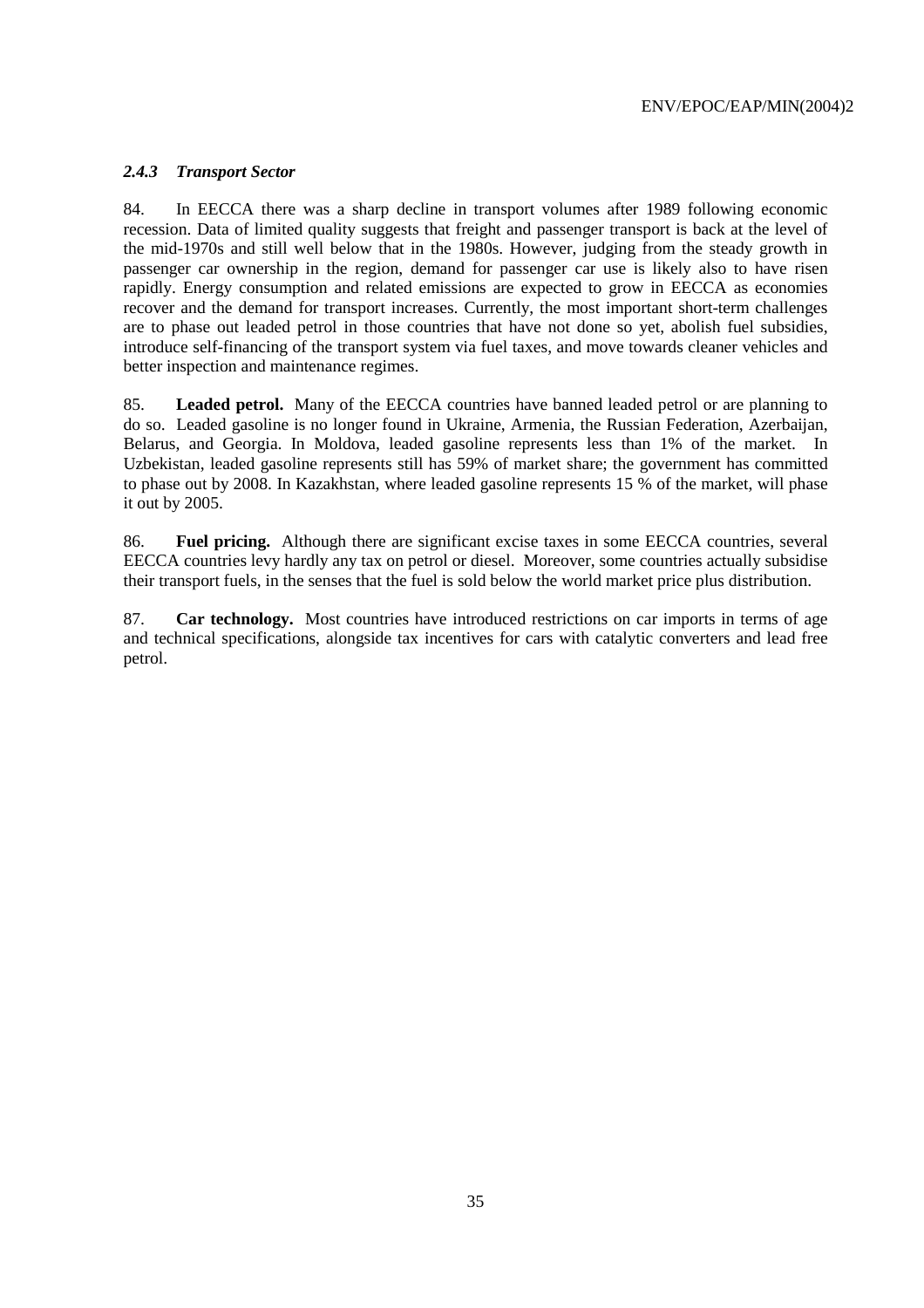#### *Monitoring Progress*



**Figure 16. Passenger cars** 

Note: 2002 data. No data available for Armenia, Tajikistan, Turkmenistan and Uzbekistan

Source: International Road Federation, World Road Statistics.

**Figure 17. Pump prices for transport fuels**  US cents per liter



Note: 2002 data.

Source: German Technical Cooperation (GTZ), Fuel Prices and Vehicle Taxation.

#### $Facilitating$  *Progress*

 The organization that has been designated as facilitator of this objective is UNECE. Cooperating institutions include UNEP, OECD and the European Conference of Ministers of Transport.

### *Main Information Sources*

- DANCEE. 2003. Progress Report on the Implementation of the Pan-European Strategy to Phase Out Leaded Petrol.
- EEA. 2003. Europe's Environment: the Third Assessment. Copenhagen, Denmark: European Environment Agency.

The challenges in identifying and selecting indicators to monitor progress in integrating environmental concerns in the transport sectors are similar to those described above for the energy sector. In addition, the MDG monitoring framework does not include indicators for transport. The first indicator presented here, number of cars, helps to identify pressures on the environment and also, but only to a very limited extent, integration of environmental concerns – for instance if an active public transport promotion policy were to be put in place. The second indicator, pump prices for transport fuels, is more closely linked to policy decisions that attempt to internalize environmental externalities in the behaviour of drivers.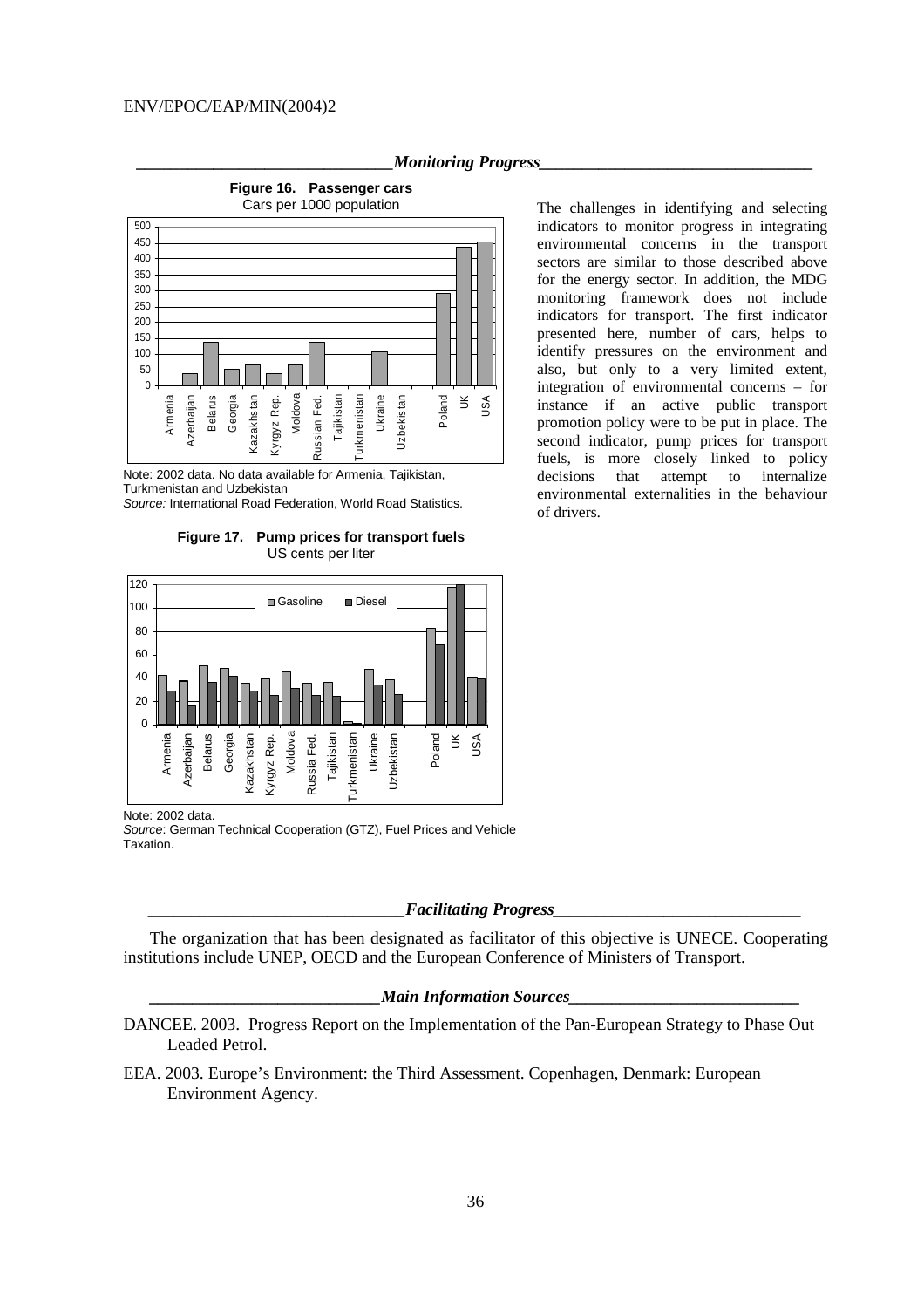# *2.4.4 Agriculture and Forestry*

88. **Agricultural pressures on the environment.** There is a legacy of significant environmental damage associated with agriculture in EECCA, often associated with unique ecosystems. During the Soviet era, government planning determined agriculture and food production with little regard to efficiency or the suitability of production for the environment. Arable land expanded at the expense of forest and grassland, increasing also the pressure on remaining pastures. The development of huge irrigation and drainage schemes, farm specialisation and investment in animal production resulted in a greater reliance on non-farm resources, including agrochemicals. Poor or non-existent containment of manure resulted in hotspots of nutrient loading in regions specialising in animal production.

89. During the transition period, the dramatic decline in resource use in the region, largely due to economic restructuring rather than policy, consumer or technological developments, has scaled back many environmental pressures. Some major problems remain, though – most prominently irrigation pressure in the Aral Sea basin. At the same time some new environmental pressures have emerged – lack of capital to maintain or improve farm infrastructure is putting pressure on freshwater resources, and inadequate storage and disposal of pesticides result in localised hotspots of contamination. Under the current framework, large untapped agricultural potential in the region may give rise to heavy use of fertilizers and pesticides as the EECCA economies strengthen.

90. **Environmental integration in the agricultural sector.** Throughout EECCA, increased awareness and recognition of the complexity of rural socio-economic problems is apparent. But agrienvironmental policy development is still at an early stage, agricultural advisory services are weak (also as regards the provision of agri-environmental advice and training materials) and the storage of animal waste is not been tackled. Some positive developments are associated with grants and loans provided by IFIs to develop strategies and actions to mitigate the impacts of agriculture on the environment. There are some initial training programmes in EECCA to support the uptake of integrated crop management practices. As regards organic agriculture, despite a high share of lowinput systems that could facilitate the shift to organic agriculture, its development is still minimal.

91. **Forestry pressures on the environment.** Forests in EECCA are experiencing many changes resulting from the opening-up of new export markets, institutional restructuring, and changes in ownership structures. In the Russian Federation the amount of virgin forest is declining in the western areas, western Siberia, the southern parts of eastern Siberia, and the Russian Far East. Unsustainable use of forest resources due to over-cutting and illegal logging has been reported. The financial crises of 1998 led to the highest rates of forest utilisation for a decade, as it become more profitable to harvest and export raw material, causing a real threat to the remaining intact forests. Industrial forest harvesting and the fires that follow logging, agricultural use and road construction are the main causes of another negative development – forest fragmentation.

92. **Sustainable forest resources management.** The possibilities of changing production forests into forested areas that are able to satisfy multiple functions (including recreation, education, nature protection, and buffer zones between built-up areas) are dependent on the importance of forestry for the national economies. In comparison to other regions, the contribution of the forestry sector to GDP is relatively high in EECCA – 4% versus an EU average of 1%. The EECCA average masks large differences between western EECCA, however – the forestry sector contributes to some 4.5% of GDP in the western EECCA while representing less than 0.1% of GDP in Central Asia and the Caucasus. Further increases in private ownership of forests may lead to an increase in felling as the owners continue to see the forest as a potential source of income. But concerns are also expressed that in those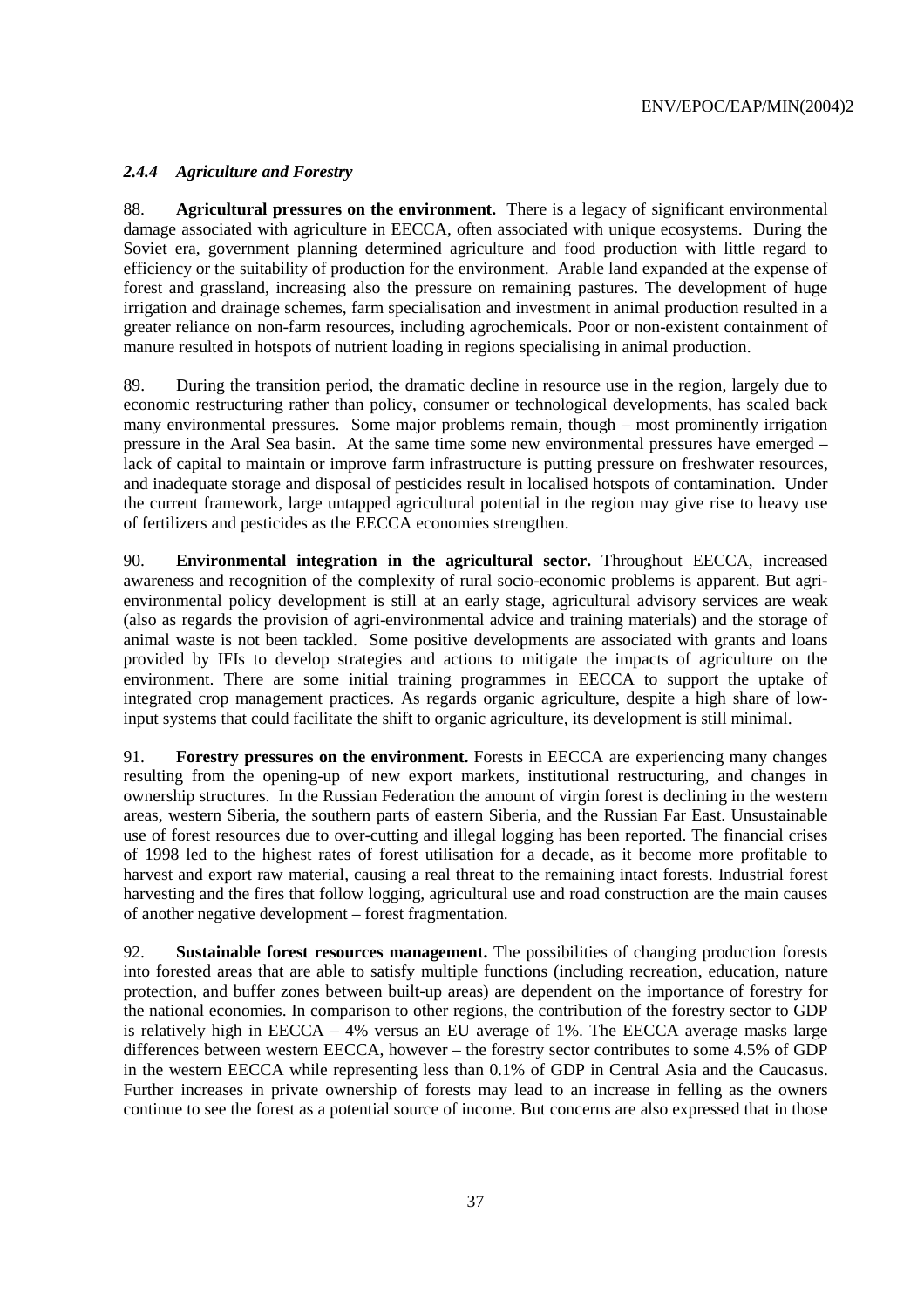countries where privatisation and restitution are expected to yield numerous forest owners, many will receive very small holdings for which they may show only limited interest with regard to management.

### *\_\_\_\_\_\_\_\_\_\_\_\_\_\_\_\_\_\_\_\_\_\_\_\_\_\_\_\_\_\_Monitoring Progress\_\_\_\_\_\_\_\_\_\_\_\_\_\_\_\_\_\_\_\_\_\_\_\_\_\_\_\_\_\_\_\_*

**Figure 18. Water abstraction for agriculture**  Percentage of total freshwater resources



Note: Data refer to various years.

Source: World Bank, World Development Indicators 2004.

**Figure 19. Area covered by forests**  Percentage of total land area



The challenges in identifying and selecting indicators to monitor progress in integrating environmental concerns in the agriculture and forestry sectors are similar to those described above for the energy and transport sectors. The first indicator presented here focuses on agriculture's contribution to water demand – this indicator is closely related to the one presented above in Figure 8. Agriculture is the dominant water user in Central Asia, accounting for more than 90 % of total use. Implementation of policies aiming to tackle inefficient irrigation practices, poor water resources management and lack of incentives for water conservation – that is, to integrate water resource considerations in water use decisions – would reduce the abstraction rates, but the caveat described in the section on Objective 3 also applies. The second indicator presented below belongs to the set put forward in the MDGs monitoring framework. A weakness of this indicator is that it does not reflect the particular problems of forest management in the EECCA region – which are more related to forest quality than to total coverage.

Note: 2000 data. Source: FAO, FAOSTAT database.

#### $Facilitating$  *Progress*

No organization has been designated as facilitator of these objectives.

#### *Main Information Sources*

EEA 2003. Europe's Environment: the Third Assessment. Copenhagen, Denmark: European Environment Agency.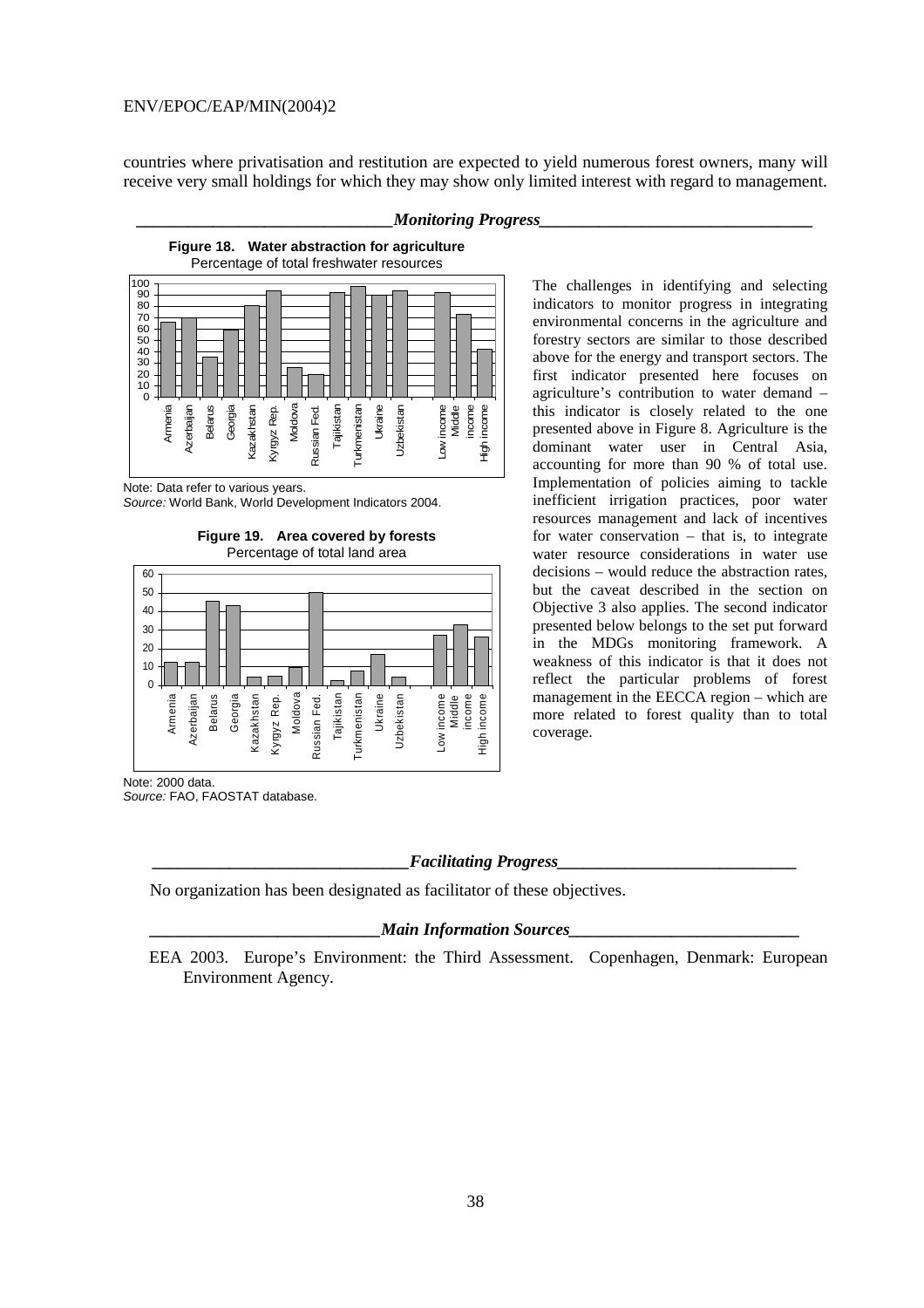# **2.5 Objective 5. Establish and Strengthen Mechanisms for Mobilizing and Allocating Financial Resources to Achieve Environmental Objectives**

### *2.5.1 Environmental Expenditure*

 $\overline{a}$ 

93. In terms of financial effort, the EECCA region is significantly committed to improving environmental quality. Most EECCA countries seem to devote an almost equal share of their national incomes to environmental expenditure as Central and Eastern Europe and EU-15 countries<sup>4</sup>. The average masks, however important differences across countries. In 2000, the spectrum ran from Azerbaijan at a low 0.4% of GDP to Moldova at a high 2.4%.

94. There is a striking contrast between significant effort and unmet needs. Other sections in this report consistently point out the lack of financial resources to address key environmental problems. The low share of investments in environmental spending – only about 25% – also indicates the insufficiency of available funding.

95. How to explain this disconnect? One explanation is that the bulk of environmental expenditure goes to finance operation of environmental infrastructure – typically 50-85% of environmental expenditure corresponds to water supply and sanitation. The running costs of environmental infrastructure are high, and as GDP plummeted in the early 1990s, environmental expenditure as a percentage of GDP increased to reach EU levels, while spending in absolute terms was not able to fully cover operation and maintenance costs of environmental infrastructure and many other environmental issues remained under-funded.

96. **Domestic sources of finance**. Environmental improvements in EECCA are dependent on mobilizing domestic financial resources. Currently, domestic, not international, sources account for the largest share of total environmental expenditure in EECCA. In 1996-2001, domestic sources accounted for nearly or above 90% of environmental expenditures in Kazakhstan, Moldova, Ukraine, Turkmenistan, and Russia. External resources are more important in some poorer countries – domestic financing was less than half of total environmental expenditures for Kyrgyz Republic, Armenia and Georgia.

97. Environmental expenditures, however, are not always keeping up with economic growth<sup>5</sup>. Absolute levels of environmental expenditures show no clear trends over time. In the period 1996- 2001 they rose in some countries (Armenia, Kazakhstan and the Kyrgyz Republic) and declined in others (Azerbaijan, Russia, Ukraine and Uzbekistan). But as a percentage of GDP, environmental expenditure has stayed constant or decreased over the 1996-2001 period.

98. For most EECCA countries, the amount of private environmental expenditures is uncertain. Solving environmental problems does not necessarily require government funding, as exposed by the "polluter pays principle". Applying this principle would require the effective implementation of policy

<sup>4</sup> EU-15 refers to the 15 countries that formed the European Union before the 2004 enlargement.

<sup>5</sup> There are no data available that would allow analyzing environmental expenditures in a strict sense. This report uses 'environmental expenditure' as short for the broader concept 'environmentally-related expenditure'. 'Environmentally-related expenditure' includes 'environmental' expenditures (as defined in OECD Pollution Abatement and Control methodology) plus drinking water supply and some natural resources management expenditures.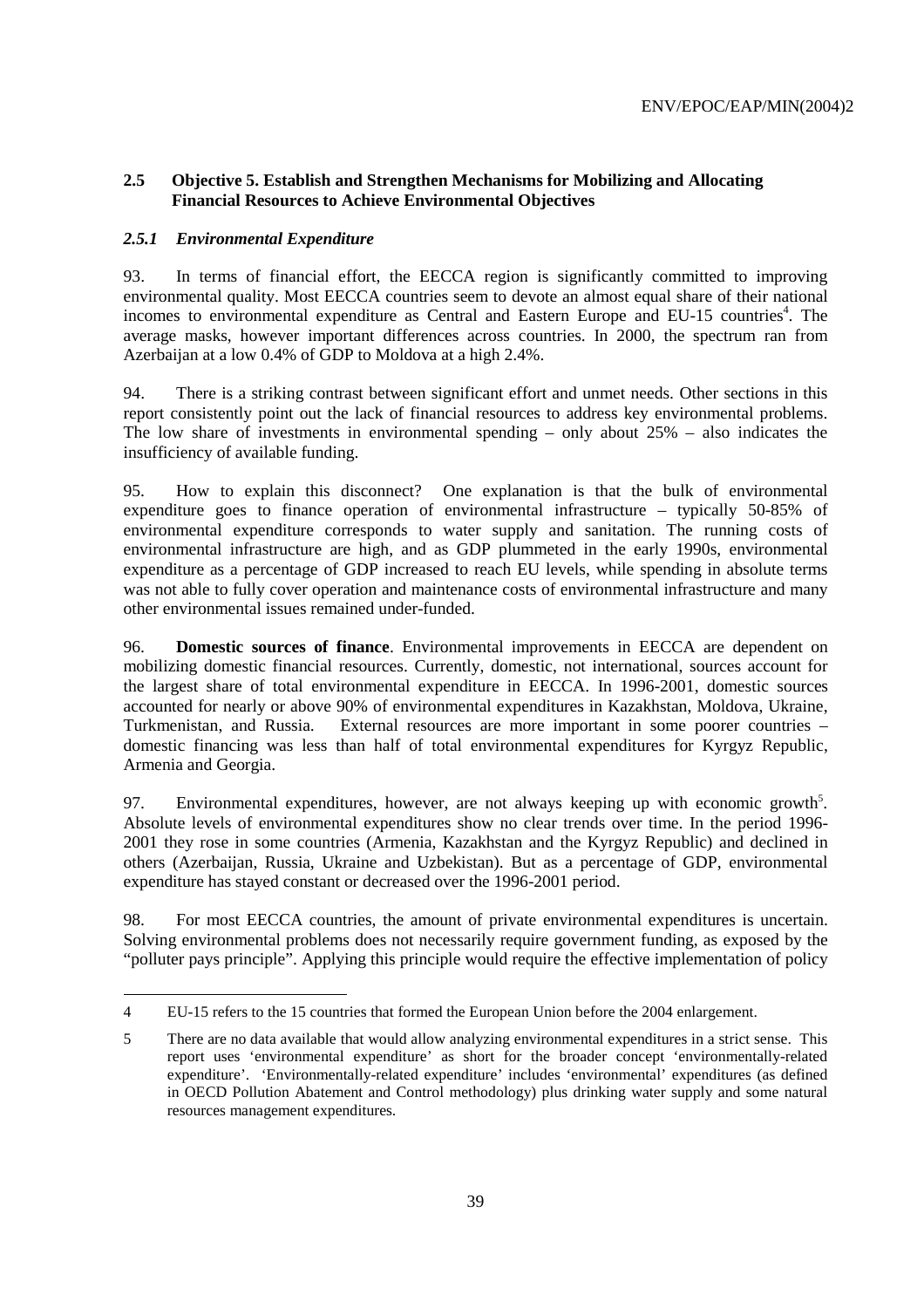instruments aimed at creating an incentive structure that would make polluters abate pollution at their own cost.

99. **External sources of finance.** Mobilizing further domestic resources could be possible in some EECCA countries, but there is also scope to increase donor assistance. While donors have increased support to environmental quality in the region – both in absolute terms and as a share of ODA/OA – environmental assistance represents a significantly smaller share of total assistance than in other regions of similar income levels. Moreover, environmental assistance to the region comes from a small number of donors – in 1996-2001, three donors (the European Commission, the United States and Denmark) provided 48% of total environmental aid – making total figures vulnerable to changes in priorities in key donors. Much more could be done to improve the effectiveness of international cooperation and to ensure that it better responds to the need of the EECCA partners.

100. There seems to be a 'division of labour' between donors and international financial institutions (IFIs) when financing environmental improvements in EECCA. Donor environmental assistance spreads throughout the region, but concentrates more on the poorest countries. Although the Russian Federation has been the largest recipient of environmental assistance in absolute terms, when analysed as a share of recipient GDP the highest levels were recorded for six of seven low-income EECCA countries – the figures range from 0.33% of Armenian GDP to 0.01% of Belarus and Turkmenistan's economies. At the same time, the IFIs focus on the larger, relatively higher-income countries – the Russian Federation, Ukraine, and Kazakhstan accounted for more than two thirds of environmentally related loans. Loans for the low-income EECCA countries are much smaller in proportion to their borrowing capacity.

101. The low profile of environmental sustainability in national development agendas is a barrier to increased environmental assistance. In the current international development context, donor assistance and concessional lending increasingly takes place in the framework of national development plans – such as Poverty Reduction Strategies). In the EECCA region, only Kazakhstan has prioritised environment within the EC/TACIS programme.

# *2.5.2 Management of Public Environmental Expenditure*

102. Management of public environmental expenditure is rather weak across EECCA. While the information base for public expenditure management is generally narrow, costing of environmental programs is a particular problem. The investment and operational costs of meeting environmental objectives are rarely calculated ex-ante in a robust way, so they are not used to inform policy development. Policy implementation is also plagued by financial management problems – most public resources in the environmental sector are spent without a clear programmatic framework and objectives to be achieved.

103. Inadequate expenditure patterns hinder progress in improving environmental outcomes. Existing programs are not prioritised, nor results oriented; they lack cost-effectiveness analysis, implementation instruments and realistic financial plans; and, although they often include investments to be undertaken by the private sector and municipalities, they fail to provide effective incentives for those actors to carry out the investments. As a result, scarce resources are spread too thinly among too many programs and projects, and programs are typically under-funded and not implemented. Awareness of this problem is increasing – for instance, the Russian Federation consolidated 15 federal special purpose programs into a single one in 2002.

104. But poor environmental expenditure management is also depriving the environmental sector of a larger pool of resources. Environmental authorities in EECCA are usually marginalized in the budget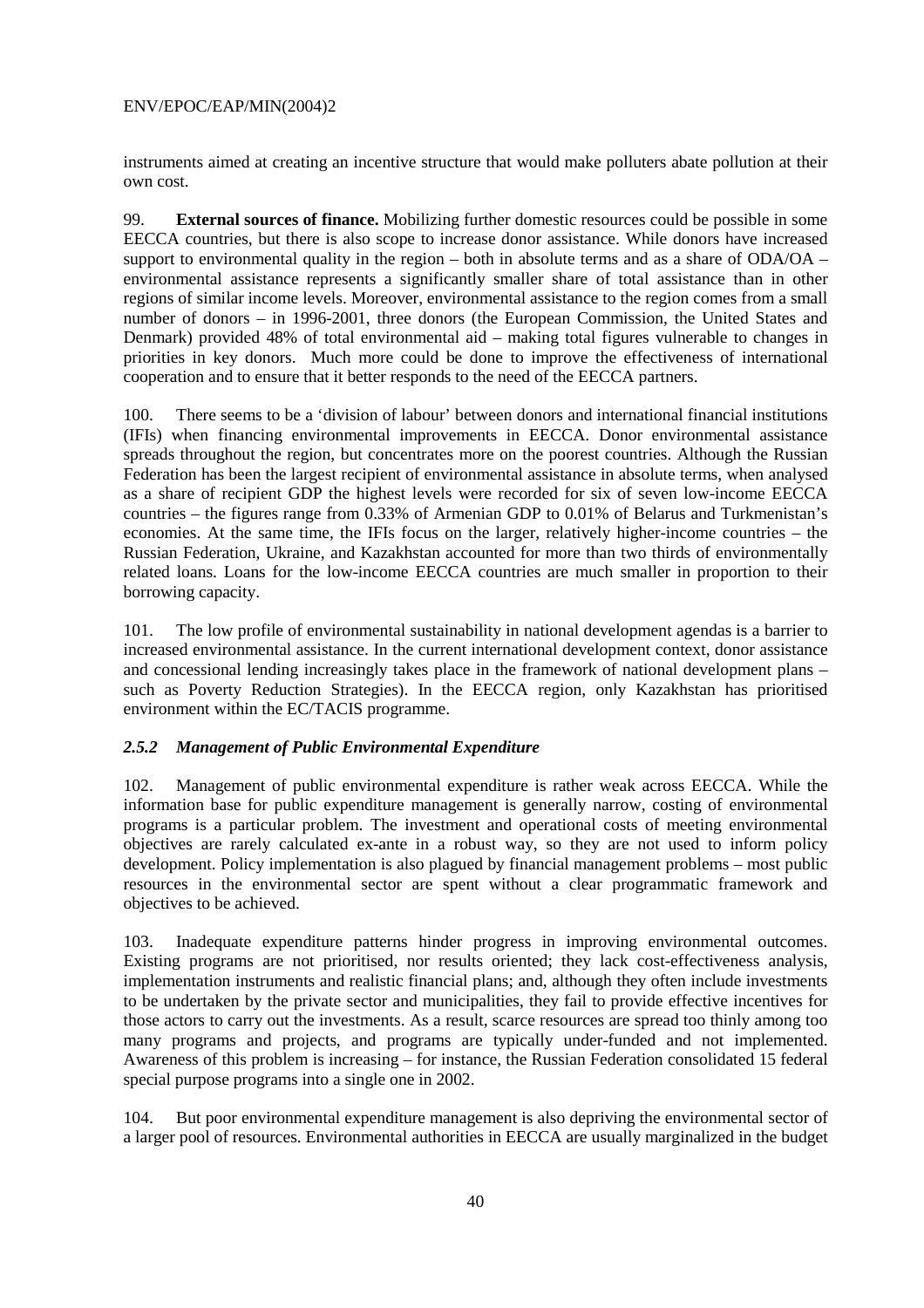process and public investment programs. Often it is the result of failure of the rest of government to recognize the real economic value of environmental improvements, and hence responsibilities for provision for environmental goods, services and infrastructure. But environmental agencies might improve their effectiveness in attracting more government resources and foreign finance if they operated according to acknowledged standards of good governance and sound public finance. Currently the institutional framework for managing public resources is weak when evaluated in terms of the three dimensions of environmental effectiveness, fiscal prudence and management efficiency.

105. Environmental funds and pollution charges systems in particular are low performing. With the exception of Ukraine and Moldova, special, earmarked environmental funds are neither significant nor obviously necessary elements in environmental finance systems for mainstreaming environment in public expenditure programs. At the same time, the current systems of environmental charges in EECCA countries are not effective for raising revenues or for establishing disincentives to pollute – fewer charges, simpler and more transparent procedures and higher (and inflation-indexed) rates are needed. There is also scope for more ambitious revenue-neutral environmental fiscal reform – including new environmentally related taxes charges and other payments for environmental services.

#### *Monitoring Progress\_*

The six indicators presented here cover the issue of mobilizing additional financial resources. The first three indicators focus on domestic finance, while the rest focus on international assistance. OECD/EAP TF is currently working on assessment of the quality of environmental expenditure management, but the country coverage is too small to report at this stage.

**Figure 20. Environmentally-related expenditure of the public sector** 



Notes: Average values over 2000-01. Data should be compared with caution, as definitions and sector coverage vary across countries.

Source: EBRD, IMF, OECD based on national data.

**Figure 21. Environmentally-related investments**  Share of gross fixed capital formation

The indicator showing the relative distribution of public and private expenditures, in particular, needs to be interpreted with care as there are concerns with the reliability of the data. As it is the case for data on environmental conditions, improving data quality on environmental expenditures should be considered as it represents a key input to strategic planning processes.



Notes: Data refer to 2000 or latest available year. CEECs refers to Central and Eastern European Countries and includes average data for: Bulgaria, Czech Rep., Hungary, Lithuania, Poland and Romania.

Source: EBRD, IMF, OECD based on national data.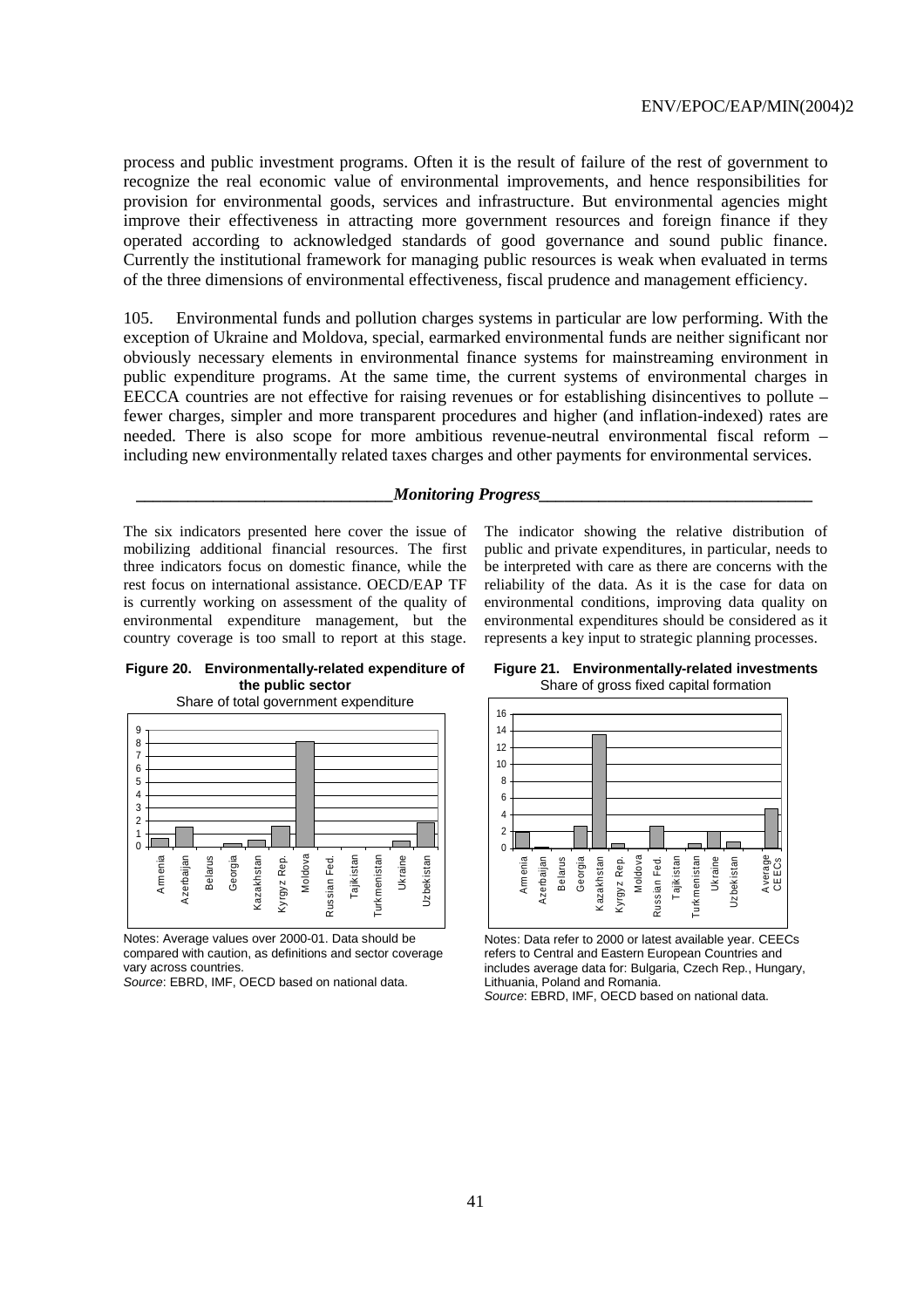**Figure 22. Environmentally-related expenditure in the public and business sectors**  Percentage share



Note: Data refer to 2001 and to 2000 for Armenia, Kyrgyz Rep. and Uzbekistan.

Source: OECD based on national data.





Notes: Average values for 2000-02. Data refer to commitments of Official Development Assistance (ODA) and Official Assistance (OA).

Source: OECD DAC/CRS Aid Activity Database, donors and IFIs reporting.

#### **Figure 24. Commitments of environmentally related assistance by donor**  Million EUR



Note: Data refer to commitments of Official Development Assistance (ODA) and Official Assistance (ODA). Averages are calculated on available data only. Source: OECD DAC/CRS Aid Activity Database, donors reporting.





Note: 2002 data referring to total net flow of bilateral and multilateral ODA/OA. Source: OECD DAC/CRS Aid Activity Database.

#### *\_\_\_\_\_\_\_\_\_\_\_\_\_\_\_\_\_\_\_\_\_\_\_\_\_\_\_\_\_\_Facilitating Progress\_\_\_\_\_\_\_\_\_\_\_\_\_\_\_\_\_\_\_\_\_\_\_\_\_\_\_\_\_*

 The organization that has been designated as facilitator of this objective is OECD/EAP TF. Cooperating institutions include UNDP, PPC, UNEP, the World Bank, EBRD, UNECE and the RECs.

# *Main Information Sources\_*

- OECD/EAP TF. 2003. Financing Environmental Protection in Eastern Europe, Caucasus and Central Asia (EECCA): Background Report.
- OECD/EAP TF. 2003. Trends in Environmental Expenditure and International Commitments for the Environment in Eastern Europe, Caucasus and Central Asia, 1996-2001.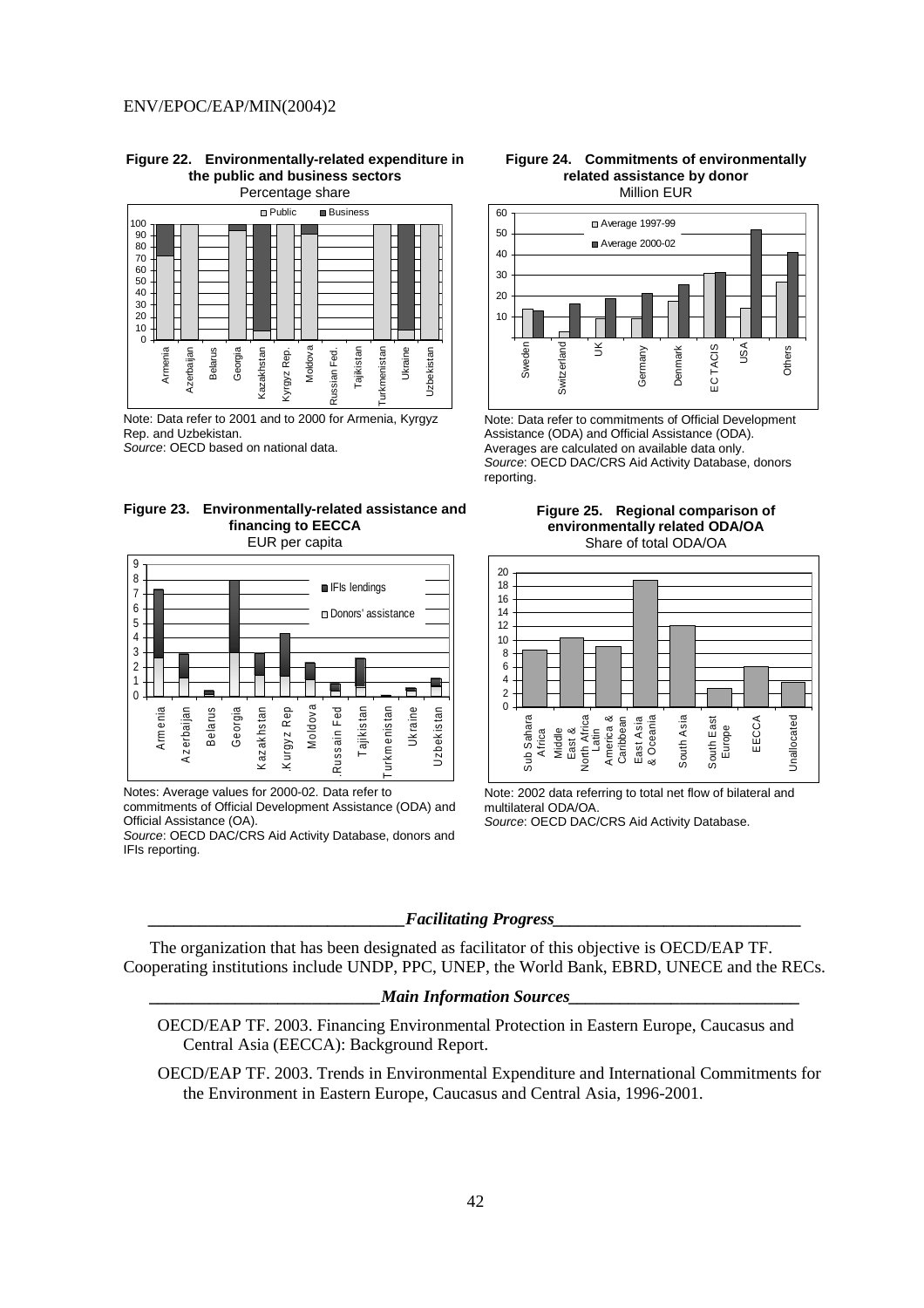# **2.6 Objective 6. Provide Information for Environmental Decision-Making, Promote Public Participation and Environmental Education**

### *2.6.1 Strengthening of Environmental Monitoring and Information Management*

106. In comparison with other regions with similar income levels, EECCA countries have relatively well developed environmental information systems. But they still display a number of shortcomings, preventing them from meeting all policy needs. They are often characterized by poor monitoring (especially on urban air, surface water quality, and waste); inadequate measurements and data treatment systems; underdeveloped databases (especially electronic ones); inadequate assessment of environmental risks; and poor and irregular environmental reporting.

107. The current strengths and weaknesses of environmental information systems are linked to the recent past. In the Soviet Union, large volumes of data related to environmental conditions and trends were collected. However, data quality varied, data series were often not directly compatible, and agencies did not share their data. At the same time systematic evaluations of the state of the environment were hampered by difficulties in compiling and comparing data, little work was done to analyse, integrate and synthesise data for policy development, and environmental information was rarely released to the public.

108. **Legal and institutional issues**. The legislative framework for environmental information management is largely appropriate – typically covering environmental monitoring, reporting and public access to environmental information. The institutional framework, however, presents coordination problems. A few countries have sought to consolidate the agencies involved in monitoring, but given the broad array of monitoring bodies, most countries have focussed efforts on improving coordination and cooperation among those bodies. Belarus, Ukraine, and the Russian Federation have advanced on this front, but in most EECCA countries national monitoring responsibilities remain loosely defined, resulting in inefficiencies – such as duplication and fee-based data exchange. Coordination between central agencies and local offices is also a challenge.

109. **Environmental monitoring**. Monitoring capacity vary substantially across countries. A first group of countries (including Ukraine, Belarus, and the Russian Federation) has maintained the scope for monitoring activities over the past 10 years, or seen only limited decreases, but methodologies are not always well developed, equipment is ageing and authorities have difficulty in hiring and retaining monitoring experts. In the face of severe economic conditions and in some cases political conflict, a second group of countries (particularly the Caucasus and most Central Asian republics) has experienced a drastic decline in the range of environmental media monitored.

110. At the same time, environmental monitoring is not demand-driven. In many EECCA countries, the decline in monitoring work means that data are incomplete or simply not available in key environmental policy areas. But in some countries, a contrast remains between the large volume of data produced on certain topics and the difficulty in using these data to support decision-making.

111. **Environmental reporting**. The quality of environmental reporting is also mixed across countries. Half of the EECCA countries produce and publish regular national State-of-the-Environment (SoE) reports, some times involving a wide range of agencies – over 40 ministries and departments in the Russian case. Although SoE reports cover issues identified as national priorities, few reports provide information related to the implementation of policy efforts to address those priorities. Most reports make limited use of indicators tied to policy targets. Few reports provide extensive time series, discuss emerging trends and provide conclusions that can be used by policy makers.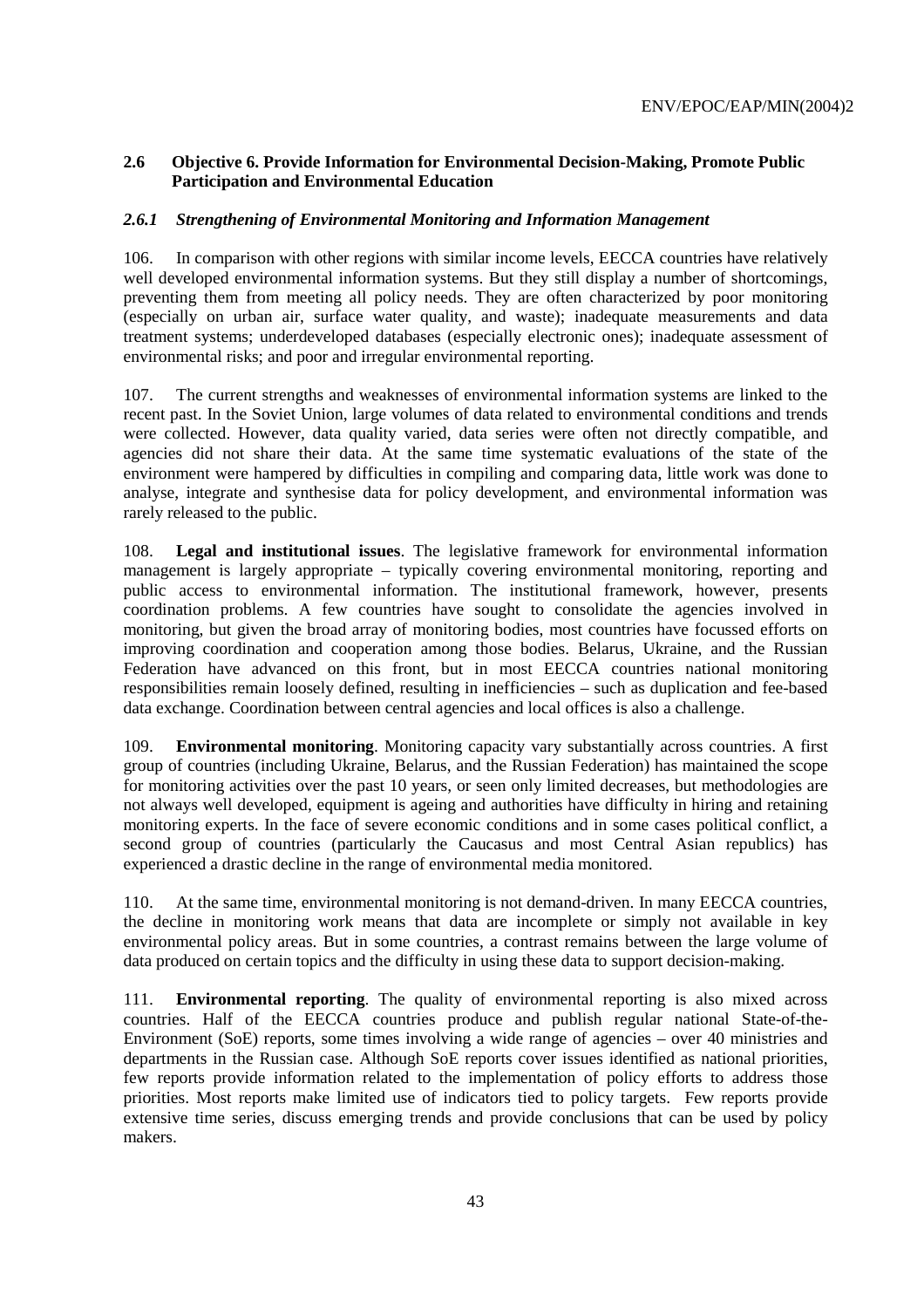112. Public access to SoE reporting is limited. The main obstacle is not the price of the reports, but rather very short print runs – only 300 copies in the Kyrgyz Republic and 1 000 in the Russian Federation. Some countries, like Georgia, have prepared summary versions and presented them to the public via the press. Small budgets to develop, write and publish SoE reports result also in restricted use of colour and user-friendly graphic design. A few countries have produced web-based versions, but few people have yet regular access to the internet.



Source: EEA, OECD staff.

*Monitoring Progress* 

The indicator presented here combines a scoring exercise undertaken by EEA to assess the completeness and promptness of the country responses to the questionnaires on soil, water, and waste data collection for the Third Assessment report, and a scoring exercise undertaken by OECD staff to assess the completeness of the country responses to reporting obligations of the Long-Range Transboundary Air Pollution (LRTAP) Convention for eight air pollutants in 2001 and 2002. Low scores suggest problems either in monitoring or in information management. The maximum possible score would be 12 – three points per area: air, water, soil, and waste. However, for Tajikistan, Turkmenistan and Uzbekistan, the maximum score would be nine – as they are not parties to the LRTAP convention.

#### $Facilitating$  *Progress*

The organization that has been designated as facilitator of this objective is UNECE. Cooperating institutions include UNEP, ECO-Forum, EEA and the RECs.

#### *Main Information Sources*

EEA and UNECE. 2003. Lessons Learned from Data Collection for the Kiev Report.

UNECE. 2003. Environmental Monitoring and Reporting – Eastern Europe, the Caucasus and Central Asia. New York and Geneva: United Nations.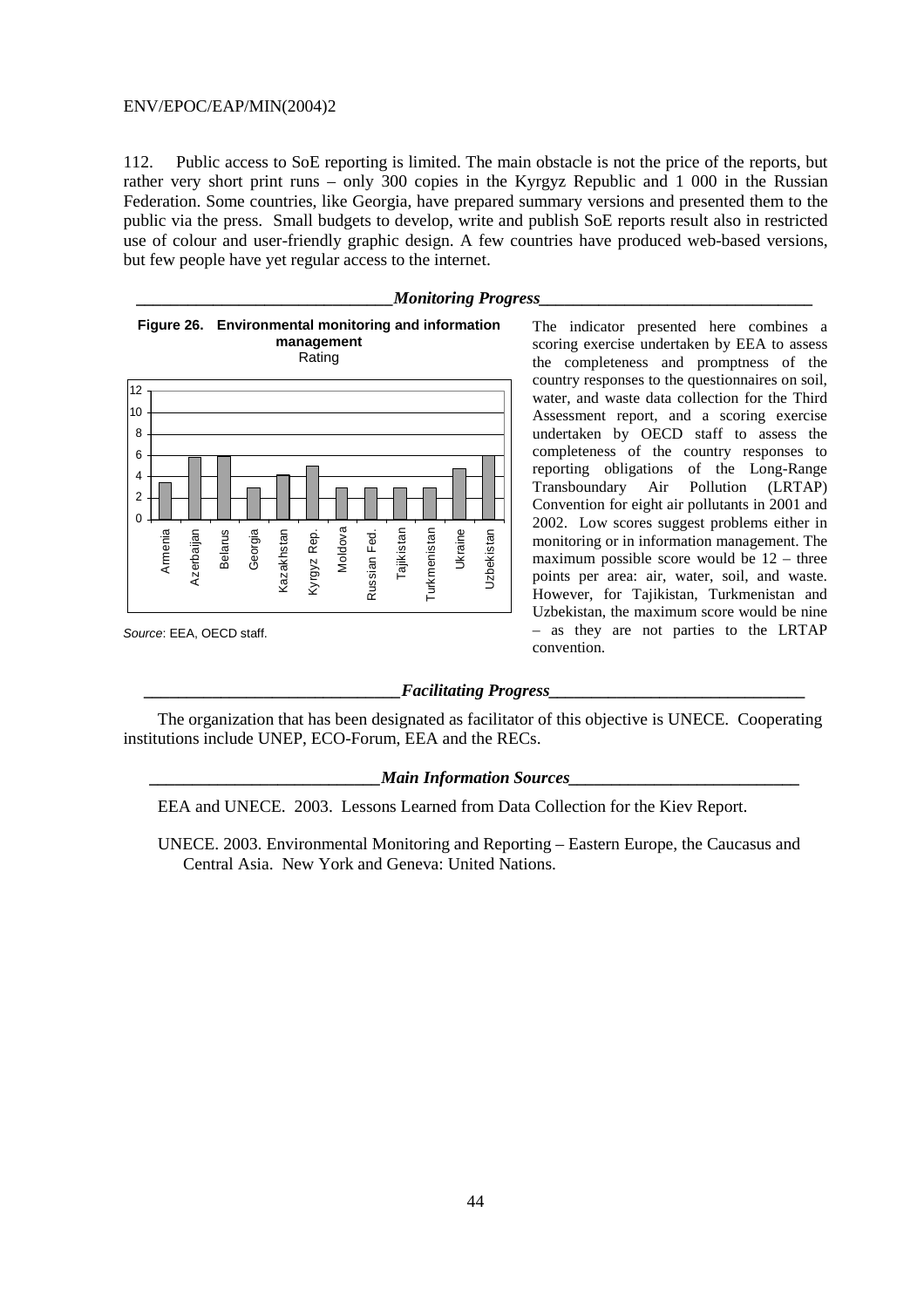# *2.6.2 Public Participation in Environmental Decision Making*

113. After the collapse of the USSR, many democratic principles were adopted in the EECCA countries, including access to information and public participation in environmental decision-making. New tendencies of participatory democracy were born, new sprouts of democracy were raised and have grown in practice in the form of referenda, public hearings, or first court cases and litigation on environmental issues connected with the protection of citizen's rights. Nevertheless, the level of public environmental consciousness and awareness is still rather low because of the concern about economic issues, lack of tradition of public participation in decision-making, and distrust of government bodies and especially of the court system.

114. Detailed information on public participation in environmental decision-making in EECCA countries is not yet systematically available. The Aarhus Convention Secretariat will produce an implementation assessment based on national implementation reports in early 2005. The Convention addresses access to information, public participation and access to justice in environmental matters. All but two EECCA countries – the Russian Federation and Uzbekistan – have ratified it.

115. **Access to information**. In EECCA, the Aarhus Convention is primarily seen as a tool to foster further democratization, strengthen regional co-operation agreements, and adequately address their pressing environmental concerns. Access to information is often singled out as a priority for national implementation, as many States perceive it an area that will build a solid basis for public participation in decision-making on environmental issues.

116. **Public participation**. At the same time, many governments are reluctant to allow for public participation believing that the public cannot provide a constructive input because of the lack of information. In any case, several States are introducing public participation provisions in their legislation and some are also developing mechanisms for regular public hearings on new legislation and State programmes affecting the environment. For instance, advanced legislation or practice allow public participation – even on policies and legislation – in Ukraine, Georgia, Kazakhstan, and Uzbekistan.

117. Participation provisions in the legislation do not guarantee that the public is properly involved in decision-making. In Central Asian countries, most provisions of the legislation in the field of access to information and public participation are declarative and are not supported by implementation mechanisms. Public consultation is often sought only in the initial phase of a programme of activity, and some countries lack mechanisms or procedures for continues public input. At the same time economic difficulties are often accompanied by a high level of public apathy, which is not conducive to active and constructive public participation in environmental decision-making processes.

118. **Access to justice.** Access to justice, the third pillar of the Aarhus Convention, is the most challenging area for implementation, with many countries lacking even adequate enabling legislation.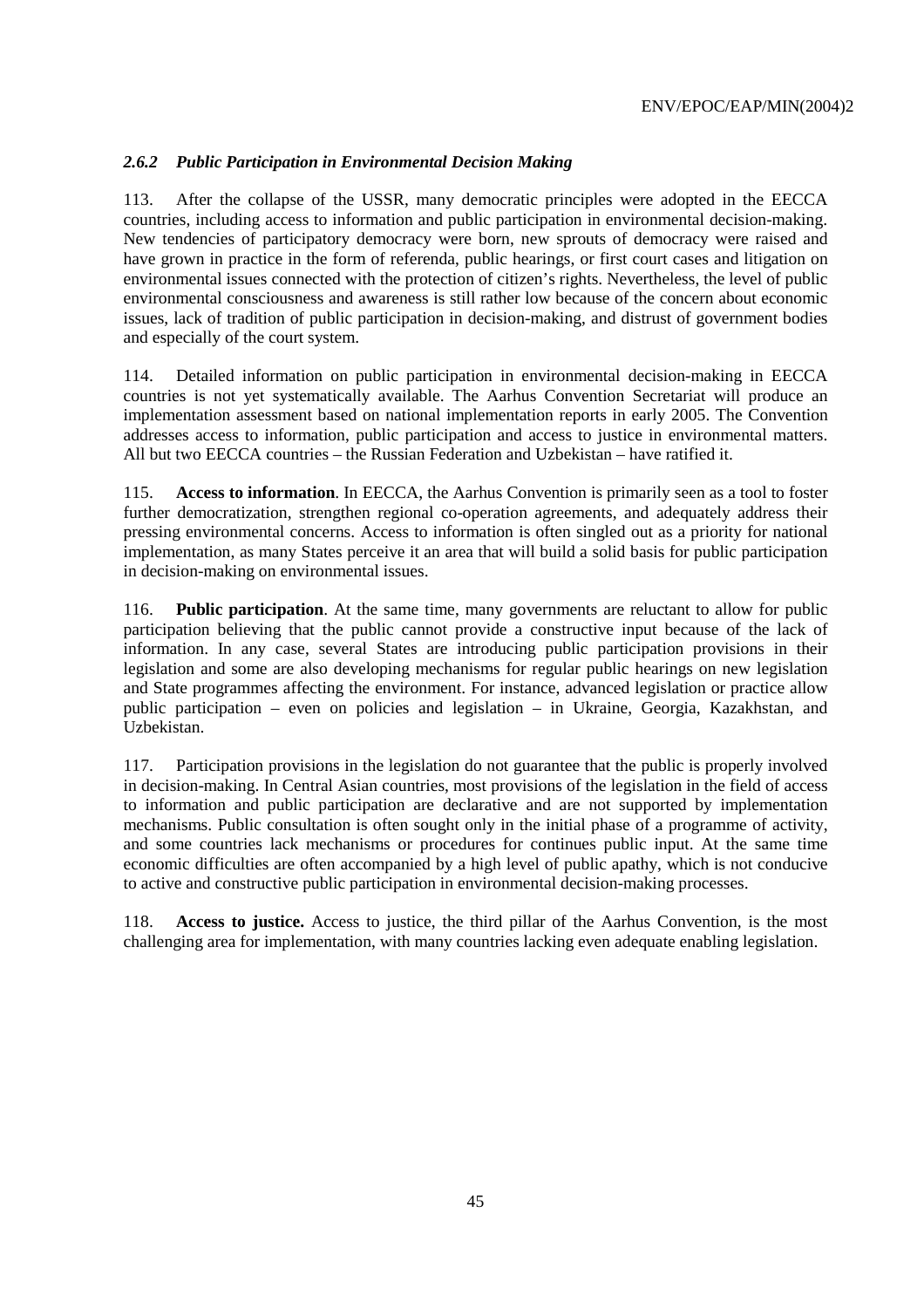

*Monitoring Progress* 

**Figure 27. Regional baseline on public participation**  Number of countries

Source: ECO-Forum.

**Figure 28. Assessment of official environmental web sites**  Rating



Note: Turkmenistan does not have an official environmental Web site. Source: UNECE staff, OECD staff.

The first indicator presented here tries to reflect measures taken by governments to promote public participation in decision-making. Those measures include (i) signature of multilateral environmental agreements (MEAs) that have a strong public participation component (the Aarhus Convention on Access to Information, Public Participation in Decision-making and Access to Justice in Environmental Matters; the Espoo Convention on Environmental Impact Assessment in a Transboundary Context; the Protocol on Pollutant Release and Transfer Registries to the Aarhus Convention; and the Protocol on Strategic Environmental Assessment to the Espoo Convention), (ii) efforts to inform the public (regular issuing of national environmental reports, existence of a current news unit in the ministry's website), (iii) creation of channels for public participation in decision-making (functioning public advisory boards) and (iv) efforts to promote the government's responsiveness to public participation (training of civil servants in public relations). The second indicator presented below is a rating based on a recent assessment by UNECE staff on the quality of the websites of environmental ministries (covering content, broken links and connection speed) – the maximum score would be five points. Both indicators lean heavily on the area of public information, partly due to lack of more detailed information on public participation, and partly because public information may be a relatively good proxy for the promotion of active forms of public participation in environmental management.

#### $Facilitating$  *Progress*

The organizations that have been designated as facilitators of this objective are UNECE, UNDP, and the RECs. Cooperating institutions include UNEP, ECO-Forum and OSCE.

#### \_\_\_\_\_\_\_\_\_\_\_\_\_\_\_\_\_\_\_\_\_\_\_\_\_\_\_*Main Information Sources\_\_\_\_\_\_\_\_\_\_\_\_\_\_\_\_\_\_\_\_\_\_\_\_\_\_\_\_*

ECO-Forum. 2004. Indicators of Public Participation in Environmental Decision-Making in the EECCA Countries – Analytical Survey.

Informal input by Russia REC.

UNECE. 2003. Progress Report on Status of Ratification and Implementation of the Aarhus Convention.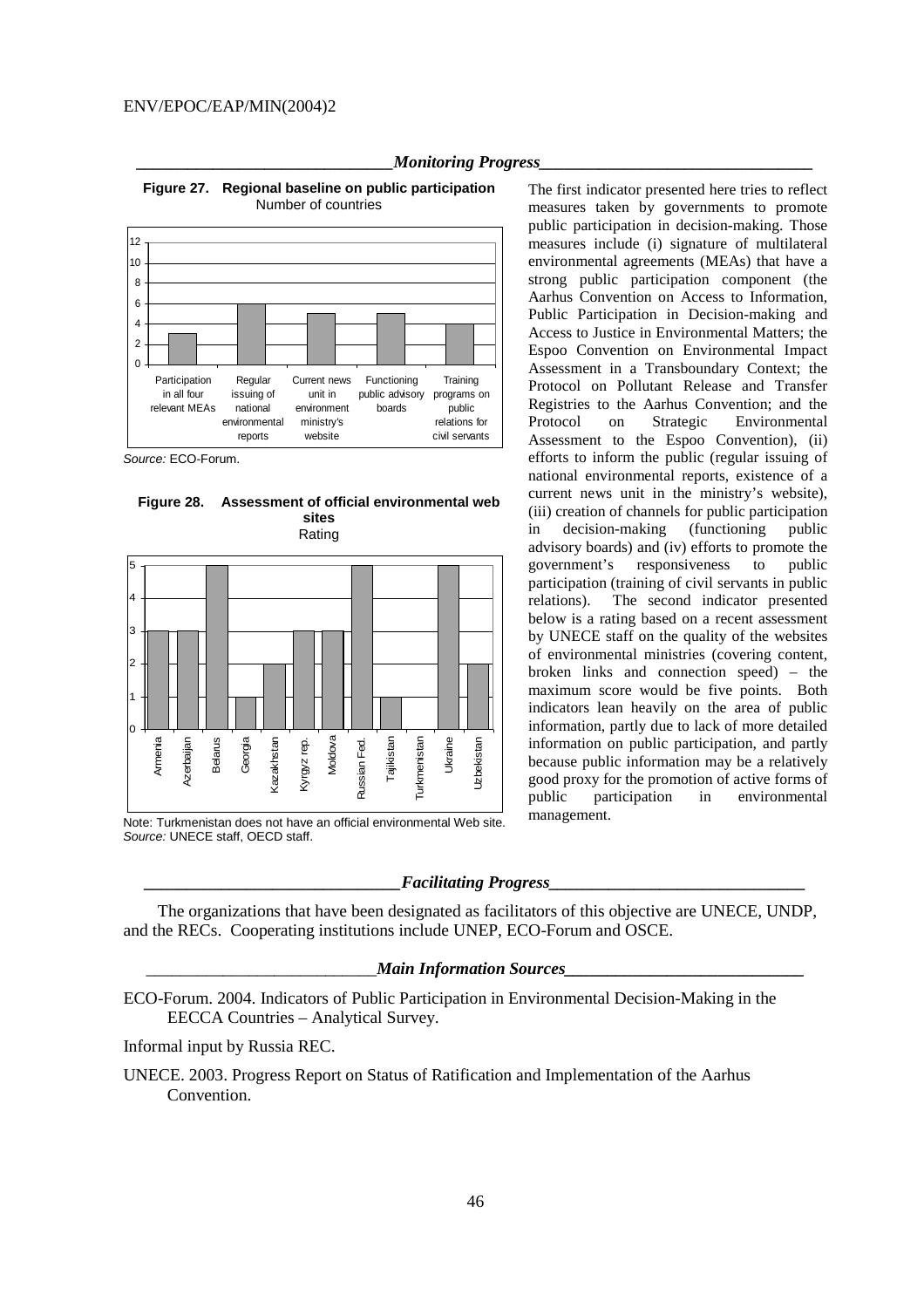# *2.6.3 Education*

119. Environmental education has gained greater visibility recently in EECCA. This is linked to the emergence of the concept of Education for Sustainable Development and the momentum that it gained during the World Summit on Sustainable Development and sustained during the Kiev Ministerial Conference, where a Statement on Education for Sustainable Development was endorsed. A Strategy for Education for Sustainable Development is under development in the UNECE region and will serve as a contribution to the UN Decade on Education for Sustainable Development that starts in 2005. While the EECCA Environment Strategy refers to environmental education, education for sustainable development is a broader concept. As the UNECE Strategy for Sustainable Development gets underway, more information on ESD will be available. The information that follows refers only to Environmental Education.

120. Across EECCA, the legal and normative basis for environmental education has generally already been established. Programs and frameworks of continuing environmental education have been adopted in various forms in all Central Asian countries, for instance.

121. But implementation is still a big challenge, due to both conceptual and resource shortcomings. Among public officials, there is still a strong association between environmental education and ecology, undermining the development of comprehensive programs for environmental education. Formal environmental education in the region is still largely characterized by outdated curricula, poor materials, and absence of trained educators.

122. **Formal environmental education.** Pre-school education receives insufficient attention. Even in Kazakhstan, where all education programs contain a section on 'environmental education', actual work is carried out in just a few kindergartens. Primary and secondary educational levels do offer elements of environmental education – usually in Natural Science courses in elementary grades and in General Biology in higher grades – but those elements do not add yet to a comprehensive environmental education. At university level, several countries have made environmental courses mandatory for a large number of disciplines. But the absence of unified conceptual and methodological approaches results in fragmentation, inconsistency and alienation from the general university system. In addition, good professional training in environmental management is taking off slowly.

123. Lack of basic resources impairs implementation of formal environmental education programs. Often, textbooks and other materials are outdated and do not always reflect the specific environmental problems of each country. They are also often unaffordable – for instance, in Kazakhstan the education system 'Ecology and Dialectics', which was relatively widespread in the 1990s is practically not been used due to the high cost of the supporting textbooks. Nevertheless, positive developments are taking place. The process of curricula and textbook replacement has already been started in some countries – for instance, Tajikistan has developed textbooks on 'Ecology' and on 'Economy and Environment', and Uzbekistan has developed a plan to publish textbooks and aids for the topic 'People and Environment'. Educators are being trained – although, paradoxically, they do not always find jobs.

124. **Non-formal environmental education.** NGOs contribute greatly to the development of environmental education in the region. Many NGOs have links with international programs and thus enjoy much greater access to the world experience than representatives of the state education system. By developing their own programs and publications, NGOs play a special role as environmental education resource centres. In addition, extra-curricular activities in some schools are helping to improve the level of environmental literacy.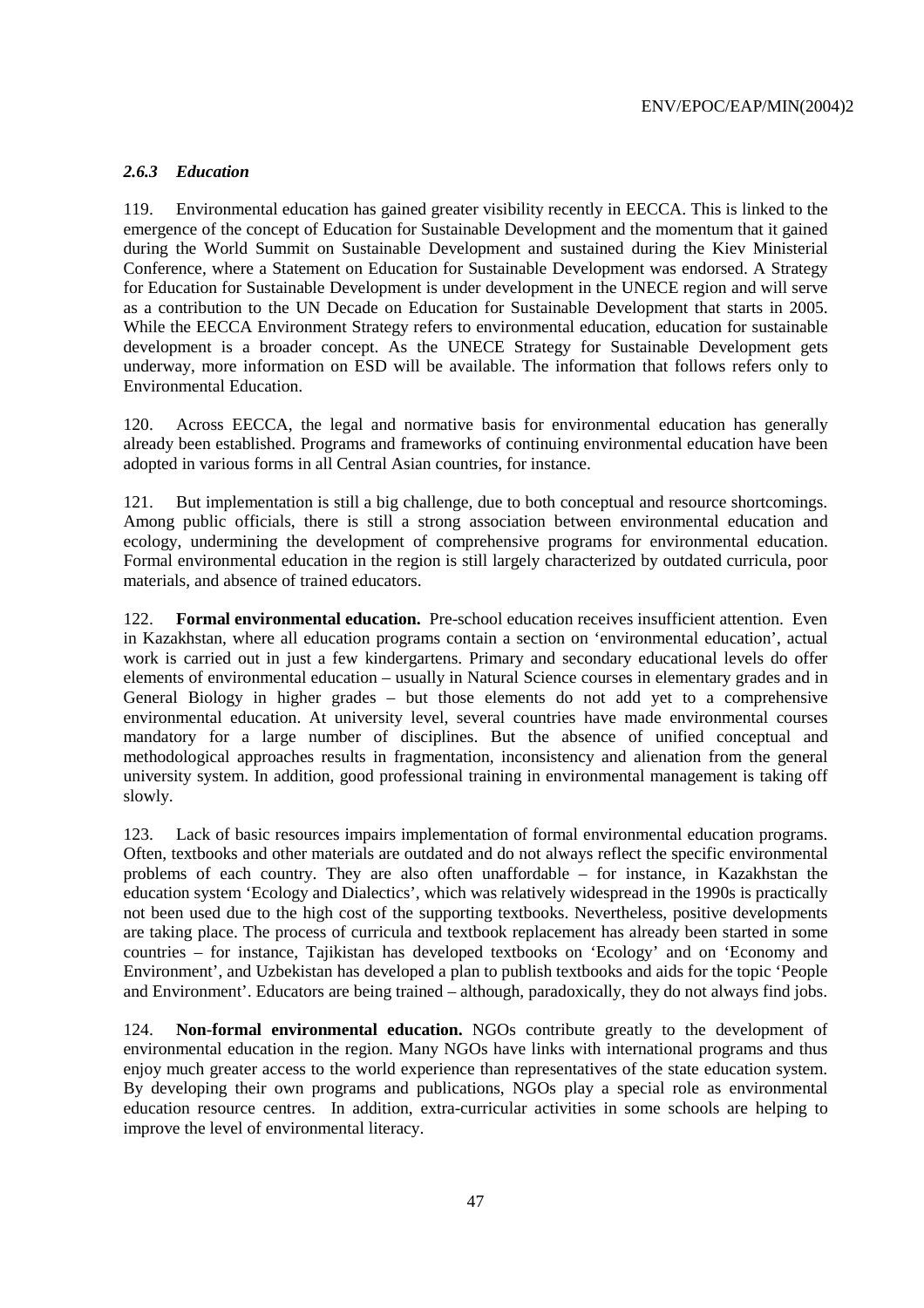

*Monitoring Progress* 

The indicator focuses on environmental education, rather than on the broader concept of education for sustainable development. As it is the case with the first indicator related to public participation (presented in the previous section), the environmental education indicator has been developed in a joint effort by the OECD/EAP TF staff and ECO-Forum – a coalition of environmental NGOs. These indicators represent a first attempt to monitor policy responses in these two areas. Across the world, headline indicators that aim to track policy responses are less well developed that those referring to pressures on the environment or the status of environmental conditions. More work on policy response indicators (also referred to as environmental management indicators) will be needed to present an accurate assessment of the efforts undertaken by EECCA countries in trying to achieve the objectives of the Strategy.

# **Figure 29. Environmental education**

Source: ECO-Forum.

#### *\_\_\_\_\_\_\_\_\_\_\_\_\_\_\_\_\_\_\_\_\_\_\_\_\_\_\_\_\_\_Facilitating Progress\_\_\_\_\_\_\_\_\_\_\_\_\_\_\_\_\_\_\_\_\_\_\_\_\_\_\_\_\_\_*

 The organization that has been designated as facilitator of this objective is UNECE. Cooperating institutions include UNEP, UNDP, UNESCO, RECs, and ECO-Forum.

*\_\_\_\_\_\_\_\_\_\_\_\_\_\_\_\_\_\_\_\_\_\_\_\_\_\_\_Main Information Sources\_\_\_\_\_\_\_\_\_\_\_\_\_\_\_\_\_\_\_\_\_\_\_\_\_\_\_\_* 

CAREC. 2003. Environmental Education in Central Asia.

Informal input by ECO-Forum and Russia REC.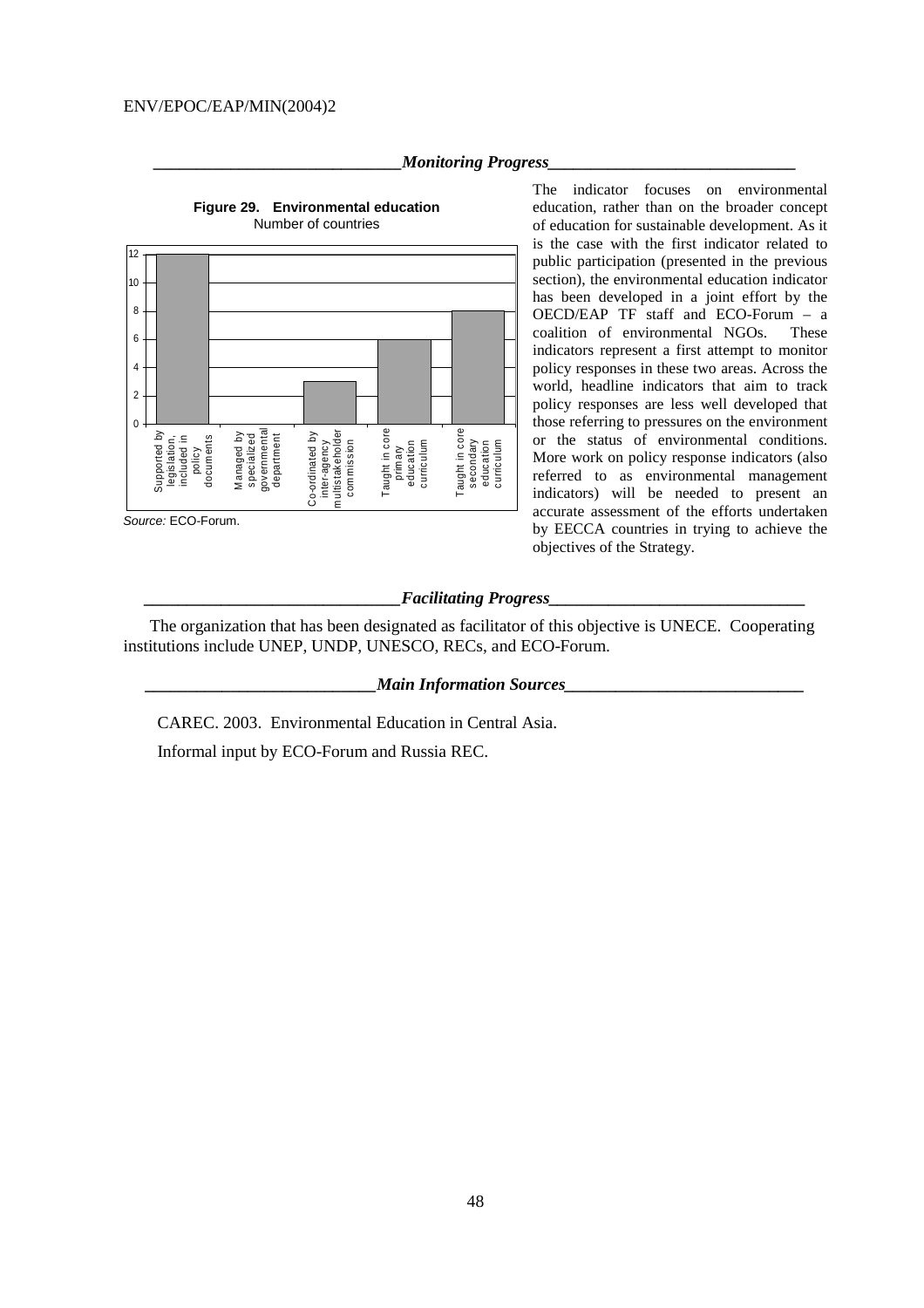### **2.7 Objective 7. Identify and Address Transboundary Problems and Strengthen Cooperation within the Framework of International Conventions**

125. Several key environmental issues in EECCA have a transboundary dimension and thus managing them requires international cooperation. There is wider scope for cooperation between countries – for example in the area of alternative waste treatment, as several countries may not generate sufficient quantities of certain wastes to treat them in an efficient way. In many cases, multilateral environmental agreements offer good frameworks to tackle those issues. Closer geographical proximity between EECCA and the enlarged EU means that both regions will have shared interests in working together to tackle transboundary threats, including environmental ones. This section also looks more closely at the case of water – the Caucasus and Central Asia are experiencing major problems in the management of shared rivers. It could be argued that progress in such a thorny issue may be a good indicator of overall progress in tackling environmental issues multilaterally.

### *2.7.1 Participation in Multilateral Environmental Agreements*

126. One way of approaching to measure progress on this objective is through the lens of multilateral environmental agreements (MEAs). A fair share of policy formulation in EECCA has been done at the international level – through global, regional, and subregional conventions.

127. Ratification of MEAs is uneven across the region. For instance out of 15 MEAs analyzed Moldova has ratified 10 and Tajikistan only one. At the same time, there is now widespread concern that signature and ratification of multilateral environmental agreements is no longer an indication of the likelihood of effective implementation. It would be useful to know more about country capacity to implement MEAs, as there is little value in ratifying agreements that will not be implemented.



**Figure 30. Ratification of environmental conventions and protocols** 

#### *\_\_\_\_\_\_\_\_\_\_\_\_\_\_\_\_\_\_\_\_\_\_\_\_\_\_\_\_\_\_Monitoring Progress\_\_\_\_\_\_\_\_\_\_\_\_\_\_\_\_\_\_\_\_\_\_\_\_\_\_\_\_\_\_\_\_*

The indicator shows the number of MEAs that each EECCA country has ratified. The agreements reviewed are: the Convention on the Protection and Use of Transboundary Watercourses and International Lakes and its Water and Health protocol; the LRTAP convention and the four associated protocols signed after 1992; the Espoo Convention; the Convention on the Transboundary Effects of Industrial Accidents Convention; the Aarhus Convention; the Basel Convention; the Convention on International Trade in Endangered Species, the Rotterdam Convention on the Prior Informed Consent Procedure for Certain Hazardous Chemicals and Pesticides in International Trade; and the Stockholm Convention on Persistent Organic Pollutants.

Source: Conventions' Web sites.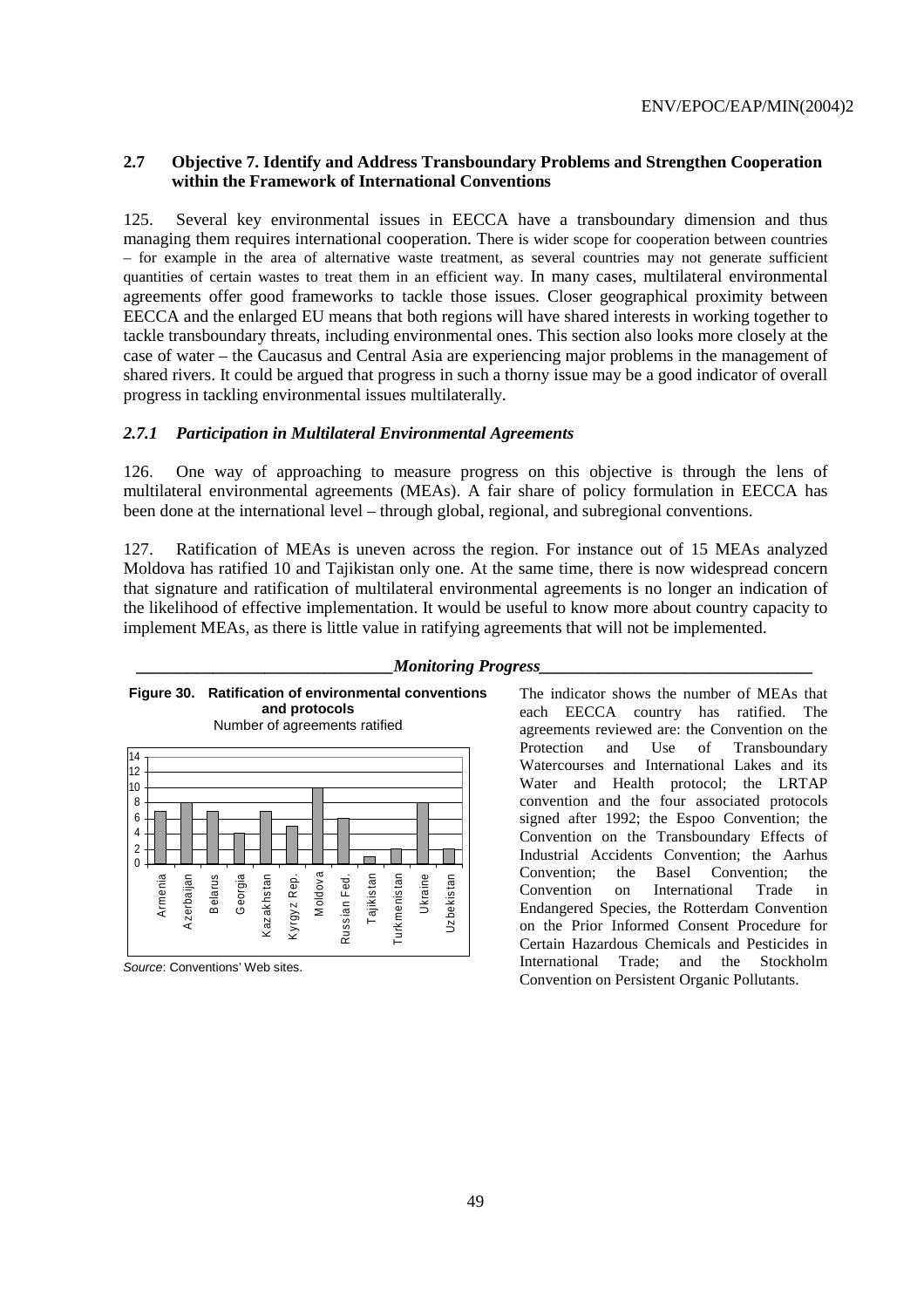# *2.7.2 Transboundary problems: Water*

128. There is considerable inter-dependence between EECCA countries with regard to water resources, as many water allocation and pollution problems that were previously national issues within the Soviet Union are now transboundary issues. In particular in Central Asia, cooperation between countries sharing rivers such as Syr Daria and Amu Daria is crucial for life, economy and political stability. The reliance of Azerbaijan on drinking water from the transboundary river Kura, and disputes between Moldova and Ukraine over the use and pollution of the Nistru river are other examples. This requires a new and negotiated legal and regulatory framework for water resources management between sovereign States, which will take some time to achieve. In addition, new opportunities for transboundary water management cooperation will arise for those EECCA countries that are new neighbours with the enlarged European Union.

129. There is generally a positive attitude towards establishing good cooperation on transboundary water issues in EECCA, and cooperation in many transboundary rivers basins is developing well. Several new agreements have been concluded and joint commissions have been established. However, examples can be found where there are difficulties in establishing good cooperation. In some cases agreements have not yet been established between countries. If there are agreements, these are not always fully implemented, and may not be effective tools to tackle the relevant issues, nor address social, economic and environmental aspects.

130. Cooperation takes place substantively within the framework of the relevant international convention – the Convention on the Protection and Use of Transboundary Water Courses and International Lakes. This convention is directly referred to in the Preamble of several recent agreement and its provisions are used in substantive articles. But there is scope for further work. Several EECCA countries are not yet parties to the Convention.

131. Competition among water users on how to share water internationally between upstream and downstream countries is in many cases not resolved. For example, in Central Asia upstream countries prioritise the use of water for hydroelectricity generation in winter while downstream countries mainly use water for irrigation in summer. In the Caucasus, reasonable and equitable use of water resources does not seem to be agreed upon in the Kura, Psou and Samur river basins (the latter two shared also by the Russian Federation).

132. An important obstacle to improved cooperation is the lack of a legal and regulatory framework for bilateral and multilateral cooperation. International cooperation in transboundary waters in EECCA also suffers from many bottlenecks characteristic of national water management – such as weak institutions and poor monitoring programs (see section on Objective 3). Indeed, cooperation in this area cannot be seen as a task separate from other national and international tasks of authorities responsible for water management.